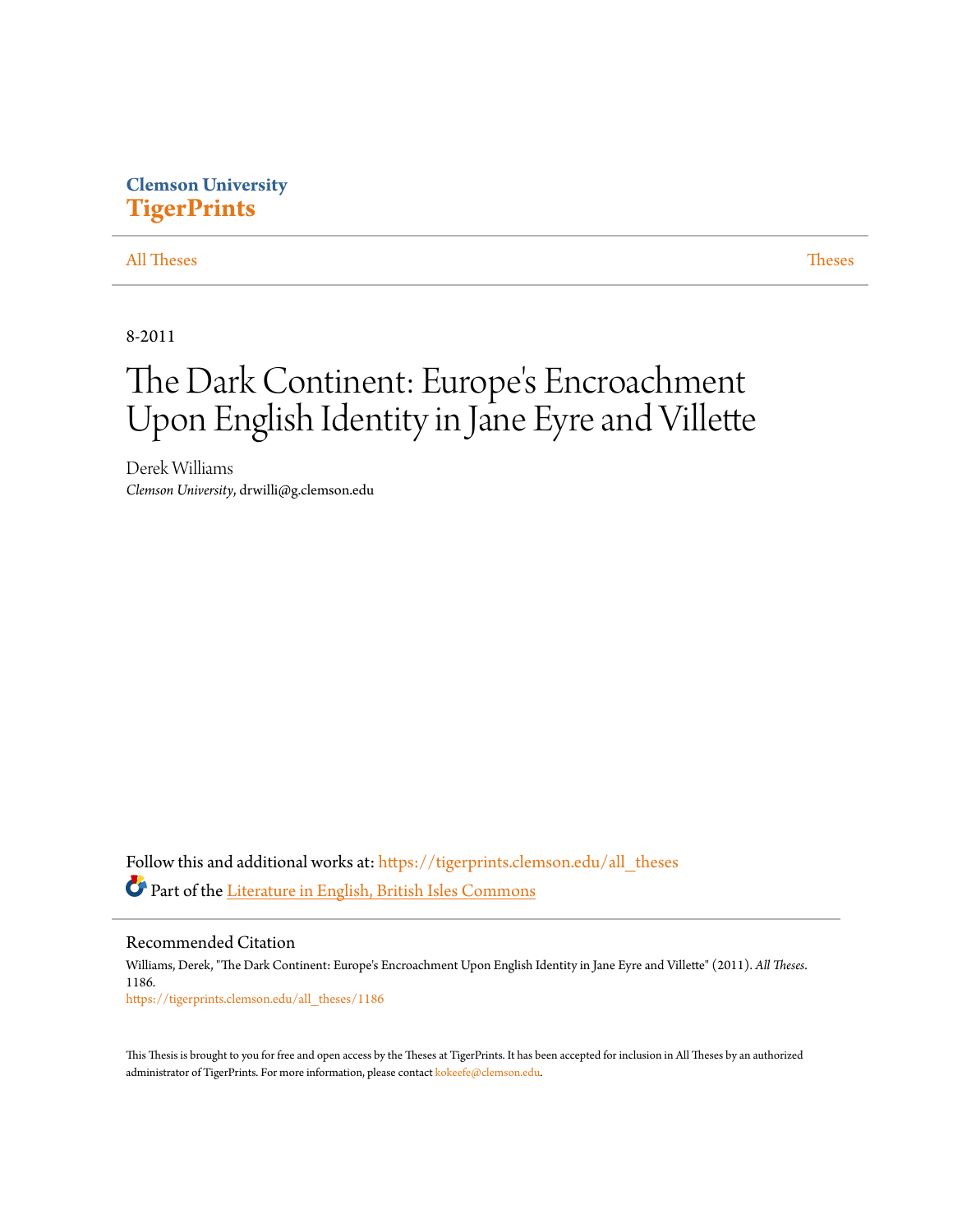## THE DARK CONTINENT: EUROPE'S ENCROACHMENT UPON ENGLISH IDENTITY IN JANE EYRE AND VILLETTE

 $\overline{a}$ 

 $\overline{a}$ 

 $\overline{a}$ 

 $\overline{a}$ 

A Thesis Presented to The Graduate School of Clemson University

In Partial Fulfillment Of the Requirements for the Degree Master of Arts English

> by Derek Williams August 2011

Accepted by: Dr. Kimberly Manganelli, Committee Chair Dr. Wayne Chapman Dr. Brian McGrath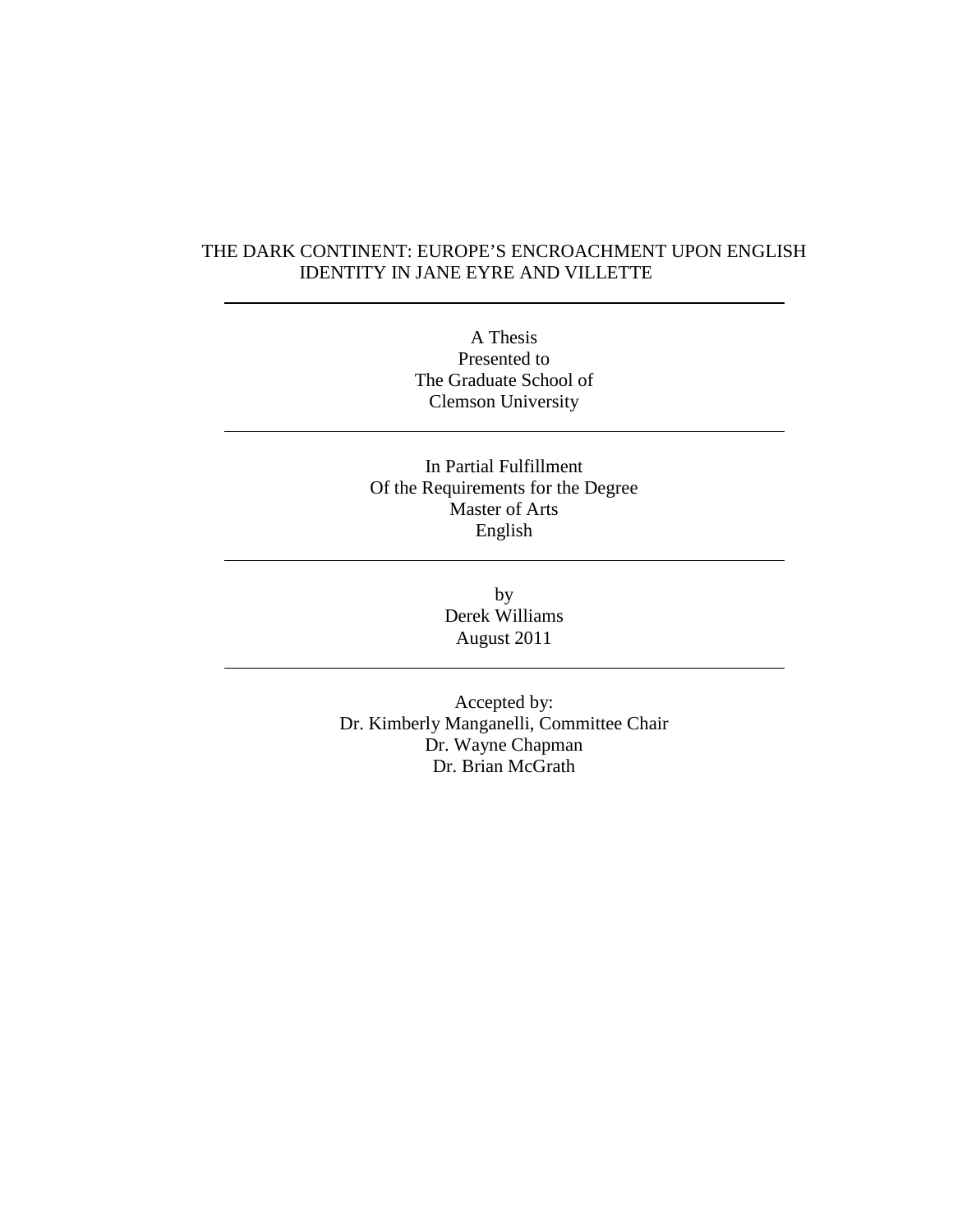### ABSTRACT

 Although there has been a deafening critical silence regarding Charlotte Brontë's representation of Continental identity in *Jane Eyre* (1847), this thesis argues that the Continental identity, as it appears in *Jane Eyre*, is a collection of negative cultural traits stereotypical of the Latinate countries and Germany. By creating associations between characters that embody English national identity and those that are an emblem of Continental identity, Brontë de-legitimizes the notion of national identity. Furthermore, her novels, specifically *Jane Eyre* and *Villette* (1853) highlight the fact that both France and Germany, elements of the Continental identity, are a central presence in the culture and history of England. This thesis argues that the same Continental-English connection can be traced in *Villette*. In addition, Brontë gives new form to the Continental identity in *Villette*. Instead of it being an ubiquitous presence, Brontë presents it as a poisonous, cultural attitude that values the external observance of rules, laws, and liturgy over all things internal, like the cultivation of virtues. By drawing from numerous references to the Latinate cultures, and by comparing Brontë's two representations of the Continental identity and the overlap between these identities and certain characters, this thesis argues that Brontë builds a case against the notion of national identity, and more specifically against the notion of English identity as it is popularly conceived. Brontë serves to demonstrate that the creation of Continental identity and English identity is England's denial of its cultural constitution.

ii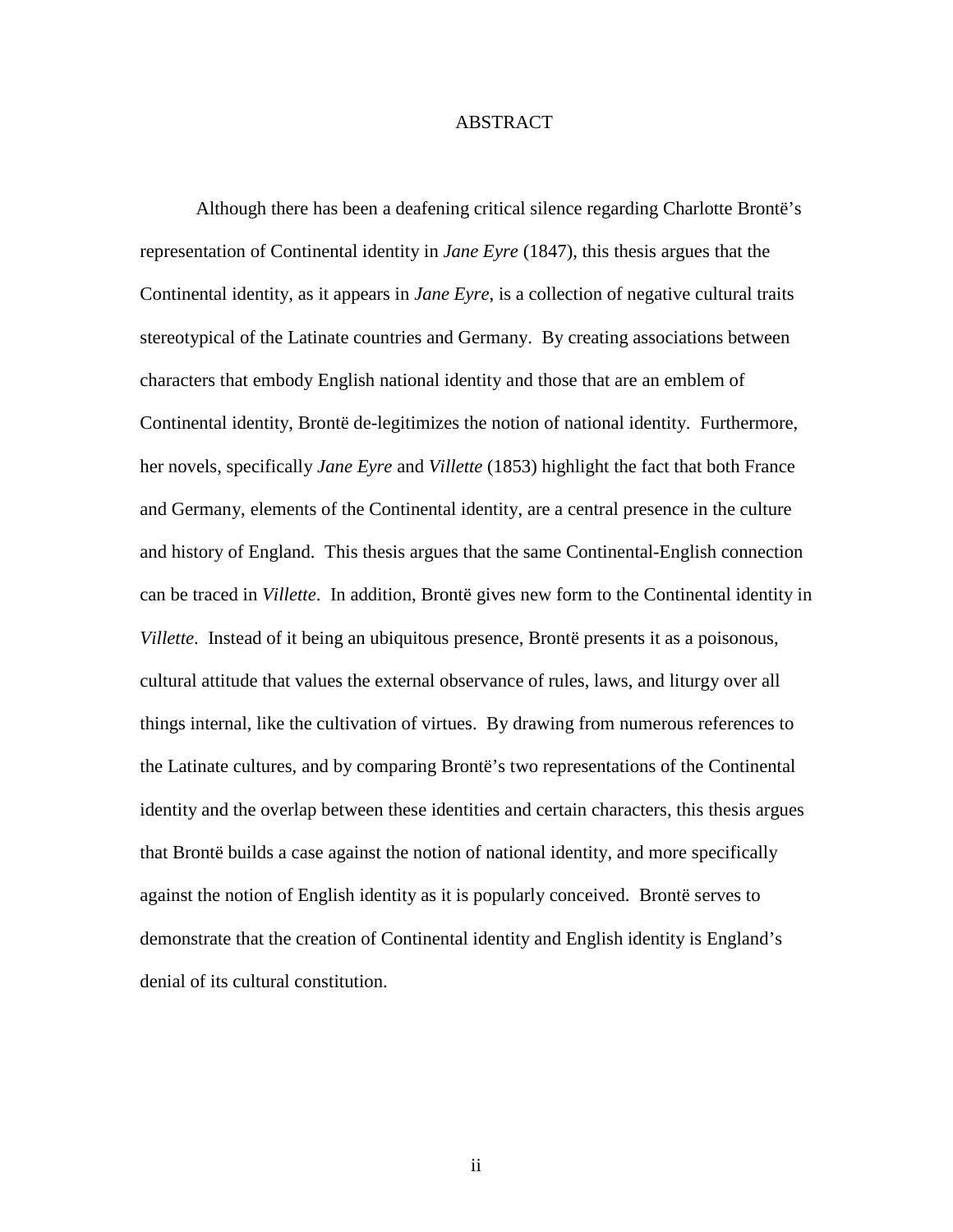## DEDICATION

For Marcus, Wanda, and Quentin. My precious family.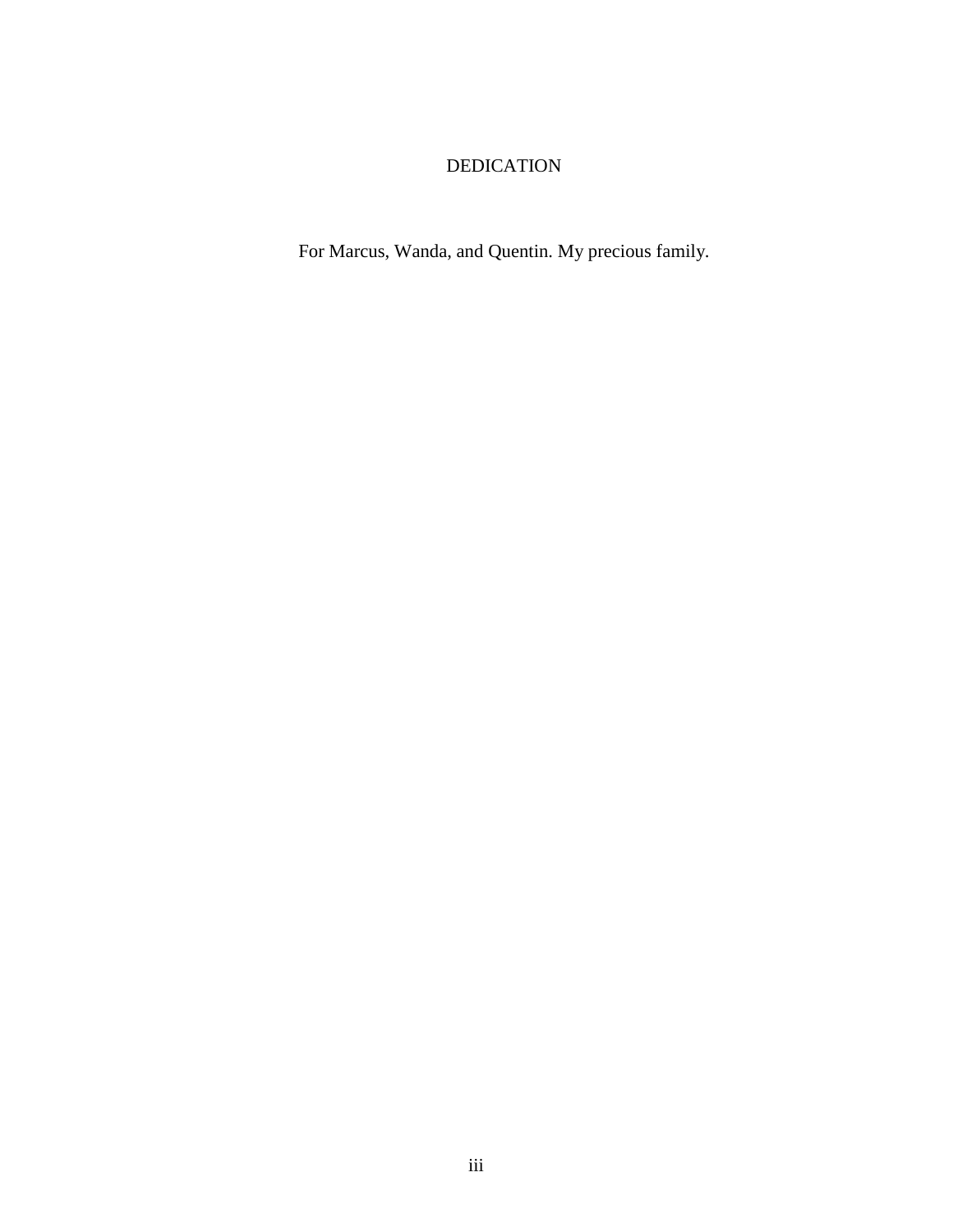# TABLE OF CONTENTS

| Page                                                  |
|-------------------------------------------------------|
|                                                       |
|                                                       |
|                                                       |
| <b>CHAPTER</b>                                        |
|                                                       |
| II. JANE EYRE: CHARLOTTE BRONTE'S INTRODUCTION OF THE |
| CONTINENTAL PRESENCE AND ITS INFLUENCE ON THE         |
|                                                       |
| III. VILLETTE: THE CONTINENTAL IDENTITY AS DETERRENT  |
| TO THE TRUMPETING OF ENGLISH NATIONAL IDENTITY38      |
|                                                       |
|                                                       |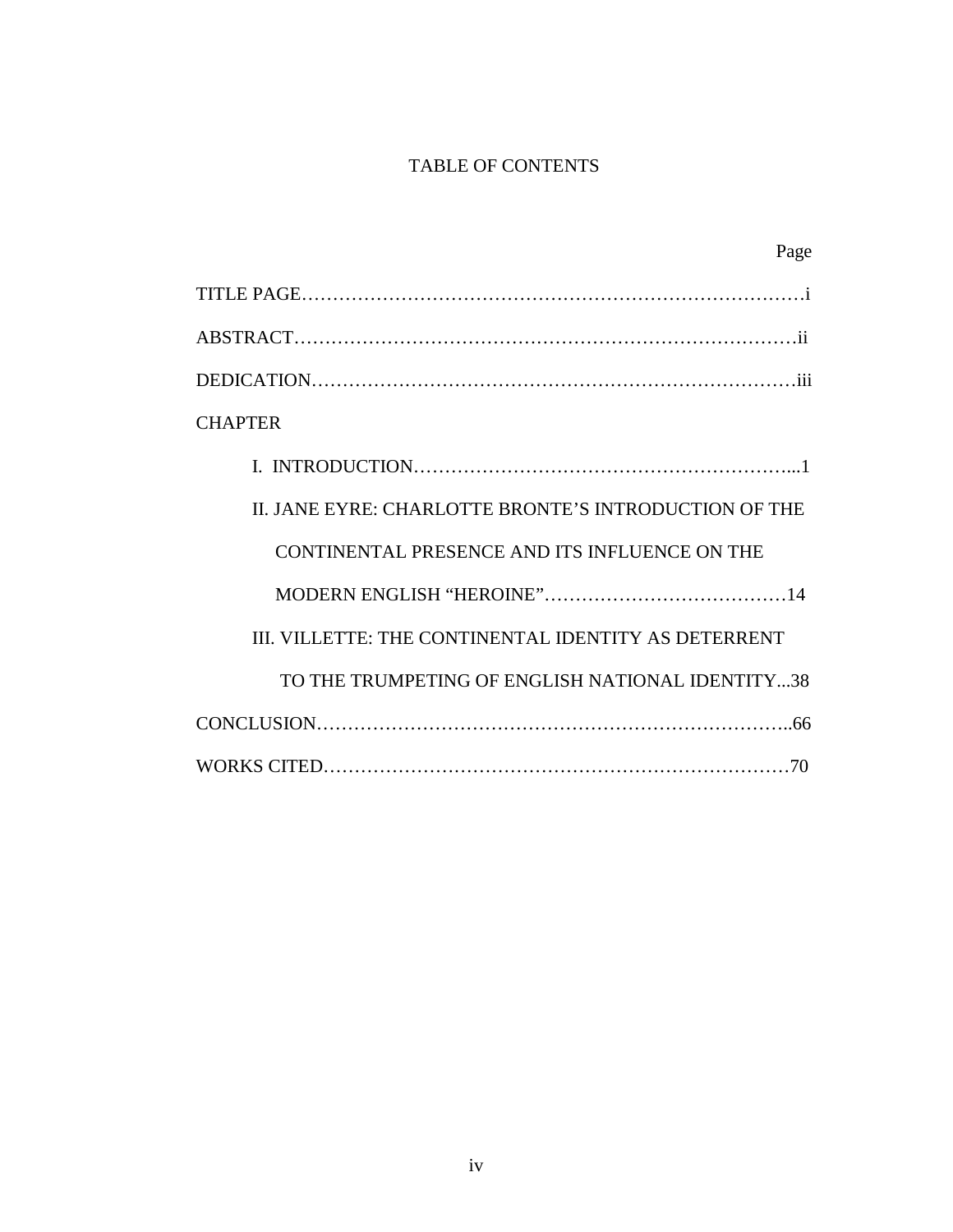#### CHAPTER ONE

#### **Introduction**

In *Jane Eyre*<sup>1</sup> (1847) and *Villette*<sup>2</sup> (1853), Charlotte Brontë brings to the fore a seldom acknowledged detail surrounding the national identity of England by bringing Continental Europe to the center of focus. In addition to elevating Europe's importance, Brontë shapes her Continent in a manner that distinguishes it considerably from the portrayals of Europe her literary contemporaries offer up. For example, in *The Tale of Two Cities*, Charles Dickens paints France in as a climate of oppression and disorder, using a poisonous Continental family (the Evremondes) as his brush and as an exemplar of the rot he sees in the French state. Dickens' France, his Continent, is purely degenerative and possesses not one redeeming attribute. On the other end of the national identity spectrum sits Elizabeth Barrett Browning. The Continent that Browning fashions in her novel *Aurora Leigh* is entirely positive. The Continent, its cultural heritage and its scholarly treasures, is the cradle Aurora's father uses to rear his daughter. In Browning's pages, the Continent is wholly constructive and life-giving. Brontë's Continent would best be described as an impressive medium between Dickens' plot of land wholly defined by a deficit of basic human decency and Browning's land promising nurture and the liberty to pursue all manner of knowledge. Brontë's Continent is unique in that it gives Europe (a long-used stereotype of English literature) a more rounded character, two additional dimensions of character to be precise. One dimension being the fact that

 $\overline{a}$ 

<sup>1</sup> Charlotte Brontë, *Jane Eyre*, ed. George Stade.

<sup>2</sup> Brontë, *Villette*, ed. George Stade.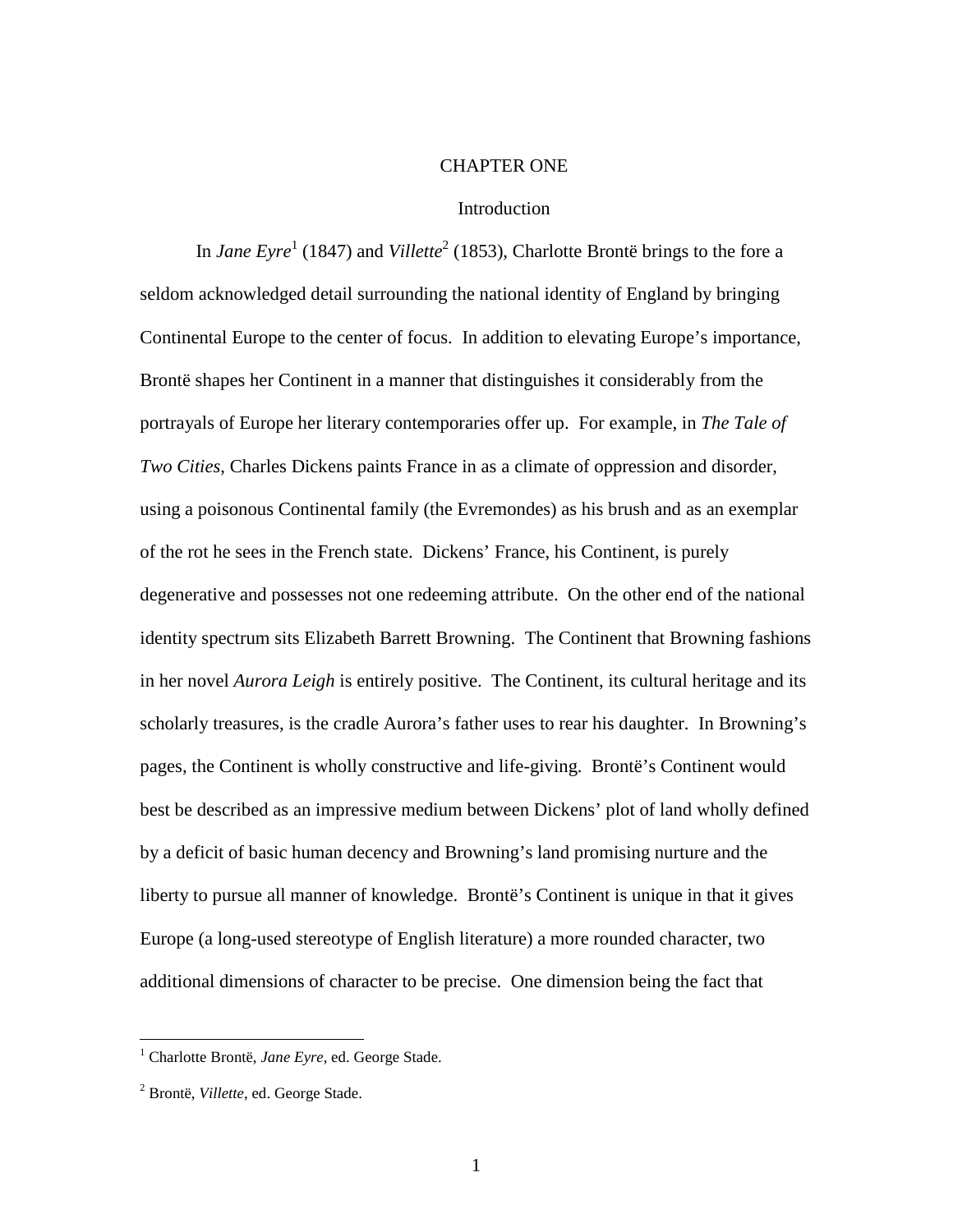Brontë's Continent is a mixture of positive and negative. The other dimension being that her Continent is a sizeable fraction of England's genetic material. She reveals that two cultures the Continental identity represents, France and Germany, are an integral part of England's culture and history. Unfortunately, despite Brontë's efforts, literary critics engage in Brontë's national identity discussion in only three narrow ways: with Labassecour/Belgium in *Villette*<sup>3</sup>, with Belgium in *The Professor*<sup>4</sup>, and with the West Indies and India in *Jane Eyre*<sup>5</sup> .

Along with their failure to have a more myriad engagement with national identity, critics until now have failed to acknowledge the rightful place Germany and France have in Brontë's discussion of England's national identity. Furthermore, until this moment, the fact that the interplay of *Jane Eyre* and *Villette*, and especially the interplay of the various cultures represented in the two novels, substantiates France and Germany's centrality to both English culture and the national identity discussion has gone completely unaddressed. It cannot and will not remain so. This thesis lays bare Brontë's presentation of England as a composite nation (a nation made up of various cultural parts)

 $\overline{a}$ 

<sup>3</sup> See Lawson and Shakinovsky, *Fantasies of National Identification in Villette*. For an investigation of national identity situated in a religious context, see Lawson, *Reading Desire: Villette as Heretic Narrative*. Also see Armitage, Melting Miss Snowe: Charlotte's Message to the English Church.

<sup>4</sup> Longmuir, *"Reader, perhaps you were never in Belgium?": Negotiating British Identity in Charlotte Brontë's The Professor and Villette*. Most criticism of *Villette* that deals with national identity keys in on culturally motivated behaviors. For a national identity discussion focusing mainly on the stereotypes and symbolisms that come from physical appearance, see Elliot, *Phrenology and the Visual Stereotype in Charlotte Brontë's Villette*. For more on physical representation, see Bernstein, *'In This Same Gown of Shadow': Functions of Fashion in Villette*.

<sup>5</sup> Beaty, *"Jane Eyre" Cubed: The Three Dimensions of the Text*. For more on the Orient and its effect on the *Jane Eyre*, see Franklin, *The Merging of Spiritualities: Jane Eyre as Missionary of Love*. To explore the Orient's specific effect on Brontë's domestic sphere, see Zonana, *The Sultan and the Slave: Feminist Orientalism and the Structure of Jane Eyre*. There is even criticism arguing that the Orient was a favorite literary device of Victorian writers, like Brontë, and they focused in on the oppressed state of lands like India, Turkey, and China to indirectly criticize the oppression happening next door in Ireland. For more detail see Michie, *From Simianized Irish to Oriental Despots: Heathcliff, Rochester, and Racial Difference*.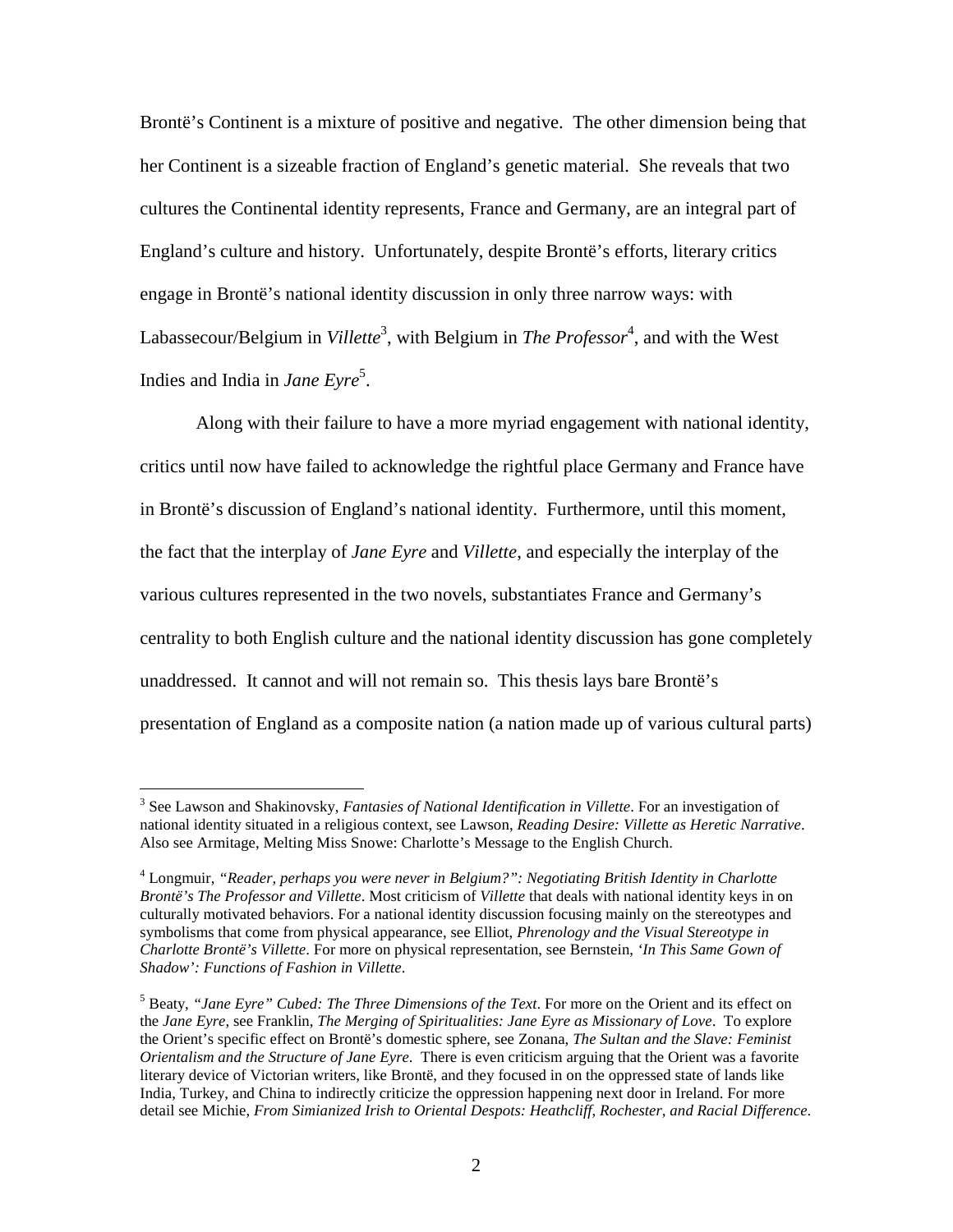by intentionally representing two foreign cultures in the two novels more than all other foreign cultures: the French and the German; which happen to be the two cultures that most animate English culture and history. The author uses this textual interplay to illustrate the fallacy of English identity and Continental identity being conceived as separate entities and the overall fallacy of national identity. Through England's intimate history with Germany<sup>6</sup>, through its intimate history with the French language and Napoleonic France, and through character development, Brontë unearths the nationalist ambivalence (a celebration of the German and an aversion to the French), which serves as a factor in the simultaneous construction of the Continental and English identities, England's ideological denial that the Continent is a central element of its cultural composition. All this she uncovers so that the audience may enrich their reading of English texts with the phenomenon that is England's ideological self-denial.

One of the bigger crumbs leading to the truth of this ambivalence is a pattern Brontë enacts regarding the German language. By establishing the pattern of there being a wedding and an ultimately happy marriage soon after a character takes German language lessons, Brontë, in *Jane Eyre* and *Villette*, makes reference to England's royal ties to the German kingdom of Hanover, which due to the Salic law has a prominent connection with Victorian England. Brontë marries off nearly every character studying the German language, not all, because Lucy Snowe serves as the one glaring exception. Aside from Lucy, it becomes clear to the reader that this is a pattern with Brontë. For example, when a road-weary Jane first meets Mary and Diana Rivers, they are studying German in the hearth room of the home they share with St. John. They read to one

<sup>&</sup>lt;sup>6</sup> At the time of Brontë's work, present-day Germany did not exist. The independent German states did not unify until 1871. See "Germany." U.S. Department of State. 10 November 2010.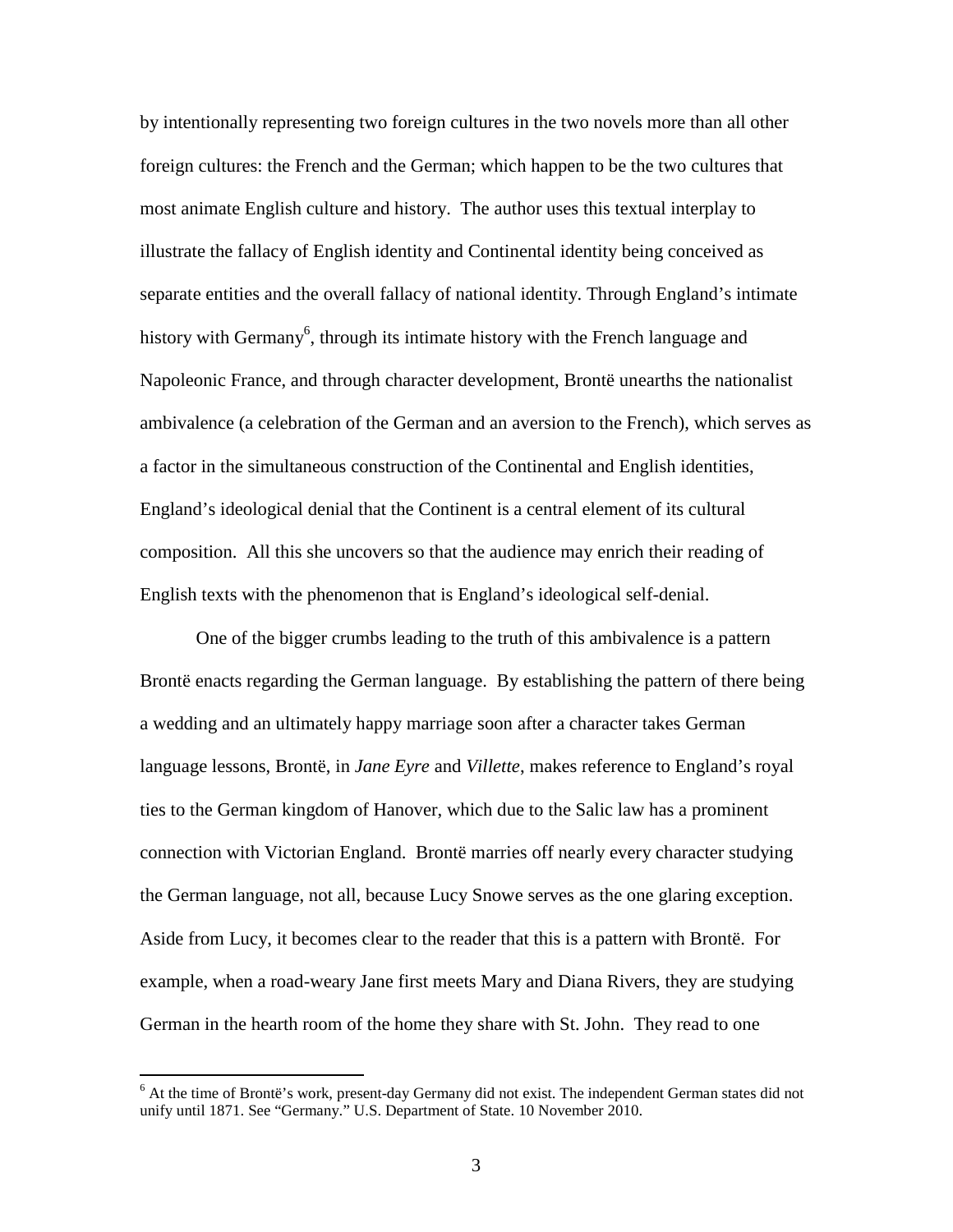another an act from Friedrich Schiller's play *The Robbers* as a part of their German studies. The next scene in which the reader encounters Mary and Diana is the mass cleaning of the Morton house that Jane undertakes after she has inherited her deceased uncle's fortune. The next time the Rivers sisters appear in *Jane Eyre* is when a now married Jane informs the reader that

> Diana and Mary Rivers are both married. Alternately, once every year, they come to see us, and we go to see them. Diana's husband is a captain in the navy, a gallant officer and a good man. Mary's is a clergyman, a college friend of her brother's, and, from his attainments and principles, worthy of the connection. Both Captain Fitzjames and Mr. Wharton love their wives, and are loved by them (Brontë 523).

When Brontë introduces to the story a German-studying female, she follows that character's introduction with the ringing of wedding bells.

This pattern continues with Paulina Home de Bassompierre in *Villette*. In the "Vashti" chapter, Brontë brings the adult Polly into frame. As a way to acquaint herself with Lucy, Polly takes up German lessons with her. "As I would not be Paulina's nominal and paid companion,…she persuaded me to join her in some study, as a regular and settled means of sustaining communication: she proposed the German language…We agreed to take our lessons in the Rue Crécy of the same mistress" (Brontë 339). Just a few appearances later, Polly and Dr. John "Graham" Bretton are married and enjoy a prosperous marriage. "Graham Bretton and Paulina de Bassompierre were married, and such an agent did prove. He did not with time degenerate, his faults decayed, his virtues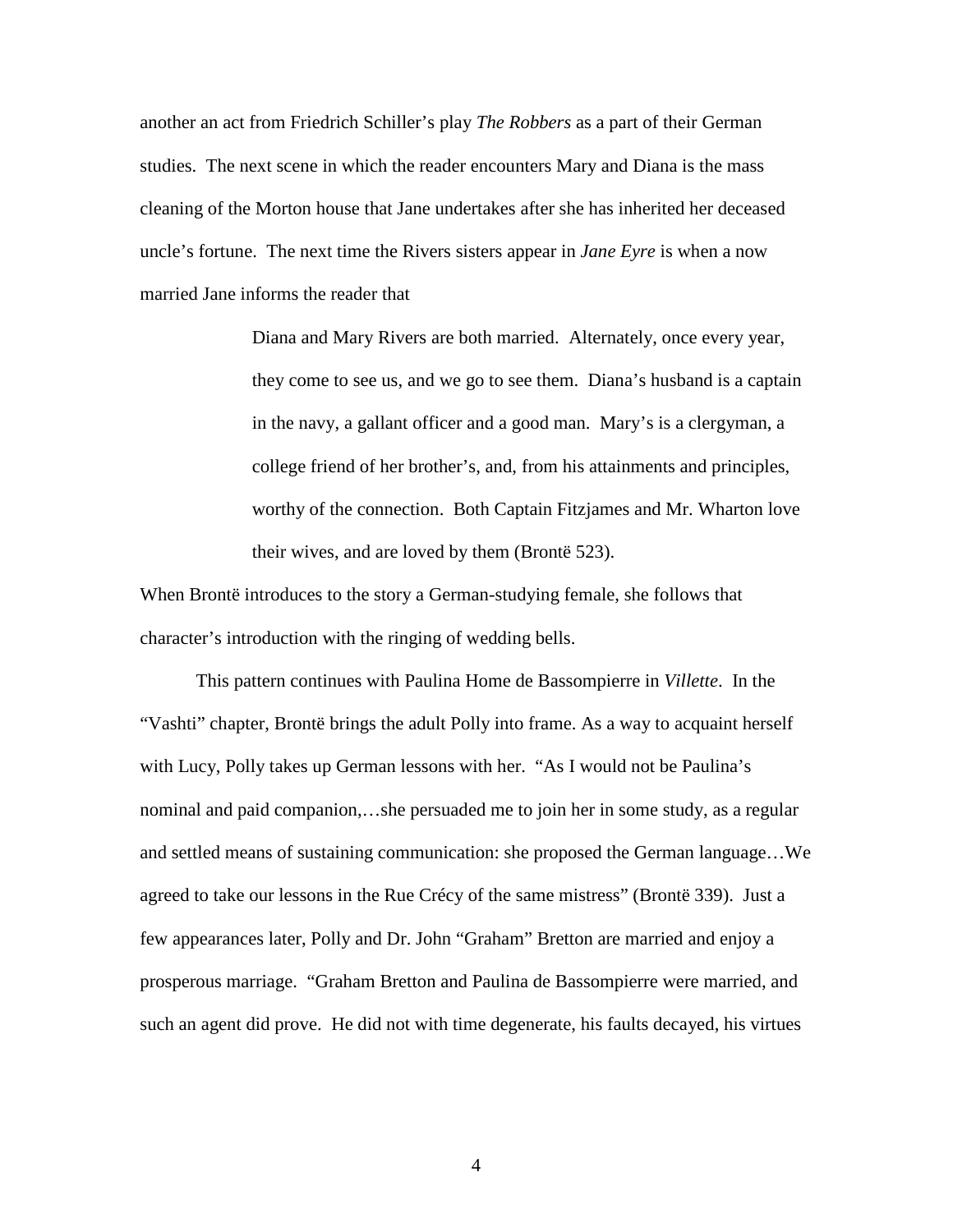ripened…Bright too was the destiny of his sweet wife…This pair was blessed indeed…" (Brontë 492).

The married pair, consisting of Jane and Rochester, perpetuates Brontë's link between England and Germany. Jane studies German while in Morton. Rosamond Oliver finds a "German grammar" and a "volume of Schiller" when she rifles through Jane's desk on one occasion (Brontë 427). When her longing becomes unbearable, Jane returns to Thornfield and reconciles with Rochester at Ferndean. "Reader, I married him...I have been married ten years. I know what it is to live entirely for and with what I love best on earth" (Brontë 520, 522). Jane's example is yet another happy marriage that follows the seemingly unreasonable study of German. This is the third instance where Brontë draws a curious link between German language study and thriving marriage. Once is happenstance, twice is coincidental, but three times is intentional.

Brontë's intention is to demonstrate that the German culture<sup>7</sup> is a prominent element in the essence of England, by using marriage and the German language to direct the reader to England's history with the German royal house of Hanover and the Salic Law's denial of Queen Victoria because of her German marriage. In 1837, German culture directly impacts Victorian-era England when the Salic Law (circa 509), which governs German kingdoms and territories, denies Queen Victoria the Hanover throne upon her marriage to Prince Albert of Saxe-Coburg, because the law prohibits female accession to a German throne (Packard 14-5). Upholders of this law tell Victoria, Queen of England, Great Britain and Ireland that she has no right to the Hanover throne. She

 $\overline{a}$ 

<sup>&</sup>lt;sup>7</sup> The German culture has enjoyed a place of prominence in English civilization ever since the 9<sup>th</sup> century, when the Danes conquered England and established the Danelaw, a cluster of kingdoms that was located in the Northern and Eastern parts of the country and that was observant of the Germanic laws belonging to the Danes. See Jones, *A History of the Vikings*. Revised ed. Oxford: Oxford University Press, 1984:221.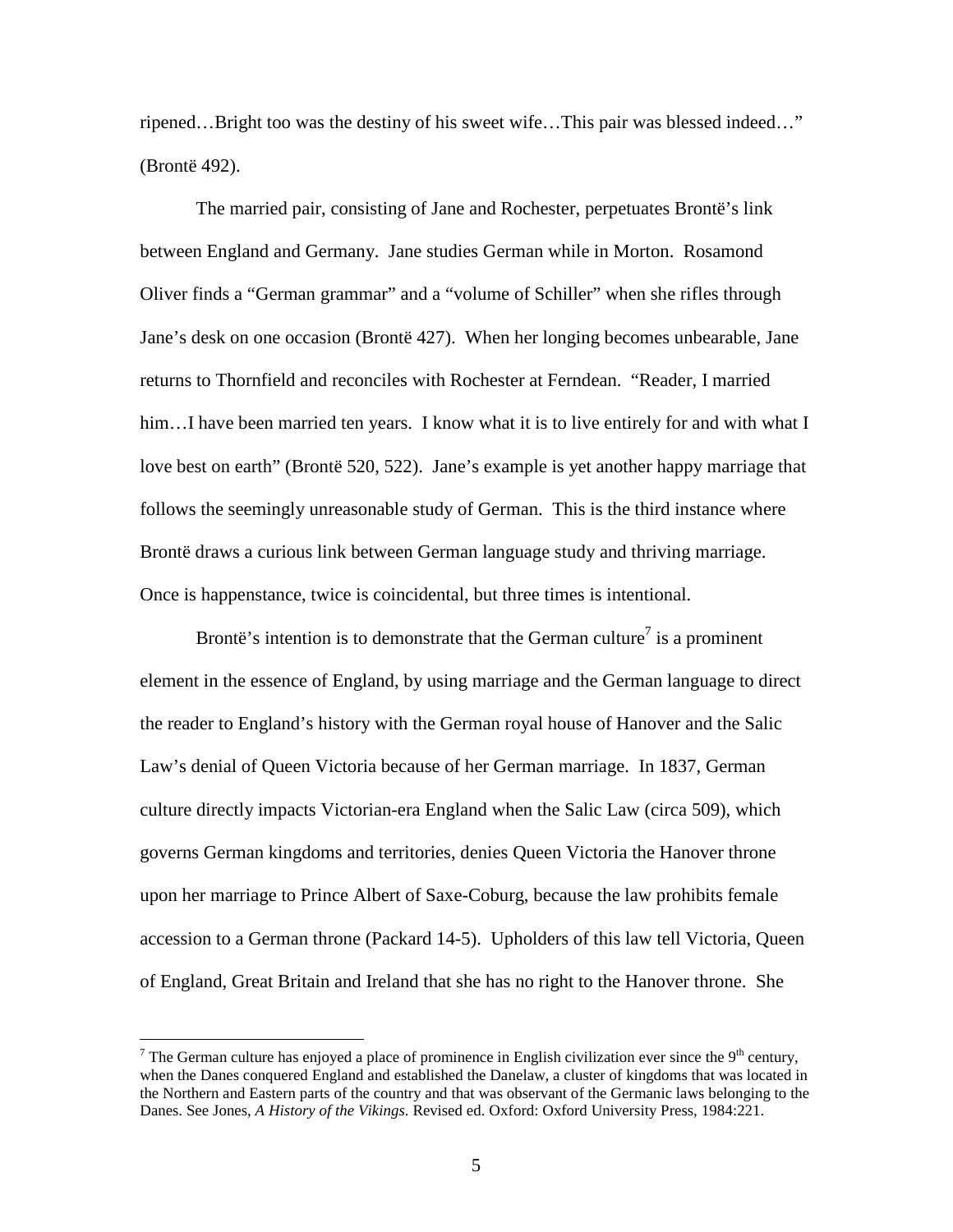can be the Empress of India, but the throne to diminutive Hanover is unavailable to her. Why such audacity towards her Highness? The Hanoverians boldly deny Victoria, because English monarchs have either descended from the House of Hanover or routinely married into it since England and Hanover started sharing a monarch in 1714 (Packard 14-5). Not only has the Salic Law been the standard in Hanover, it was the standard that governed the English royals more than a century before Victoria took the throne. Queen Victoria's episode concerning the Salic Law is illustrative of how entrenched German culture is in English history and culture.

With the German-wedding link, Brontë favorably separates Germany from the remaining negatively portrayed and stereotyped nations of the Continental identity in order to emphasize, for the reader, the history and the warm kinship that England and Germany share.

The only conceivable exception to the German favoritism Brontë presents is her unflattering caricature Fräulein Anna Braun, Lucy and Polly's German mistress in *Villette*. Bronte fashions her as a walking stereotype. There is no attribute of her character that speaks to individuality. "She ought, perhaps, to have lived in the days of Queen Elizabeth, as she habitually consumed, for her first and second breakfast, beer and beef: also, her direct and downright Deutsch nature seemed to suffer a sensation of cruel restraint from what she called our English reserve" (Brontë 341). Though she does rely heavily on stereotype in the construction of Fräulein Braun, Brontë is not malicious with her characterization, and in a way, redeems her reliance on stereotype with Lucy and Polly's overall opinion of Fräulein Braun. Brontë writes it to where both harbor nothing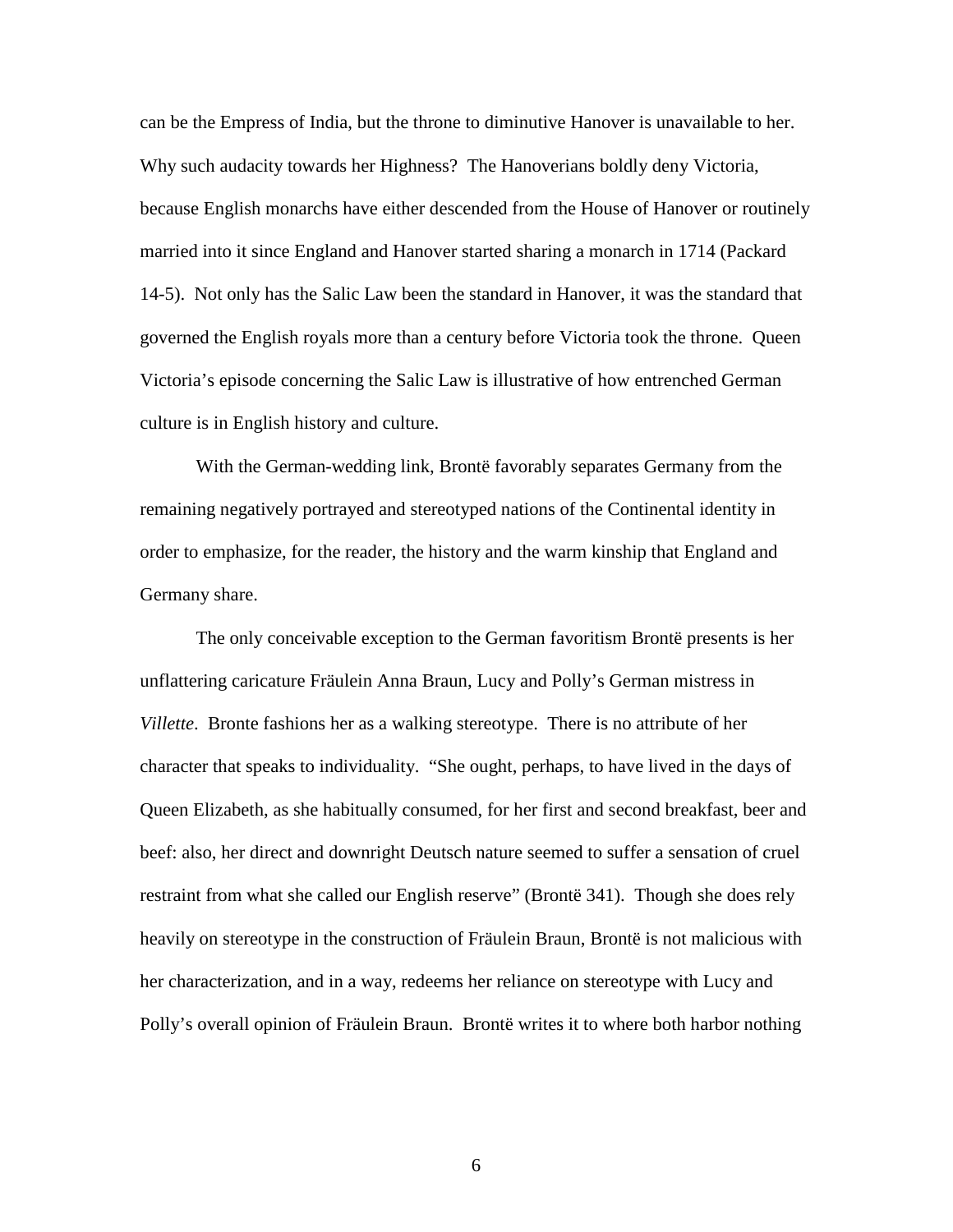but warm feelings for the German mistress, despite her bluntness and stereotypical manner (Brontë 341).

While Brontë again turns to stereotype with the French, she ultimately reinforces, in *Jane Eyre* and *Villette*, the fact that France is a deeply-engrained element of English culture by appealing to England's relationship with the French language.

In *Villette*, Brontë has Lucy witness the great value the English home assigns to the French language when she learns about the high demand there is for French nurses and governesses to come and simply speak to the children. After Miss Marchmont dies, Lucy seeks out her old friend Miss Barrett who works at a stately English manor. Barrett tells Lucy that many English homes seek out nurses and governesses from the Continent who do nothing "but walk out with the baby and chatter French" with the other children (Brontë 49). From Miss Barrett's insight, Brontë shows Lucy that the French language is and traditionally has been a prized commodity in England.

Brontë shows the reader the value the French language has historically maintained in England. The French language has been a prominent fixture of English culture and history ever since much of the language seeped into the English language in the generations following the Norman Conquest (1066). In speaking to the Norman presence in England, Professor David Trotter of Aberystwyth University states "More than 50% of the vocabulary of modern English comes from this source. The amount of French which has become part of English far outweighs the amount of 'Franglais' in French" (Norman Invasion Word Impact Study). The sheer size of this percentage clearly demonstrates the degree to which the French language transformed the English language and culture.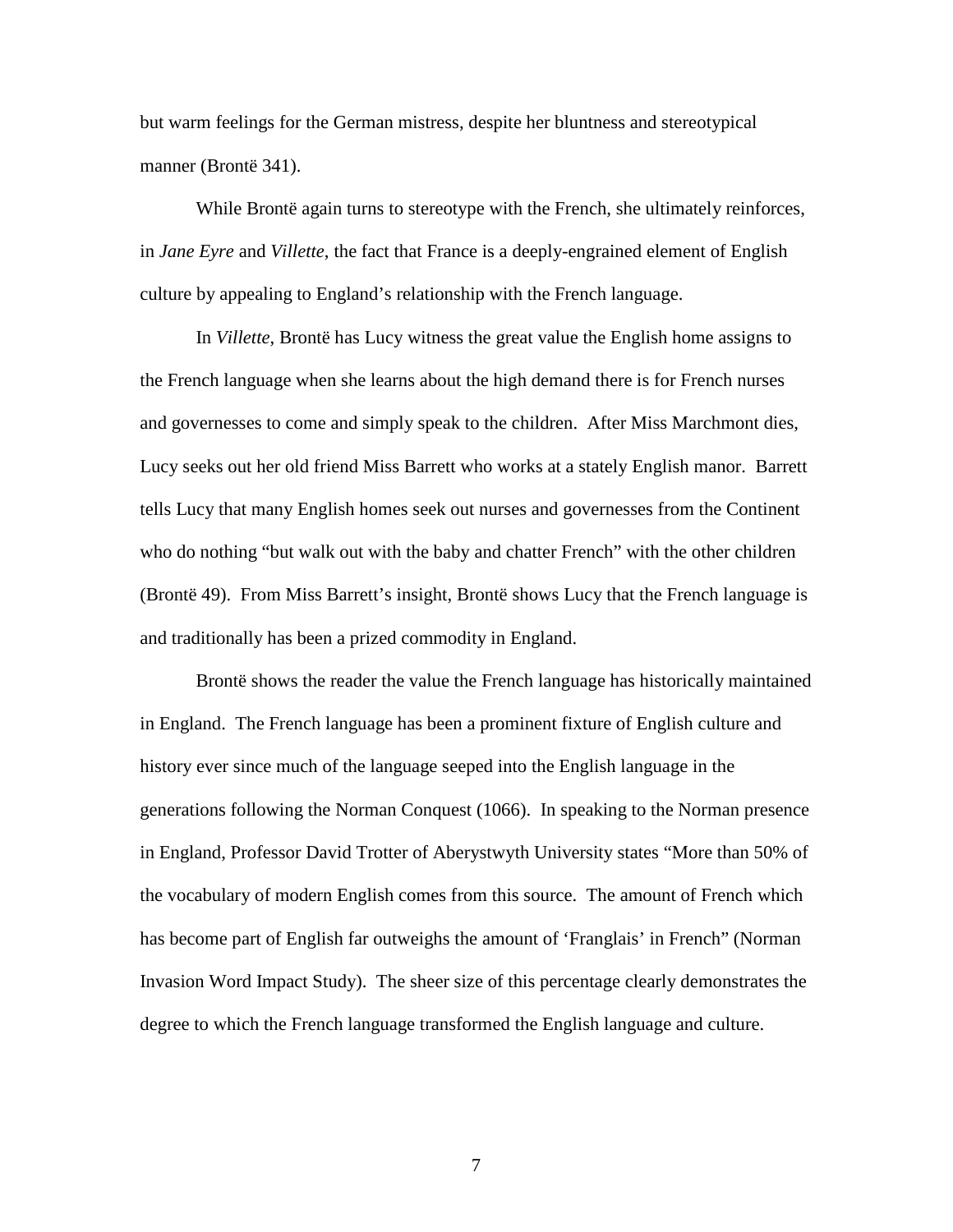In *Villette*, Brontë bejewels one of Lucy's internal statements with irony concerning the well-known Norman impact on the English language. When Lucy first meets Madame Beck, there exists a language barrier between them. Lucy cannot speak French, and Madame Beck can barely speak English. To remedy this, Madame Beck calls into the room a maîtresse who "was esteemed a perfect adept in the English language" (Brontë 72). Lucy does her best to communicate with the woman, but she cannot understand the woman's English. "A bluff little personage this maîtresse was— Labassecourienne from top to toe: and how she did slaughter the speech of Albion!" (Brontë 72). Lucy's thought is ironic, because French-speaking people just like this maîtresse were responsible for the construction of the modern English language. The French language is at the very heart of the English language.

Brontë similarly shows the reader of *Jane Eyre* and *Villette* that France is at the heart of England's national ideal by having Jane and Lucy forge national identities for themselves out of their fight to diminish French cultural dominance in Adèle's character and in Madame Beck's pensionnat, just as the English, during the Napoleonic wars (1803-1815), forged their identity out of their conception of Napoleonic France and its Continental Catholic minions (Spain, Italy, etc.). In *Britons: Forging the Nation (1701- 1837)*, Linda Colley asserts that England's participation in the Napoleonic wars marked the birth of the English identity construct. Colley further claims that the Napoleonic threat spurred the English people "into confrontation with an obviously hostile Other and encouraged them to define themselves collectively against it. They defined themselves as Protestants struggling for survival against the world's foremost Catholic power. They defined themselves against the French as they imagined them to be, superstitious,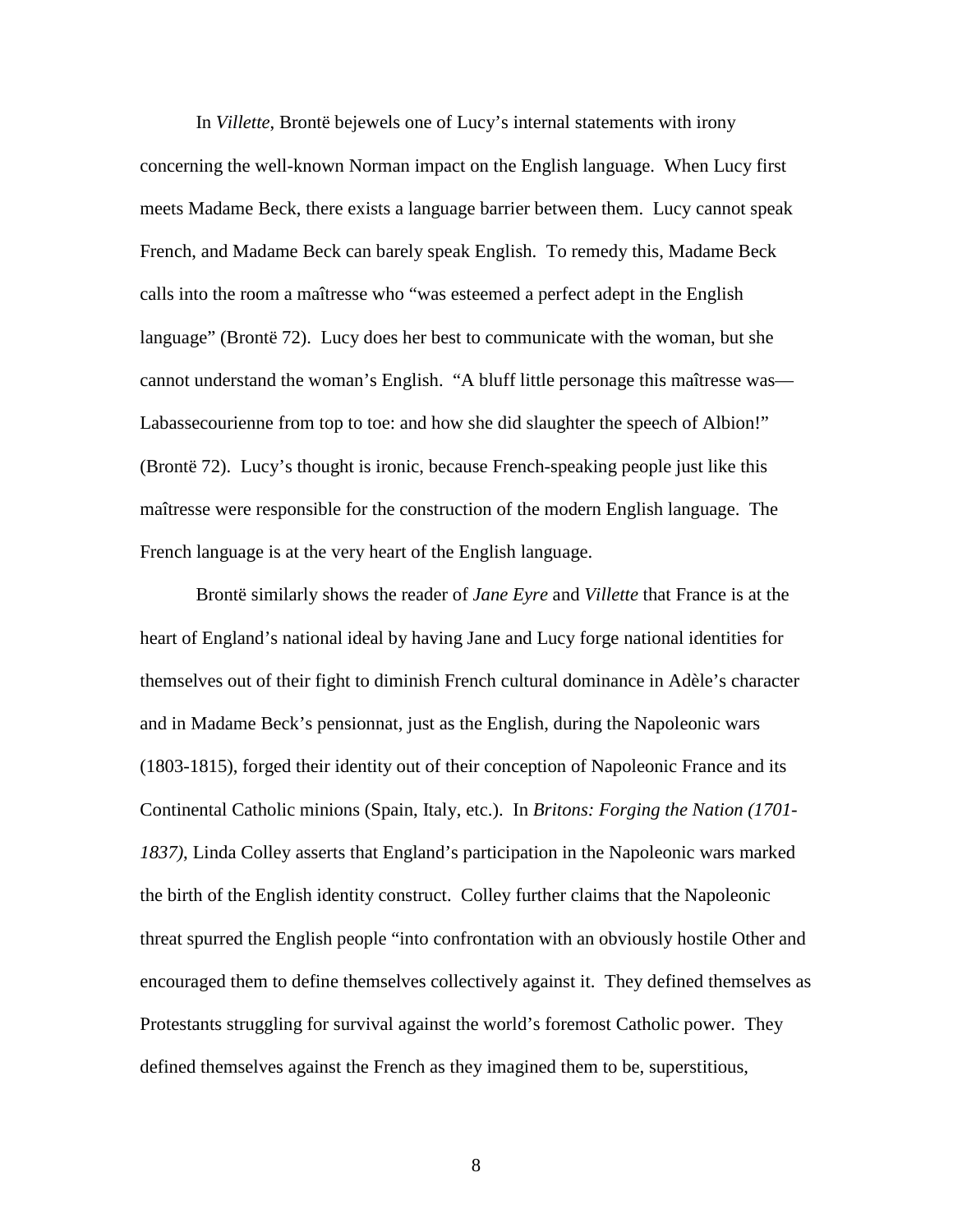militarist, decadent and unfree" (Colley 5). Early on in *Villette*, the author makes Lucy see a nationalist rival in M. Paul Emanuel. "I used to think, as I sat looking at M. Paul…that he had points of resemblance to Napoleon Bonaparte" (Brontë 394). Lucy, in imagining the shrewd M. Paul as the despotic Napoleon, fashions for herself a Wellingtonian, English savior identity. Longmuir soundly argues that Lucy's new, selfconstructed national identity emboldens her to put in place her "strategy of countercolonization," that she believes will "replace French cultural dominance with British cultural dominance" (Longmuir 180). Brontë has Jane similarly build her national identity off of her perceived correction of Adèle's Continental character. "As she grew up, a sound English education corrected in a great measure her French defects…I found in her a pleasing and obliging companion; docile, good-tempered, and well-principled" (Brontë 522). Jane's recollection of Adèle's former, defective self by contrast reawakens Jane to her self-conceived English identity. In beholding the newly corrected Adèle, Jane cannot help but see the English identity she has superimposed on Adèle's Continental identity.

As Brontë demonstrates in *Jane Eyre* and *Villette* with the German-related weddings and the Napoleonic references and the irony surrounding the French language, the Continental identity's parts, the nations it is comprised of, France and Germany are central fixtures in the culture and history of England, so if national identity were an element of reality, it would follow that the Continental identity would be a central part of English national identity. It is nonsensical and a complete unreality for partially French, partially German England to be able to proudly and legitimately claim, through the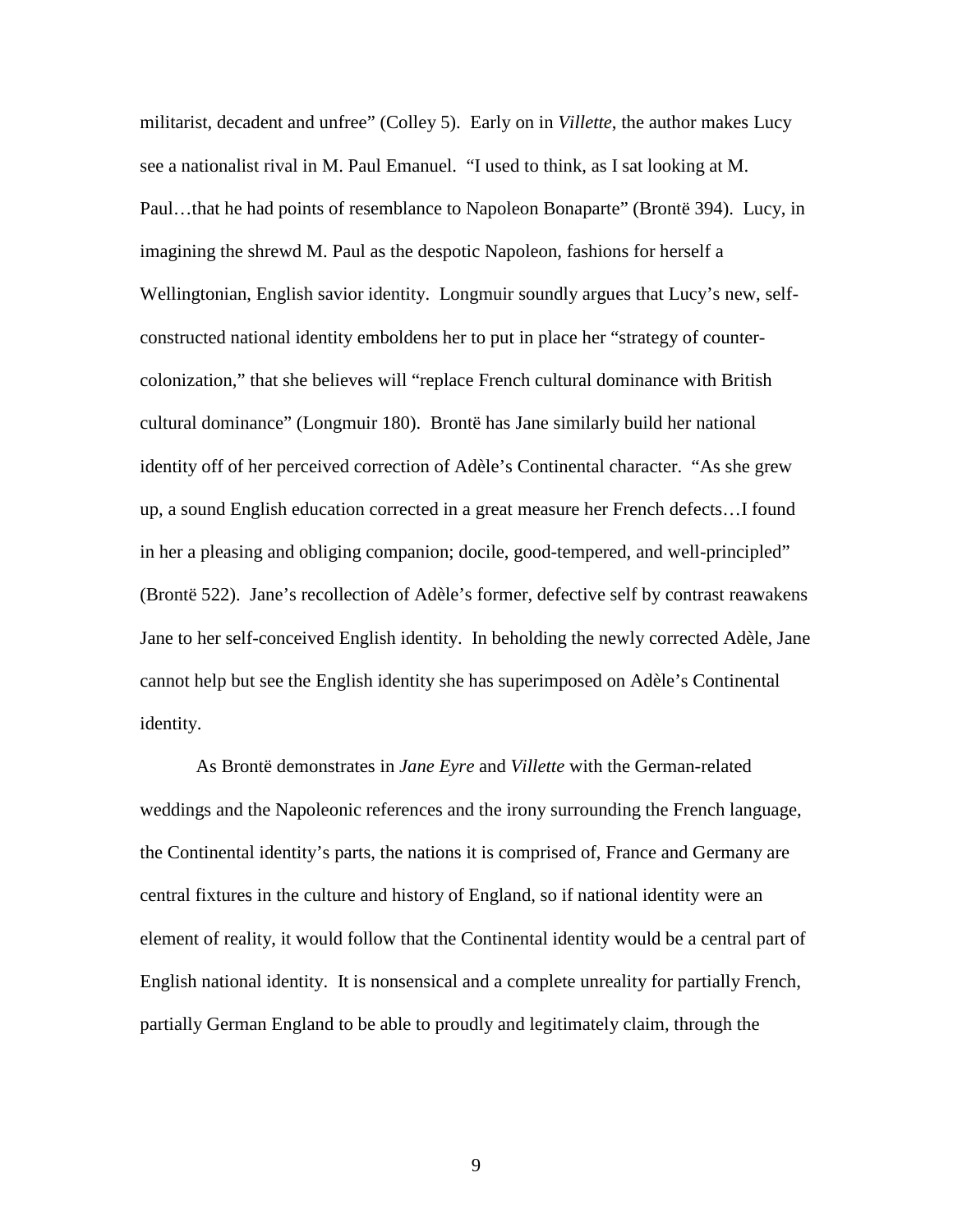construction of the Continental and English identities, cultural distance from the Continent.

In the two novels, Brontë showcases how English identity claims this cultural distance out of ambivalence, because it reveres the German element of its being while it ashamedly denies the French element of its being. The reader sees this dynamic at work in the tone that surrounds the German-related weddings, Lucy's exchange with the maîtresse, and the references to Napoleon and Adèle's defects. The weddings that proceed from the German language lessons are nothing but rapturous occasions, and even after the weddings, all the couples experience happy and fulfilling marriages. Brontë places the German language in the orbit of marriage's jubilant tone in order to emphasize England's joy at having the German culture as an aspect of its being. Brontë explores the French aspect with a decidedly negative tone. The author has her English protagonists portray the French as a corrupting influence. Brontë has the maîtresse's butcher the English language, in Lucy's mind. Brontë has Lucy see M. Paul as a Napoleon, imposing his influence on everyone at the pensionnat. The author then makes Jane describe the French aspects of little Adèle's character as defective. In all this, the author illuminates how England cannot accept its culturally composite nature, and though it feels pride in its shared heritage with Germany, it feels the need to separate the non-English aspects from its cultural conscience, through the simultaneous construction of the Continental and English identities.

The English identity subsequently gains popularity and then trickles into literature as writers like Brontë address whether or not real-life individuals and/or characters of fiction can possibly embody a nation's character. In engagement with this conundrum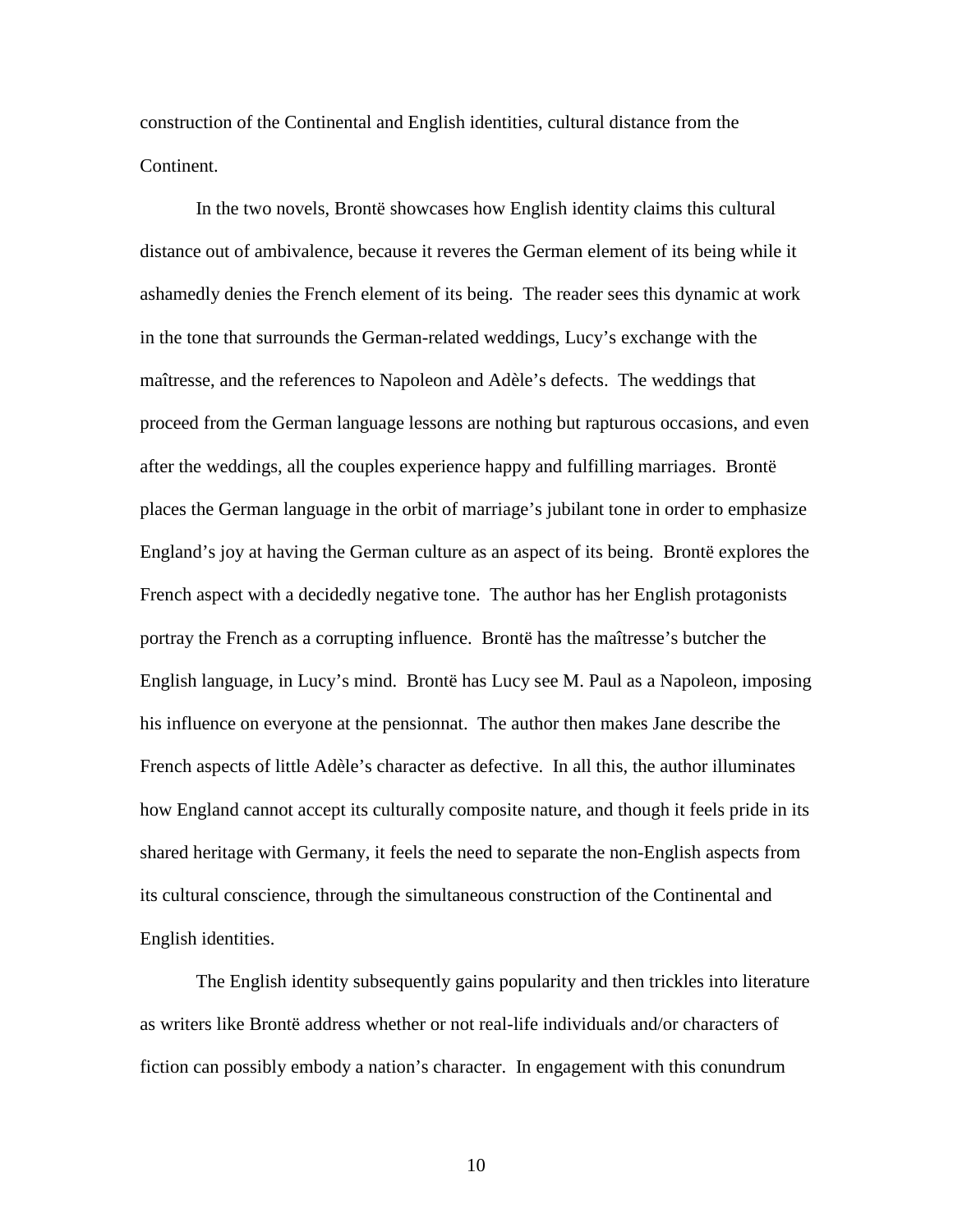that national identity presents, Brontë chooses to develop characters that, in varying degrees, embody the English national identity, but Brontë sees through the façade that is English identity and develops characters, in *Jane Eyre* and *Villette*, that embody the real, composite England, which is partly French and partly German.

Jane is one such character. Jane Eyre embodies the real, composite England, because she is a native Englishwoman, she speaks French, learns the German language, and applies the principles of German writer Friedrich Schiller to her life choices. Throughout most of her journey, Brontë characterizes Jane as a young English girl who exhibits English reserve. It is Jane who balks at the prospect of receiving Rochester's nuptial jewelry. "Do you remember what you said of Céline Varens?—of the diamonds, the cashmeres you gave her? I will not be your English Céline Varens. I shall continue to act as Adèle's governess…I'll furnish my own wardrobe out of that money, and you shall give me nothing but… your regard" (Brontë 315). Then, Brontë has Jane take an interest in German literature, particularly Schiller (Brontë 427). From the choice that Jane soon makes, the reader can certainly tell that the spirit of Schiller, "individual over the state," colors Jane's actions. Jane rejects the upright, noble marriage to St. John that society would approve of in favor of reconciliation with a man she still imagines to be married. The longings of her heart trump the Victorian social norms: the individual over the state. Additionally, there is a shade of French in her character. She obtains fluency in French at Lowood School and throughout the rest of the novel, Jane engages with French culture, particularly the language, while also serving to diminish the impression of that culture on Adèle (Brontë 120). She brings about this French cultural erosion by acting as Adèle's governess and by gradually replacing Adèle's French defects with an English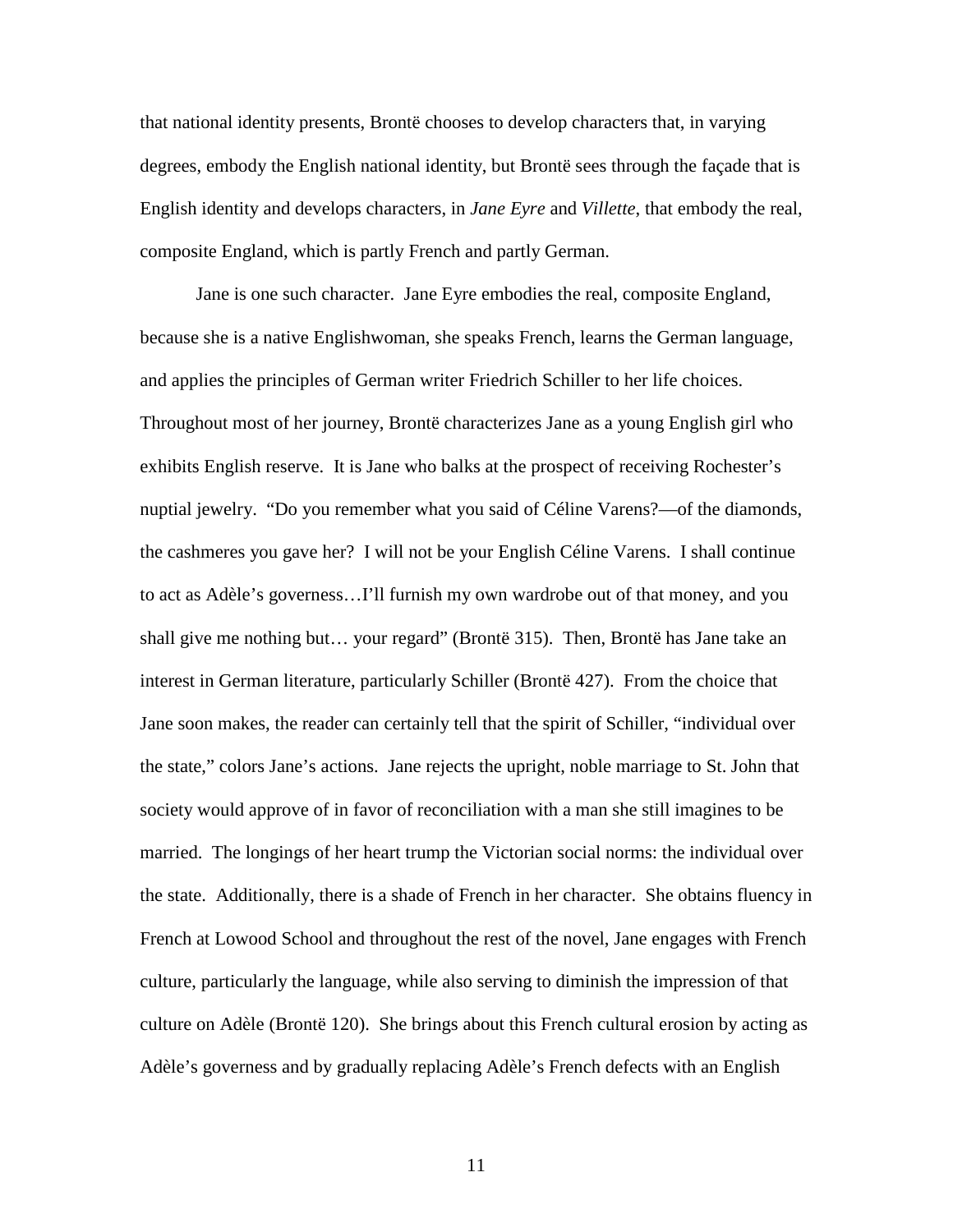education. In investigating Jane's characterization, the reader sees that she has an English, a French, and a German dimension to her character.

Still there is one character who represents the three-cultured England more than Jane does: Polly. Paulina Home de Bassompierre stands as the one character of Brontë's, in either *Jane Eyre* or *Villette*, that most vividly embodies the real England, the composite England that is partially French and partially German. Polly is a young English girl, and in her Englishness, Polly re-affirms a signature aspect of England's being. Through her bizarre loyalty and love for her father, Polly re-affirms and honors England's being a patriarchal society. Furthermore, Polly is French, in part. Her deceased mother Ginevra Home, Mr. Home's "butterfly wife," was French (Brontë 9). She of course speaks French and unlike Jane, who is ashamed of the French aspect and commits herself to diminishing that aspect in Adèle as much as possible, Polly wears the French dimension of her character with immense pride. One night, to dinner guests, Polly trumpets "We are Home and De Bassompierre, Caledonian and Gallic" (Brontë 316). Another source of pride for Polly is the German lessons she takes with Lucy. Polly's ease with and passion in learning the German language takes Lucy by surprise. Lucy remarks on how Polly speaks it "with a facile flow of language, and in a strain of kindred and poetic fervour: her cheek would flush, her lips tremblingly smile, her beauteous eyes kindle or melt as she went on" (Brontë 342). Each cultural aspect, the English, the French, the German, Polly is in harmony with. Polly stands as Brontë's clearest personification of England as it is: a partially French, partially German, composite nation.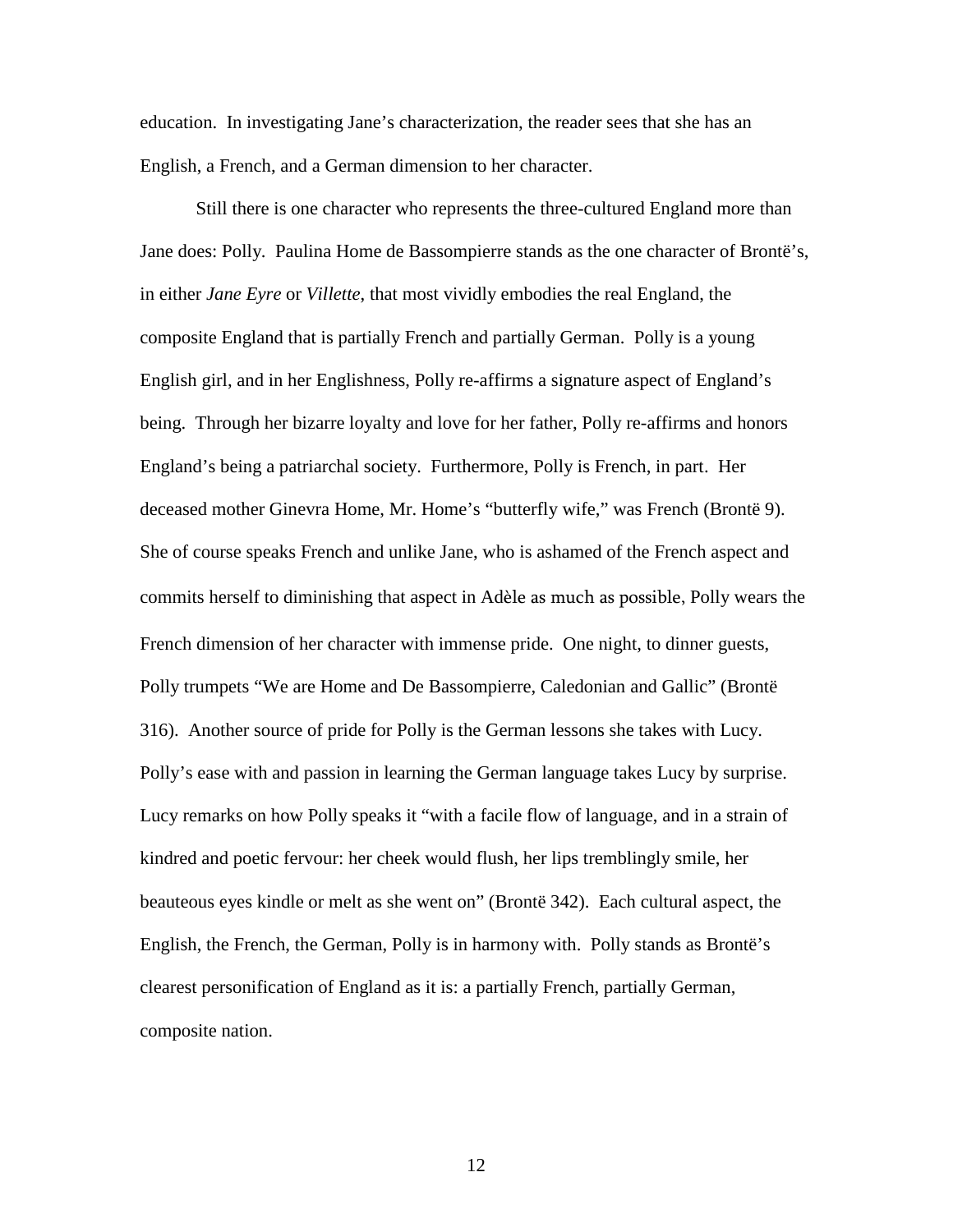Brontë, through the interplay of her novels *Jane Eyre* and *Villette*, highlights French and German prominence in and centrality to English culture. In illustrating England's glorification of German culture and repugnance of French culture, Brontë brings out England's nationalist ambivalence, which plays as a factor in the simultaneous construction of the Continental and English identities. In *Jane Eyre* and *Villette*, the author illuminates England's close ties with Germany, England's close ties with the French language and Napoleonic France, all for the purpose of bringing light to the fact that England is a composite nation that turns to national identity as a way of denying and escaping its deep association with the Continent, specifically France and Germany. With this light, with this truth of England's ideological denial of self, the audience is able to dramatically inform their reading of Brontë's work, and of English texts in general.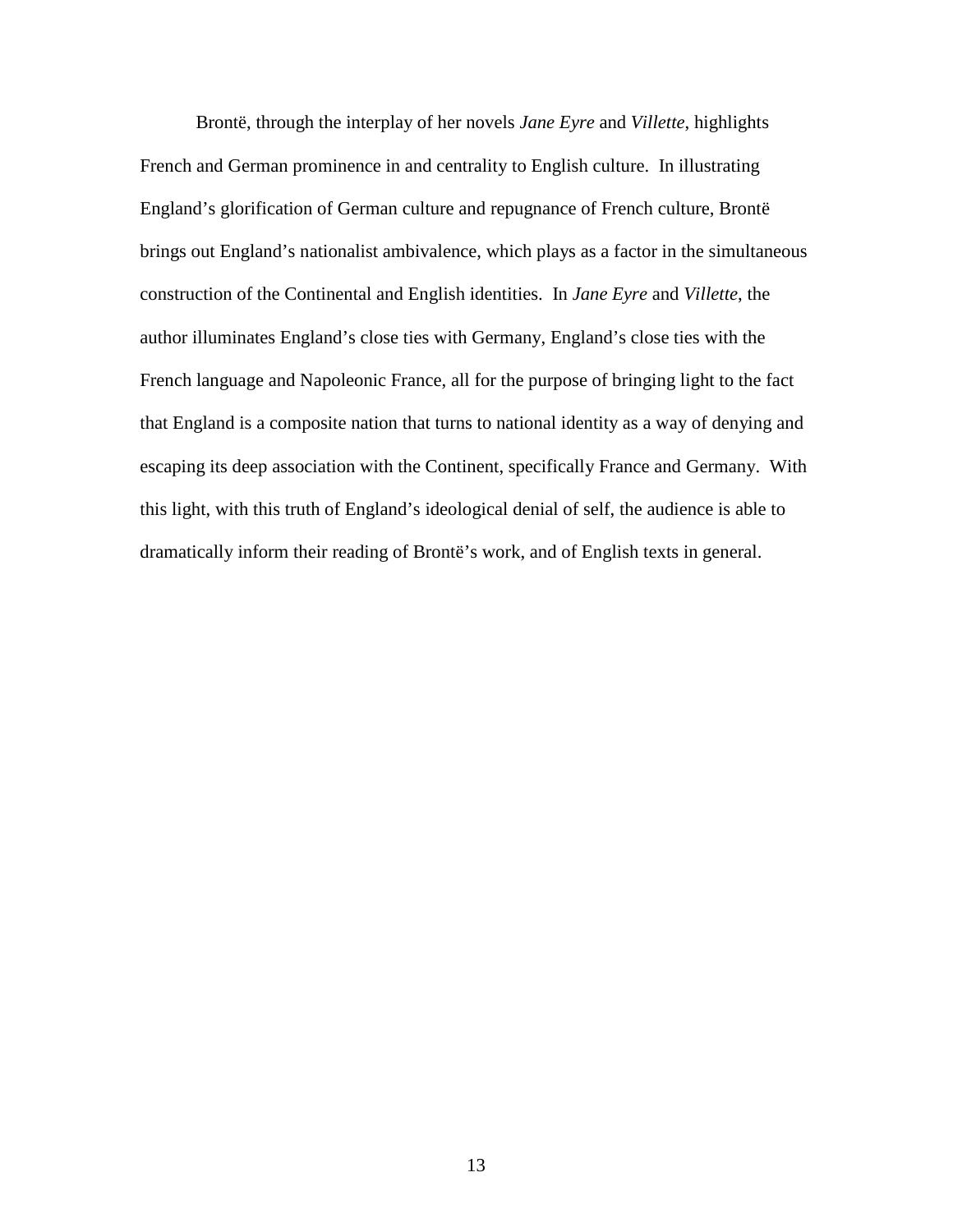### CHAPTER TWO

## Jane Eyre: Charlotte Brontë's Introduction of the Continental Presence and its Influence on the Modern English "Heroine"

 A fresh concern presents itself in Charlotte Brontë's *Jane Eyre* (1849). Brontë expresses the Victorian theme of national identity mainly through the character Edward Rochester and through three divergent paths: the West Indies, the East, and Continental Europe. Literary critics have a history of examining the first two. For instance, in "Jane Eyre and Victorian Medical Geography," Alan Bewell re-images India and the Caribbean through a medical prism. He calls these two locations "diseased landscapes" and asserts that Brontë arranges a compelling pattern where an outlying pestilence sweeps through and purifies the landscape, much like the typhus that devastates and eventually revives Lowood. He points out that Brontë, in lockstep with the common geographic knowledge of her time, executes this portrayal of the West Indies and the dispositions of the characters associated with the West Indies through abundant use of storm imagery. To likewise address the East, Brontë has St. John write Jane a letter from India. It reveals that the missionary is soon expecting his final hour (Brontë 524). Bewell argues that St. John's admission highlights a faceless danger and suggests either a violence that is closing in on him or, most likely, a fatal disease that has infected him. Just as Bewell has done, many critics and writers, such as Gayatri Spivak<sup>8</sup>, Susan Meyer<sup>9</sup>, and John Kucich<sup>10</sup> explore the degree of effect the West Indies and the East have on the novel. However, exploring Continental Europe's impact on the novel will prove more enriching.

 8 See Spivak, *Three Women's Texts and a Critique of Imperialism*. 9 See Meyer, *Colonialism and the Figurative Strategy of "Jane Eyre"*.

<sup>10</sup> Kucich, *Jane Eyre and Imperialism*.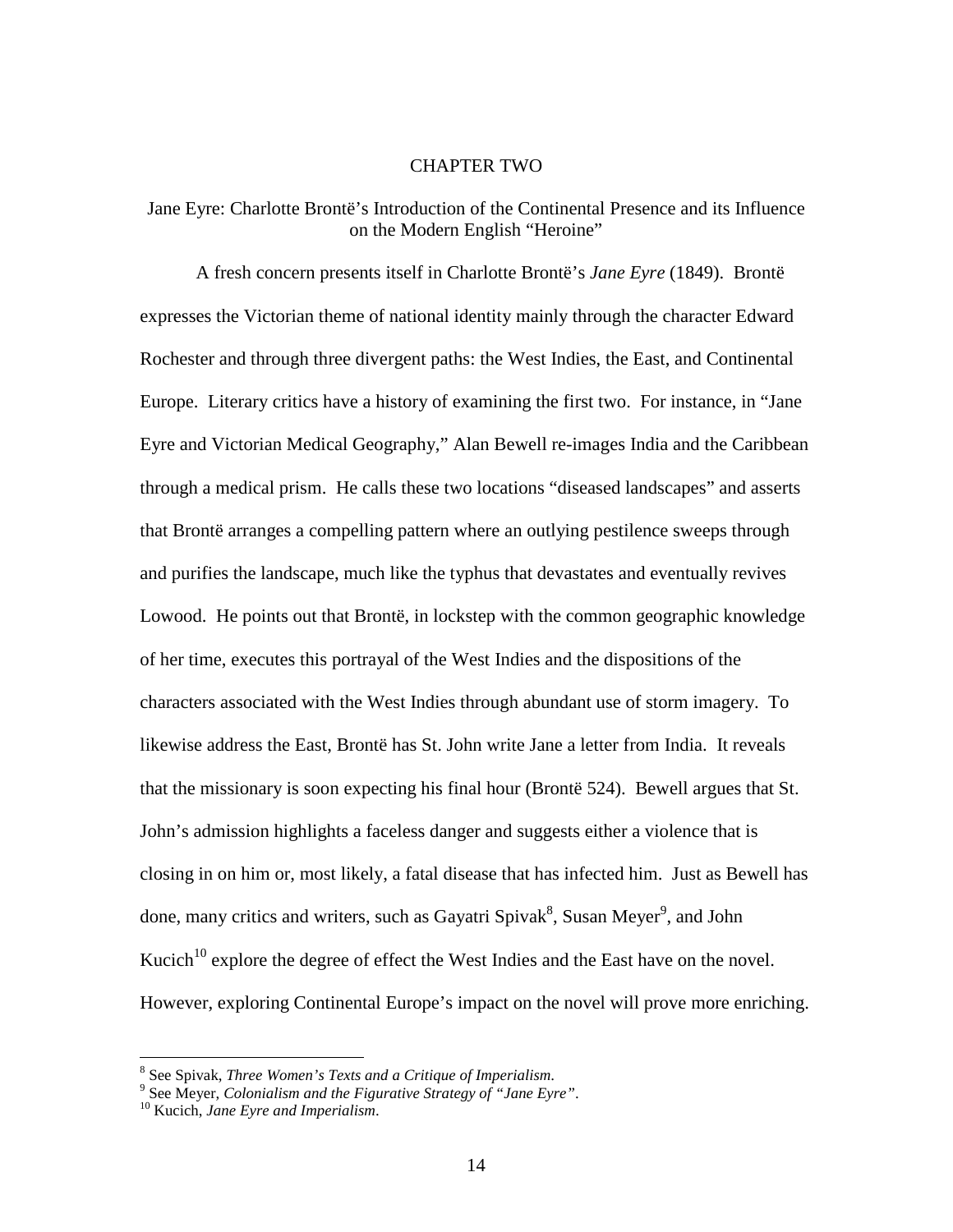Until now, readers have been offered a critical reading of *Jane Eyre* where the influence of Continental Europe is barely there and therefore has little effect on the story. As familiar as it is, Continental Europe remains unmapped in *Jane Eyre*. Similar to the map-makers of antiquity, generations of critics have been through Jane's story and have charted it, writing endlessly about it, while they have yet to experience the full complexion of her journey because they overlook the story's Continental dimension. What cannot be overlooked, what is pivotal to recognize is that Continental Europe's presence affects the national identity discussion in *Jane Eyre*. This presence is a collection of cultural and stereotypical snippets from the Latinate countries of the peripheral Continent in the West (Portugal, Spain, France) to the countries in the East, ending in Germany and stretching no further. In using this construct, Brontë exposes the fact that England is in fact a culturally composite nation that falsely presents itself as a state that is at complete variance with the nations of Continental Europe. This construct serves as an evidence to the unreality of national identity. Because of Rochester's characterization, he is at the heart of what makes the British Empire all that it is. Despite his integral role in the construction of the empire, Rochester demonstrates little alignment with English national identity because of his secret rejection of Victorian social mores and his strong association with both the literal Continent and Bronte's/England's stereotype of the Continent. Rochester's inability to cleanly fit inside a category of national identity acts as a contagion in Jane's life, blurring her national identity, and discrediting national identity as an element of reality.

 Initially, the Continent-inspired signs that Brontë sprinkles throughout the text appear to pull the notion of national identity into reality. Brontë gives the first sign of the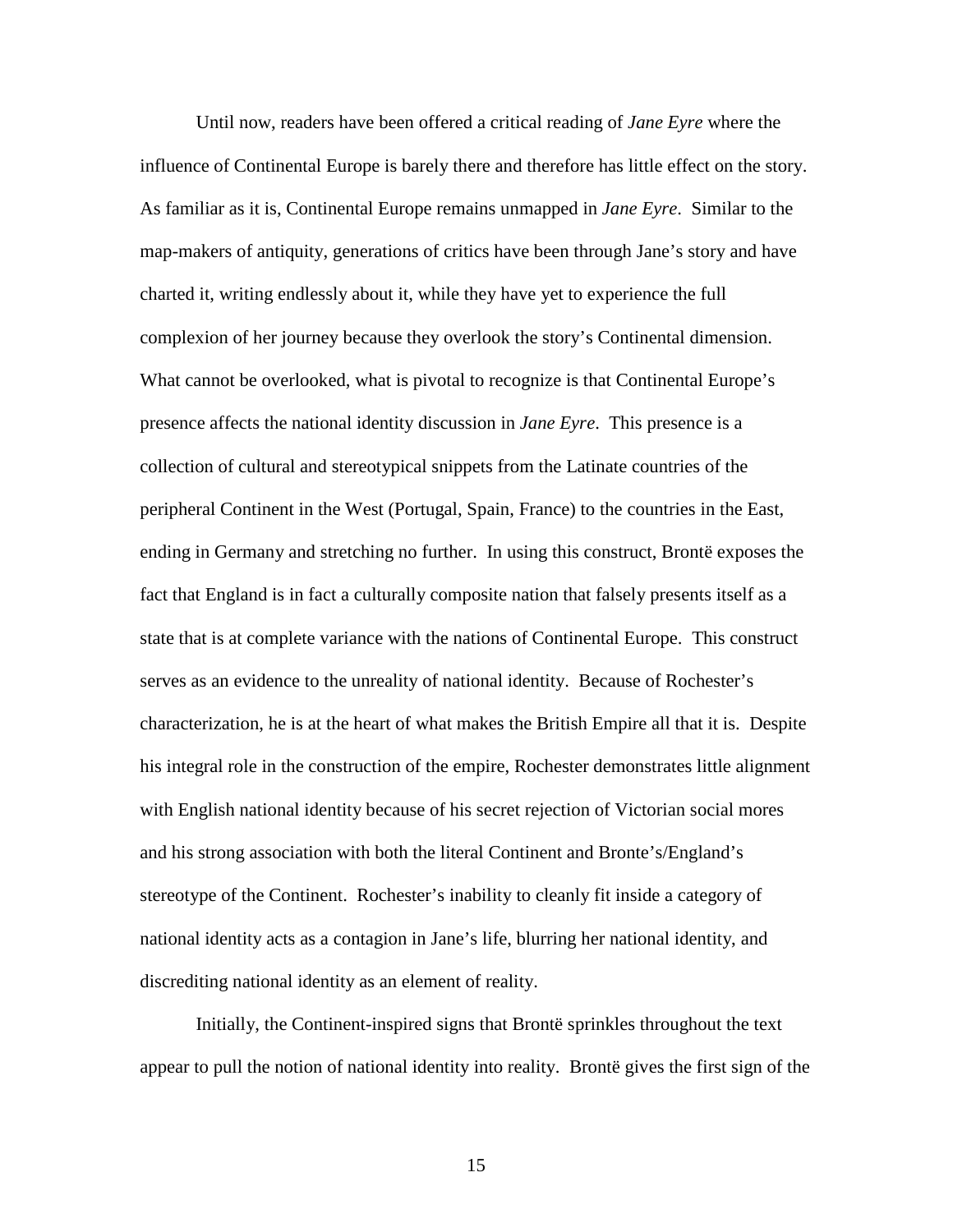Continental presence, "dark skin," by providing multiple characters with skin tones that trigger thoughts of people native to lands beyond the borders of England. In the novel's opening, the author writes of how John Reed "reviles" his mother, Aunt Reed, for "her dark skin," because her color is "similar to his own" (Bronte 20). Brontë re-emphasizes dark skin during Jane's first encounter with Rochester. "He had a dark face, with stern features and a heavy brow" (Brontë 135). During Jane's first encounter with Blanche Ingram, the author again turns to the dark skin trait by describing her as "dark as a Spaniard" (Brontë 205). Brontë's numerous descriptions of dark skin take the reader's mind to places far outside of England, but her singular mention of a Spanish skin complexion narrows the reader's imaginings from the full expanse of the exotic world to the confines of Continental Europe.

 Inside these confines, Bronte documents the many appearances of another sign. Alongside the dark skin trait, sexual license acts as a sign of the Continental presence in *Jane Eyre*, because the author writes it to where all acknowledged instances of sexual looseness take place on the Continent. For example, Rochester carries on an affair with the French opera singer Céline Varens in Paris, only to find out in time that Céline is seeing another man. One night, anxiously awaiting her return, Rochester stands on the balcony of the hotel room that he and Céline share. Her carriage eventually comes, and an exhilarated Rochester watches as she "alights." "Bending over the balcony, I was about to murmur 'Mon Ange'… when a figure jumped from the carriage after her, cloaked also; but that was a spurred heel which had rung on the pavement, and that was a hatted head which now passed under the arched *porte cochère* of the hotel" (Brontë 169). Rochester, who has association with the Continent, finds the sexual exclusivity he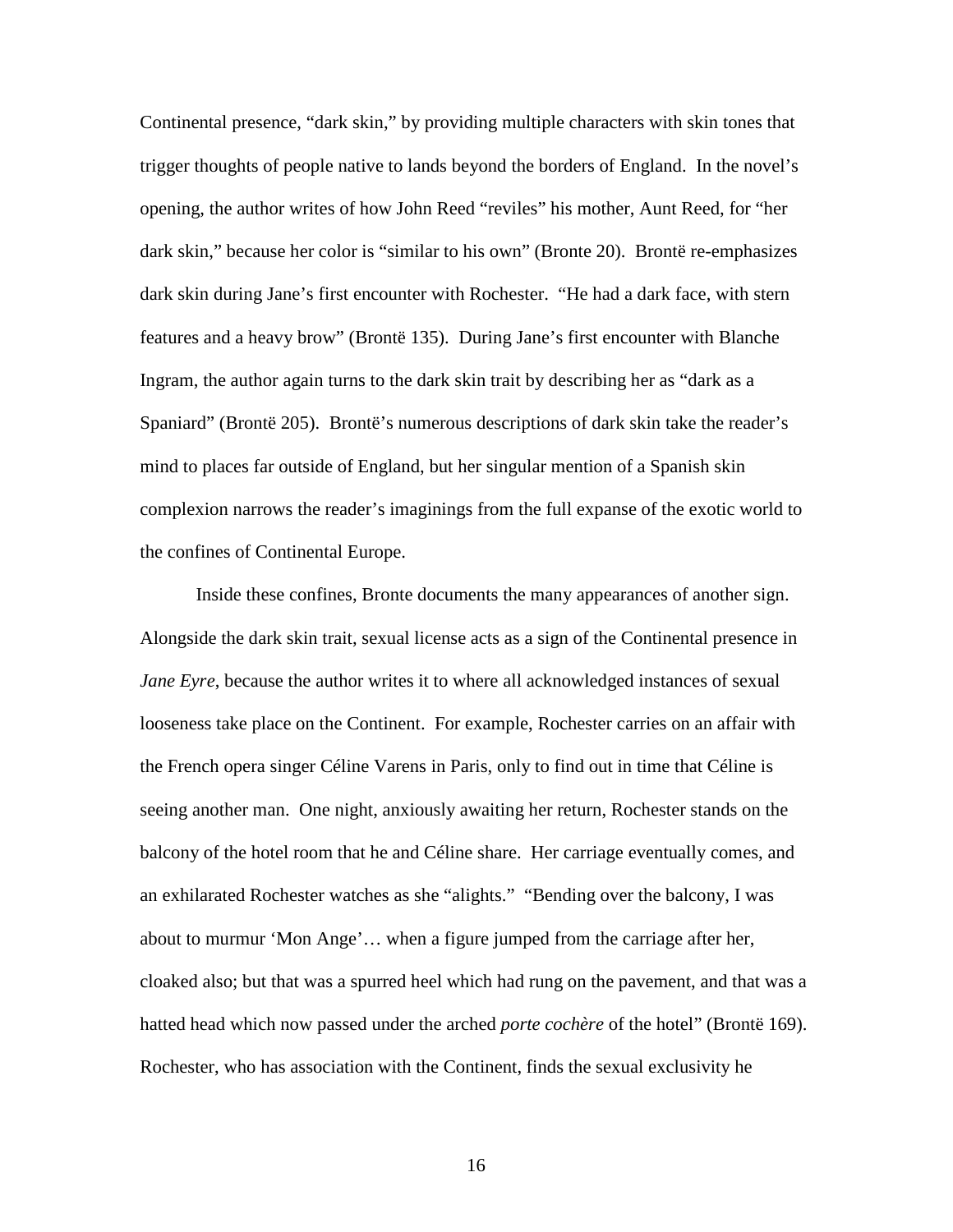thought he had with the Continental Céline to be an illusion. With a stereotypical eye, Brontë designs Céline as a literal representative of a vain and immoral Continent who can only greet Rochester's affectionate show of romance and connectedness with the asymmetrical behavior of promiscuity. But taking a step back sharpens the reader's view of the situation and recalls the fact that Rochester, who is married, also has a part in the sexual immorality that partially defines Brontë's stereotypical Continent. In further illustration of the point, consider the moment where an apologetic Rochester, just having revealed his wife Bertha Mason, divulges the entirety of his stormy past to Jane. He reveals to her his list of former mistresses throughout Europe: "I could not live alone; so I tried the companionship of mistresses. The first I chose was Céline Varens … She had two successors; an Italian, Giacinta, and a German, Clara, both considered singularly handsome" (Brontë 363). Examples such as these make clear the marriage Bronte establishes between sexual immorality and the Continent.

An additional marriage, this time between a cosmopolitan nature<sup>11</sup> and the Continent, acts as one of the signs most central to the Continental presence, and this cosmopolitan nature shows up mostly in conversations Jane has with Rochester but also in communication she has with others. These talks with Rochester are cosmopolitan in content when he attempts to establish his superiority over Jane, explain his failings to Jane, impress Jane, spoil Jane, or when he teasingly expresses his affection for Jane.

 But one of the clearest expressions of this cosmopolitan tendency comes from the stormy exchange Jane and Rochester have one stormy night in the Thornfield grove. At the beginning, their conversation is anything but fluid. To enliven their awkward and

 $\overline{a}$ 

<sup>&</sup>lt;sup>11</sup> See Appiah, *Cosmopolitanism*. Also see Anderson, *The Powers of Distance: Cosmopolitanism and the Cultivation of Detachment*.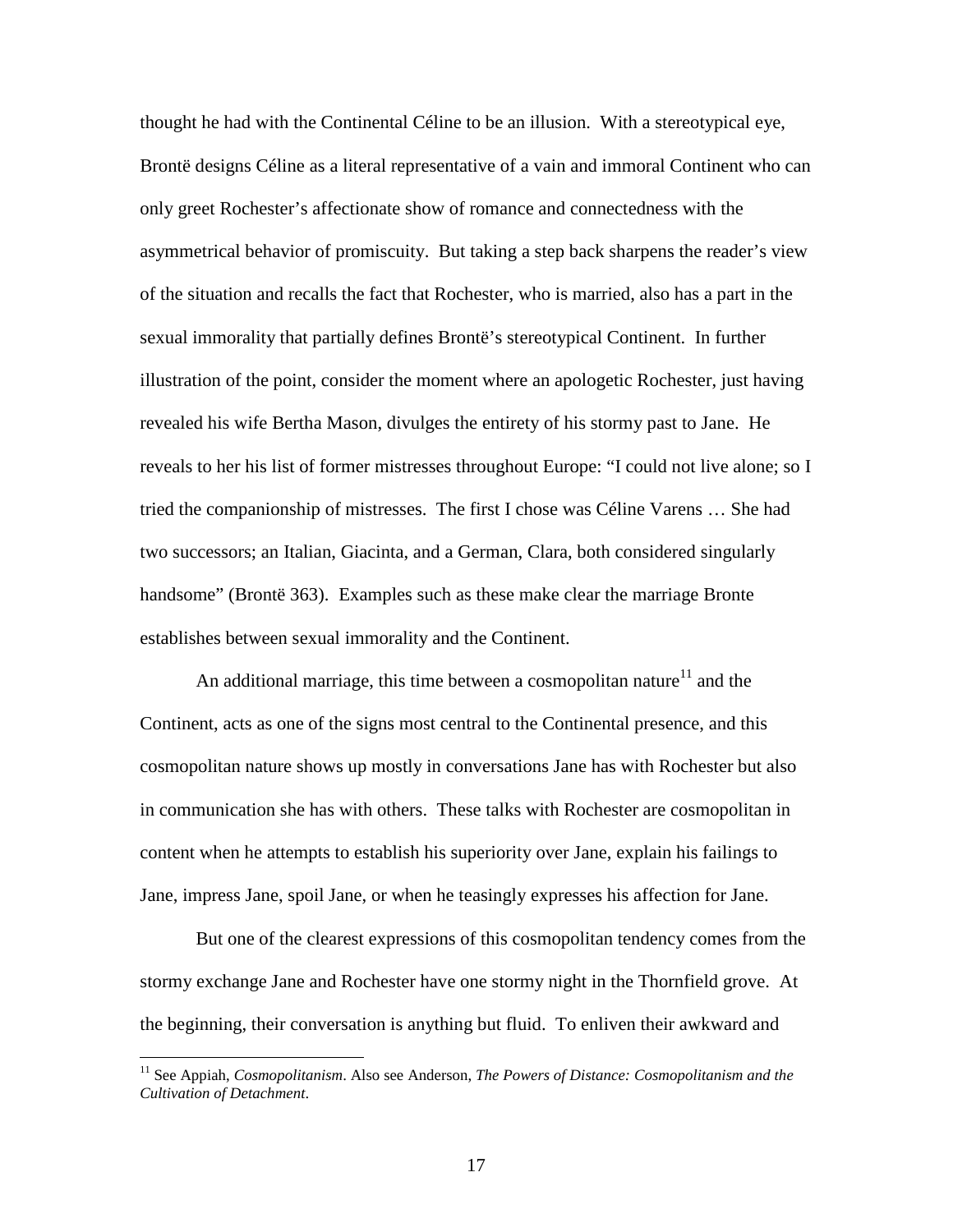sluggish chat, Rochester makes small talk about an insect, saying, "Jane, come and look at this fellow…he reminds me rather of a West Indian insect; one does not often see so large and gay a night-rover in England" (Brontë 291-2). Evidently, Rochester feels he can employ a single statement to both diffuse the unsaid tension and remind the object of his eye that he is a prominent figure who's seen the world. This is nothing new though. He does the same thing during one of their earlier encounters. To describe his new hardened temperament to Jane, Rochester compares himself to an "India-rubber ball" (Brontë 158). As Jane and Rochester's talk endures, Rochester rubs Jane the wrong way with some of his joking and excites emotions of love and longing in Jane. He subjects her to one of his affectionate ruses by pretending that he is to marry Blanche soon and that he plans to advertise Jane for a governess position in another household: "In about a month I hope to be a bridegroom…and in the interim, I shall myself look out for employment and an asylum for you…I have already, through my future mother-in-law, heard of a place that I think will suit; it is to undertake the education of the five daughters of Mrs. Dionysius O'Gall of Bitternutt Lodge, Connaught, Ireland" (Brontë 294). Hearing this, Jane attempts to maintain her composure, but "the vehemence of emotion" overwhelms Jane and she begins to sob. It is then that the two profess their love for one another (Brontë 295-6). Again, the scene in the grove carries a strong cosmopolitan flavor. It is not the strongest application of the cosmopolitan nature though.

 Some of the most pronounced instances of the cosmopolitan nature appear in dialogue where Rochester attempts to explain his failings to Jane or where he attempts to spoil Jane or in flashes of happenstance; regardless of how they appear, these situations do not only bring out the mix of cultures synonymous with the cosmopolitan nature, they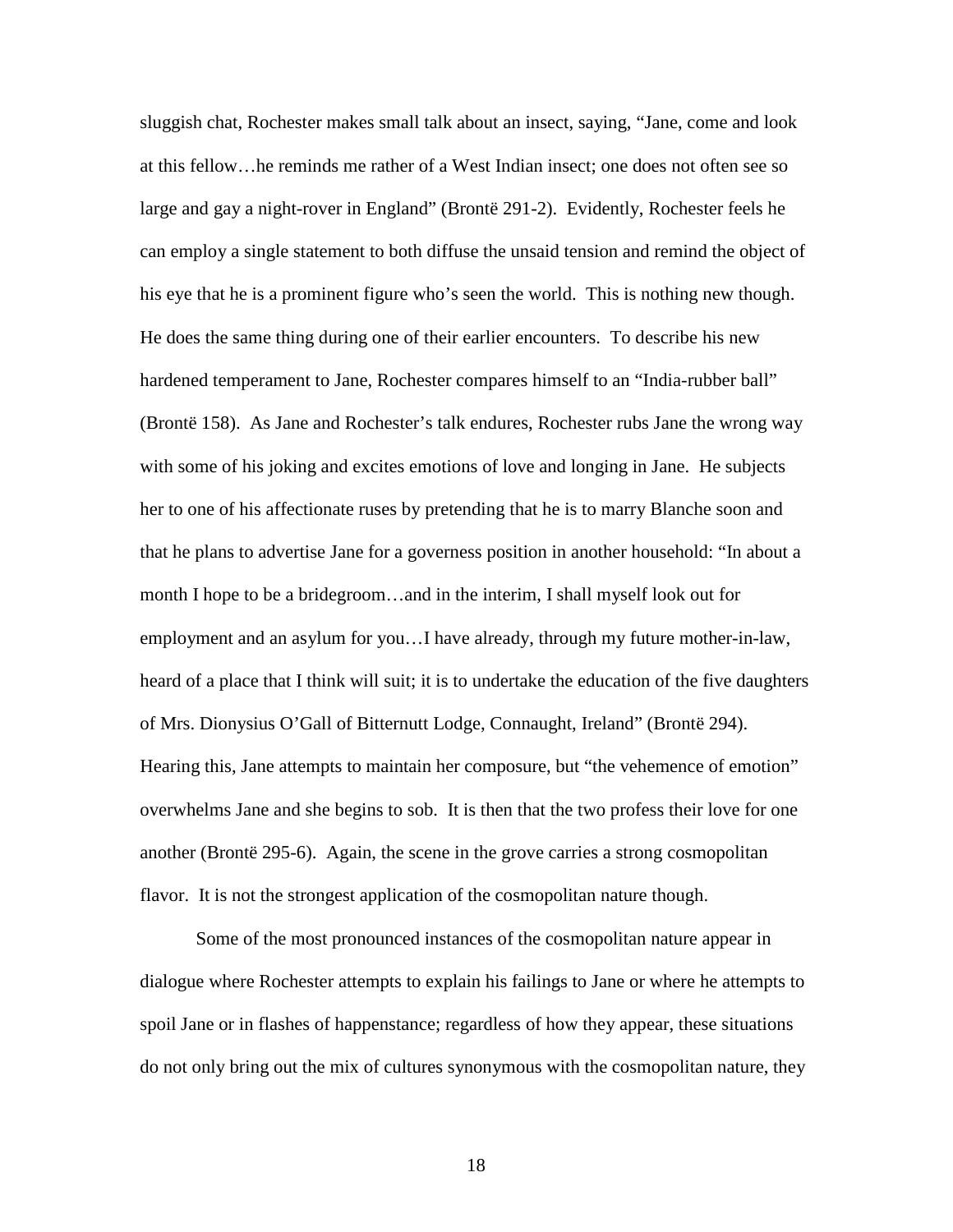also bring out the proximity to the literal Continent and the libertine excess that together shape the Continental presence so radiantly. Geographically, these examples come closest to mainland Europe. For instance, Jane discovers and reads a letter addressed to her, from her uncle John Eyre. Aunt Reed keeps the letter from Jane for three years because of its contents. In the letter, the uncle asks for Jane's address so that he may adopt her, have her live with him, and finally grant all of his remaining wealth to Jane, upon his death (Brontë 279). So, the wealth that Jane eventually inherits comes from Madeira, a group of Portuguese islands known to the world for its dealings in the trade of sugar, slaves<sup>12</sup>, and wine (Davis 7). Brontë's choice of characterizing John Eyre as a wealthy Madeira man without revealing his specific trade exhibits a studied ambiguity on the part of the author. Brontë artfully blurs Jane's national identity by coloring her character with an ambiguous association with the ill-gotten gains of the Madeira slave trade. In addition, there is the moment in Jane's room, after Rochester reveals Bertha, where he confesses to Jane, "For ten long years I roved about, living first in one capital, then another; sometimes in St. Petersburg; oftener in Paris; occasionally in Rome, Naples, and Florence" (Brontë 362). It initially seems that this list of Continental cities communicates the extent of the cosmopolitan nature in *Jane Eyre*. In reality, it does not. London is missing, and it embodies much of the degenerative elements seen in the stereotypical signs that make up the Continental presence.

During Jane and Rochester's bridal preparations, Brontë forges a subtle and peculiar bond between Rochester and the great city, a bond parasitic in nature. Jane recognizes the bond for what it truly is and then uses her influence over Rochester to

 $\overline{a}$ 

<sup>&</sup>lt;sup>12</sup> See Davis, *Inhuman Bondage: The Rise and Fall of Slavery in the New World.*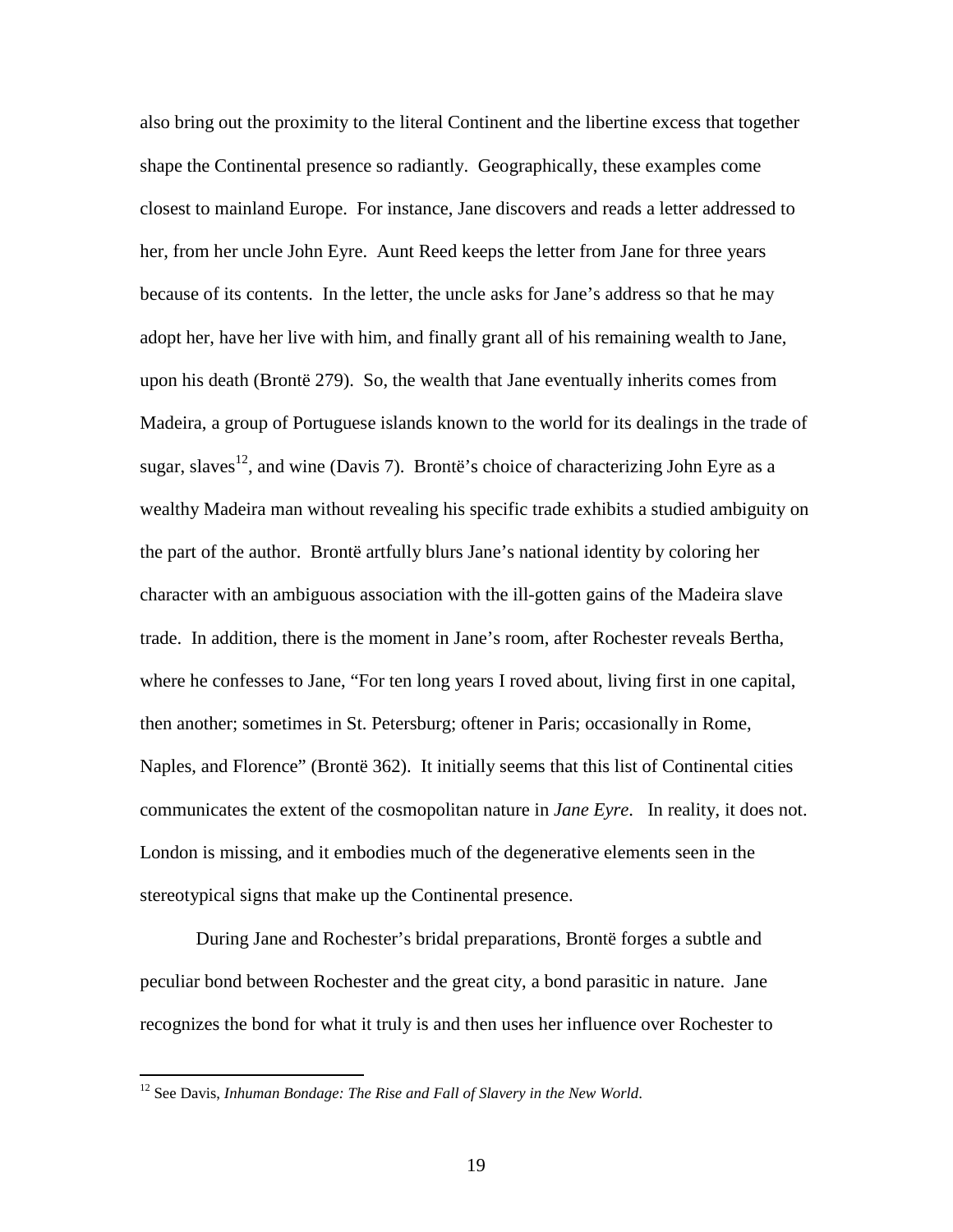sever it before the spoiling influence of that city has a chance to materialize in her life as well. Overcome with euphoria because of his impending marriage to Jane, Rochester adamantly takes steps to spoil his bride-to-be. With the prospect of "complete happiness with Rochester" swimming in her head, Jane expresses disbelief that such a far-fetched dream can come true (Brontë 302). In response, Rochester boasts that Jane's impossible dream is one that "I can and will realize. I shall begin to-day. This morning I wrote to my banker in London to send me certain jewels he has in his keeping, heir-looms for ladies of Thornfield. In a day or two I hope to pour them into your lap; for every privilege, every attention, shall be yours" (Brontë 302). Jane, in response, exudes wisdom by pointing out to Rochester the folly of his present course. She shows him how he's already been down this fruitless path before and how results were disastrous. To Rochester, she replies, "Do you remember what you said of Céline Varens? – of the diamonds, the cashmeres, you gave her? I will not be your English Céline Varens. I shall continue to act as Adèle's governess; by that, I shall earn my board and lodging, and thirty pounds a year. I'll furnish my own wardrobe out of that money, and you shall give me nothing, but…your regard" (Brontë 315). By making this demand, Jane liberates Rochester from the bond and from the destructive pattern of his past. Like a fool, Rochester historically rushes into love with great passion and intensity, showering his romantic object with affection and earthly treasures, only to have his furious flame extinguished prematurely. Seeing this in Rochester's bitter recollections, Jane puts an end to the behavior. Again, Jane gives this demand, because she sees Brontë's London for what it is. It is a trap, ornamented with and hidden by excess.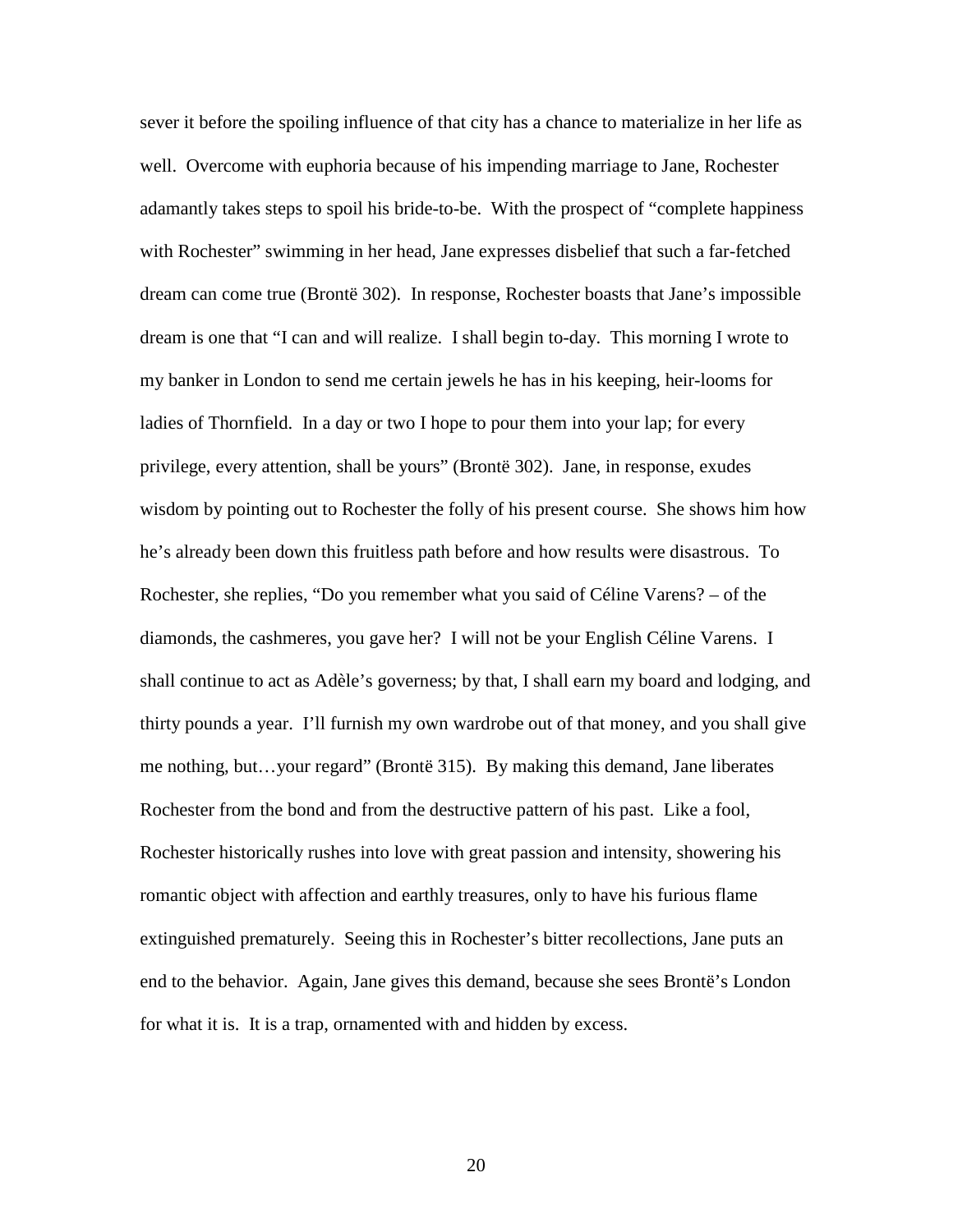Jane first learns of London's hidden trap from her tragic cousin's story. Brontë illustrates to her heroine (through Jane's communication with others), in sobering vividness, that London, despite its geographic inconsistency with the Continent, nevertheless possesses the same cosmopolitan nature and excesses seen in the Continental presence and ultimately claims the life of young John Reed, a first son of England. John's mother, Aunt Reed, summons the now-adult Jane back to Gateshead Hall. Aunt Reed's physical health and her estate are in ill condition, and she wants Jane to set things in order. Upon her return to Gateshead, the severity of her aunt's illness is not the only discovery that Jane makes. Again, she learns that Aunt Reed purposely has withheld from her a letter from her wealthy uncle in Madeira. She also learns from Bessie's husband Robert Leaven that

> Mr. John died yesterday was a week, at his chambers, in London…He ruined his health and his estate among the worst men and the worst women. He got into debt and into jail; his mother helped him out twice but as soon as he was free he returned to his old companions and habits. His head was not strong; the knaves he lived among fooled him beyond anything I ever heard. He came down to Gateshead about three weeks ago, and wanted missis to give all to him. Missis refused; her means have long been much reduced by his extravagance; so he went back again, and the next news was that he was dead. How he died, God knows! they say he killed himself (Brontë 260-1).

John's last days assume a classic trajectory. The spoiled, first-born son of a provincial and deteriorating gentry gravitates to Brontë's worldly and dizzying London. The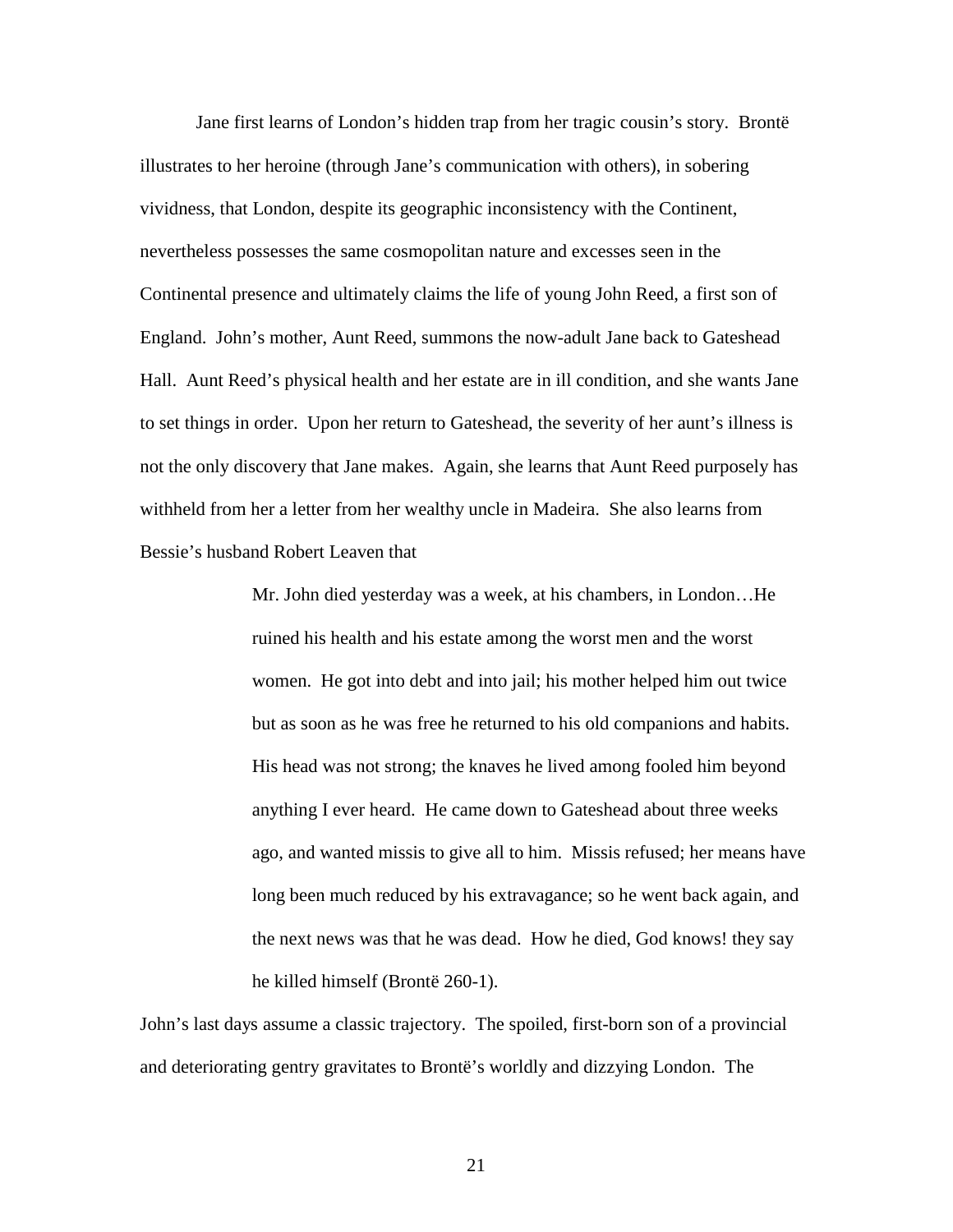undisciplined Master Reed becomes intoxicated by the libertine lifestyle and it ends up destroying him. The author writes it to where a first son squanders the fruits of England, which his hands have no part in cultivating.

 Interestingly, the author presents Rochester, a second son of England, as an opposite of John Reed, concerning national contribution. Rochester (whose character Brontë surrounds with overtones of the mythic Olympian "outsider," Hephaestus) is the affirmation of England and her Empire, yet the author's myth-driven, hyper-Latinate, hyper-alien characterization of this English noble disproves the considerable supposition of England's cultural sovereignty from the countries of Europe. The strong associations Rochester has with the Continent parallel the real-world associations England has with countries of the Continent, specifically France and Germany. Rochester is, before all things, a lord of England. Brontë grounds him in English soil as the current Lord Rochester of an exhaustive and storied line that reaches back into England's history. All of this (the magnitude of his family background), Rochester communicates to Jane in a single phrase. He explains that his procession through the many social circles and many societies of Europe went entirely unobstructed, because he had "the passport of an old name" (Brontë 362). But the luxury that his old name provides did not grant him escape from the great toil of his nation. According to Rochester himself, his father was

> an avaricious, grasping man…it was his resolution to keep the property together. He could not bear the idea of dividing his estate and leaving me a fair portion; all, he resolved, should go to my brother, Russell. Yet, as little could he endure that a son of his should be a poor man. I must be provided for by a wealthy marriage. He sought me a partner betimes. Mr.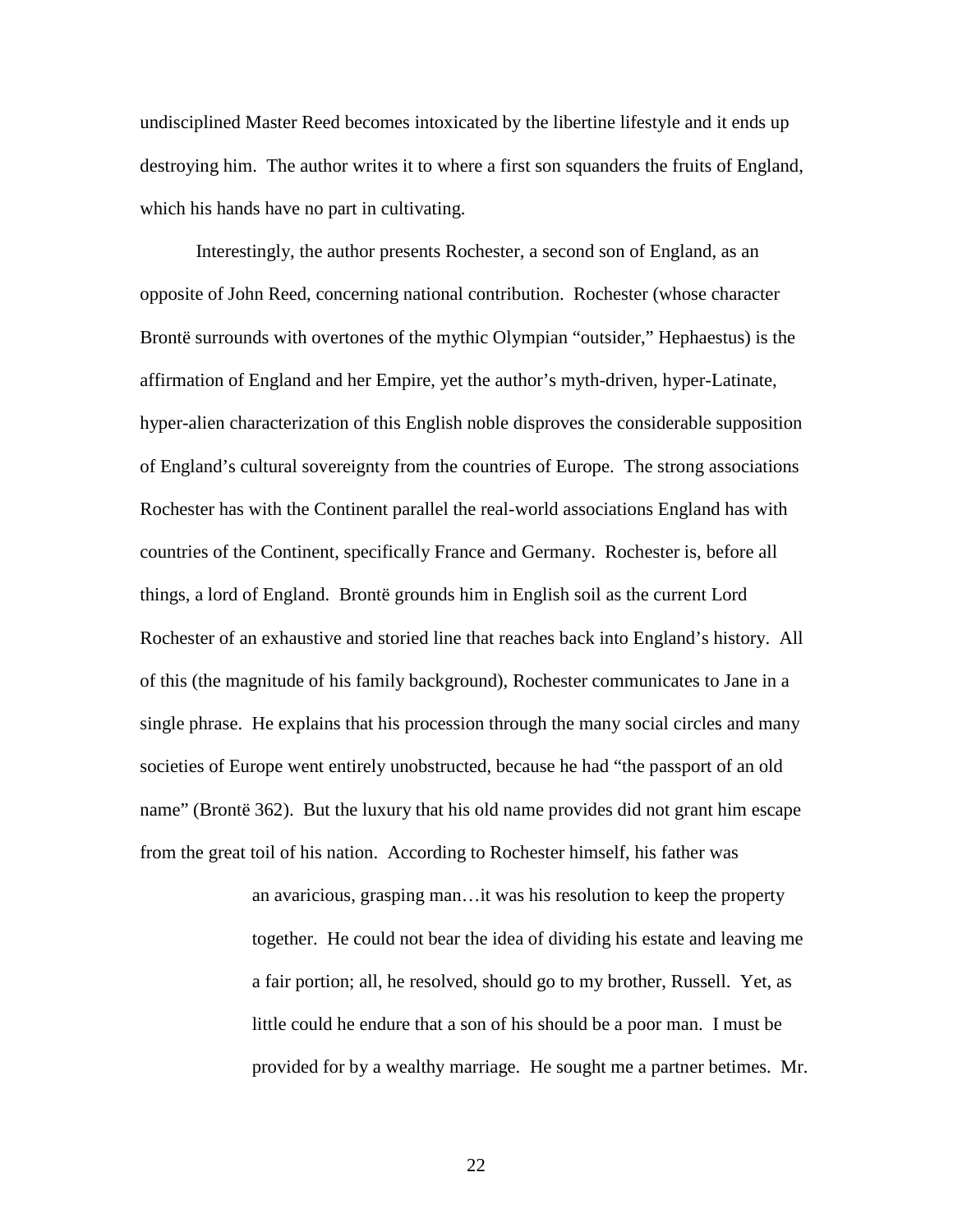Mason, a West India planter and merchant, was his old acquaintance. He was certain his possessions were real and vast; he made inquiries. Mr. Mason, he found, had a son and daughter; and he learned from him that he could and would give the latter a fortune of thirty thousand pounds; that sufficed. When I left college, I was sent out to Jamaica, to espouse a bride already courted for me. My father said nothing about her money…(Brontë 356).

Under the false pretense of Ms. Mason being an appropriate marital prospect, Rochester's father sends his second son to Jamaica. Young Edward lives and works in the new world, fulfilling primogeniture. The money he generates from working (most likely in an undefined managerial capacity) on Mr. Mason's plantation and the thirty-thousand pound dowry that Edward unexpectedly obtains together fatten the storehouses of the Rochester family and of England (Brontë 356). The actions of the young Rochester, and scores of other second sons like him, prove central to the health and expansion of the empire.

In *Jane Eyre*, Rochester is the affirmation of the British Empire as the Hephaestus of myth is the affirmation of Olympus. Brontë herself compares her English lord to the god of the forge. Ironically, Brontë's ignorance to Hephaestus and the truth surrounding his character, her mythic oversight, is what validates Rochester as the pre-eminent builder of the empire, as a clear Man of England. She writes a jealous, low-feeling Rochester to identify with the god in response to Jane's teasing and gushing description of the longgone St. John Rivers. He pouts, "Your words have delineated very prettily a graceful Apollo; he is present to your imagination – tall, fair, blue-eyed, and with a Grecian profile. Your eyes dwell on a Vulcan – a real blacksmith, brown, broad-shouldered; and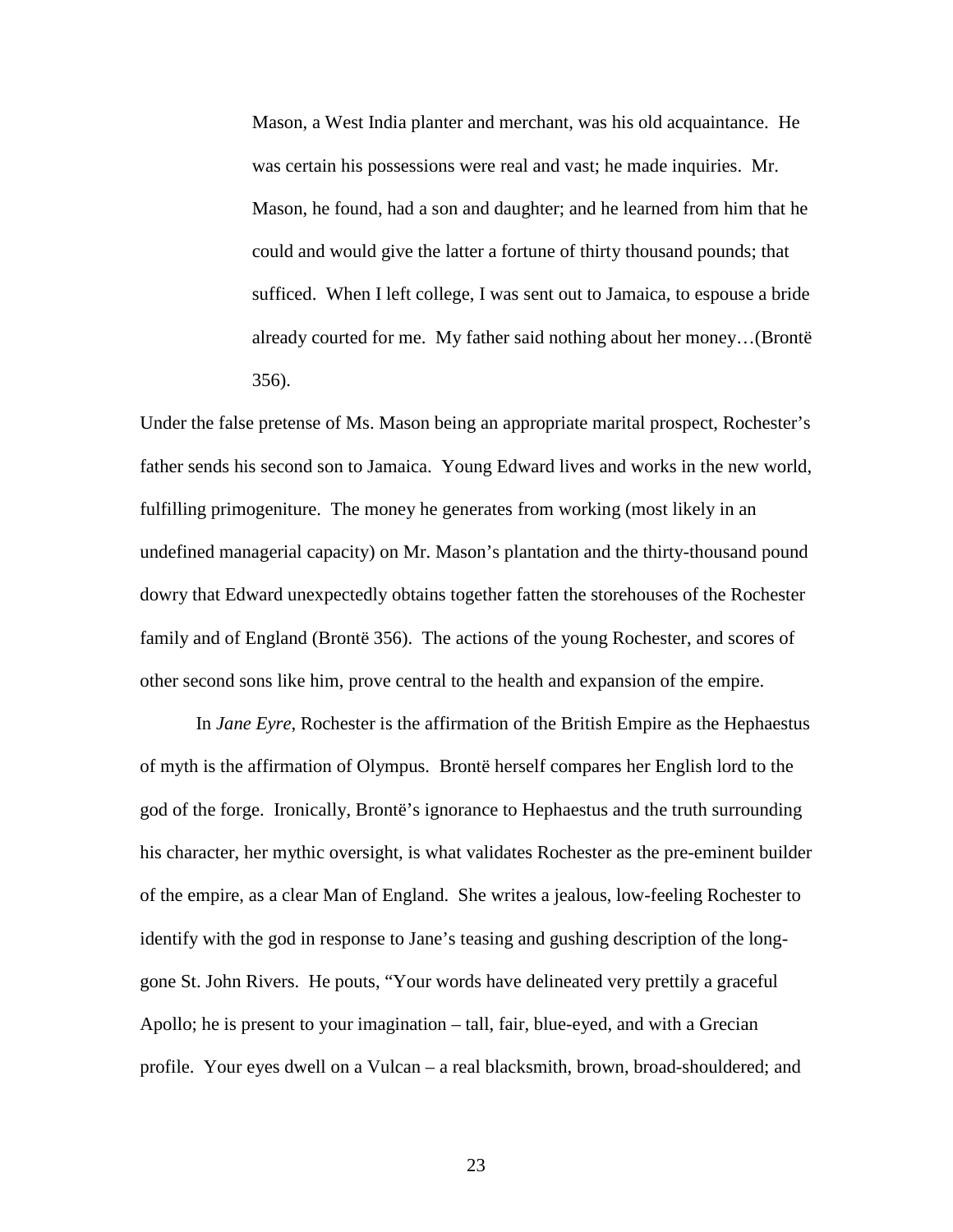blind and lame in the bargain" (Brontë 511). This is the only literal reference to the god, and it clearly is a comparison on the basis of physical appearance alone. At this point in the story, Rochester, like the god of the forge, is ugly, disfigured, and handicapped. Clearly, this physical mirroring is all Brontë intends in the comparison, but similarities to Hephaestus, appearing in the form of mythic overtones, punctuate the text and Rochester's character. Rochester's work in the colonies generates the empire-shaping wealth. Hephaestus's work in his forge produces the magical metalwork that makes possible and affirms the various functions of the Olympians, that empowers and defends Olympus, and that provides Olympus with imperial reach throughout the realm (Graves 150). For example, Hephaestus forges Zeus's lightning bolt which brings life-sustaining rain to the agrarian earth and defends Olympus. In addition, he crafts Hermes's winged sandals which provide the trickster god with the very ability that defines him, the ability to tread borders, the borders between Olympus and Earth, the border between the land of the living and the Underworld, etc. Similar to old Lord Rochester forcibly sending his son from England, Hera (the mother of Hephaestus) casts the Olympian Hephaestus out of Olympus because of her disgust at his ugliness (Athanassakis 56). In Greek antiquity, the overwhelming perception of the Greek gods, specifically the Olympians, is that they all are physically beautiful, all except Hephaestus. To the Olympians, it does not matter that the work of Hephaestus's hands is the wellspring from which they derive their power and, more importantly, their identity. On the basis of appearance, he is not one of them. And despite Rochester's English heritage and his work that is central to England's prosperity, Jane, as evidenced by her use of exotic and foreign imagery, perceives Rochester as an outsider to England. Additionally, there are more overtones surrounding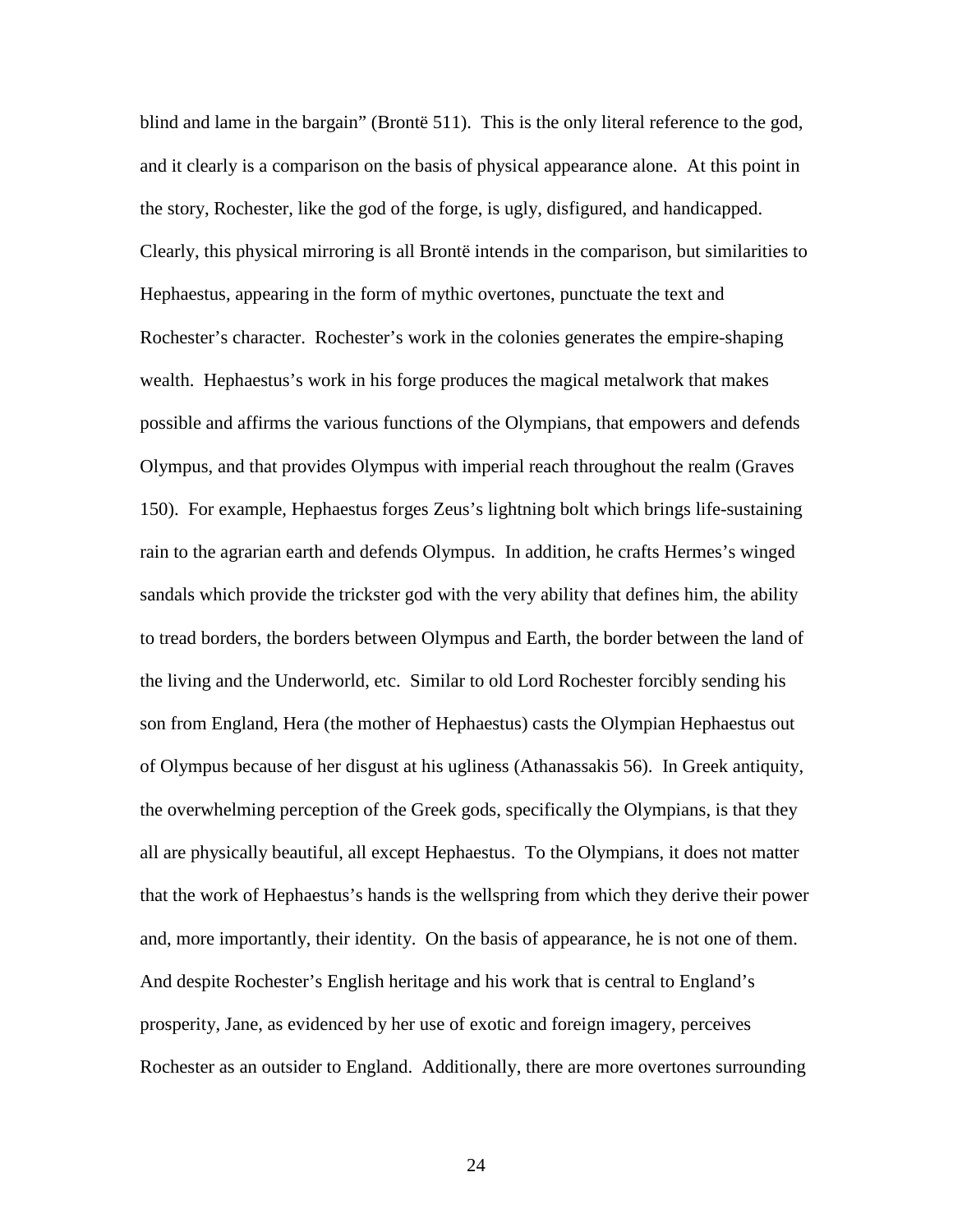Rochester that hint at the blacksmith god. For instance, in Hephaestus's corner of Greek mythology, Dionysius, the god of wine and revelry seeks the fallen Hephaestus's help so that order is restored to Olympus (Seeberg 102-9). In *Jane Eyre*, an Irish noblewoman named Dionysius O'Gall seeks Rochester's help, through Dowager Ingram, so that order and structure may inhabit her house of five unruly daughters, which Brontë symbolically situates in the Irish province famous for the thirteen days<sup>13</sup> it spent as an independent dominion and its overall inability to maintain order and successfully bring about its own liberation (Brontë 294). The Hephaestus of myth and Brontë's character Rochester both bring definition, influence, and order to their native lands. As Hephaestus fashions Helios's chariot of the sun so that Olympus and the mortal world have sunrise and sunset, Rochester works in a British colony as a second son and his work ensures that the sun never sets on his British Empire.

 Similar to the empire but on a smaller scale, the Continental presence of *Jane Eyre* appears to have wide and indefinite reach, but its exact breadth appears in the text. Jane's time with Mary and Diana Rivers establishes that the Continental presence's eastern limit, the eastern edge of its scope, is in Germany. The setting of the novel never turns to the Rhineland, but that country's influence is present nevertheless. For instance, Diana offers to teach Jane the German language upon learning that Jane will be staying with the Rivers siblings. Jane relishes the opportunity, studies alongside the Rivers girls, and grows intimate with the sisters academically and philosophically. The first glimpse of this budding intimacy appears when Rosamond Oliver "rummages" through some of Jane's personal affects. "One evening, while with her usual childlike activity, and thoughtless yet not offensive inquisitiveness, she was rummaging the cupboard and the

<u>.</u>

<sup>&</sup>lt;sup>13</sup> See "Diary of an Expedition: Humbert's Army of Ireland, 1798."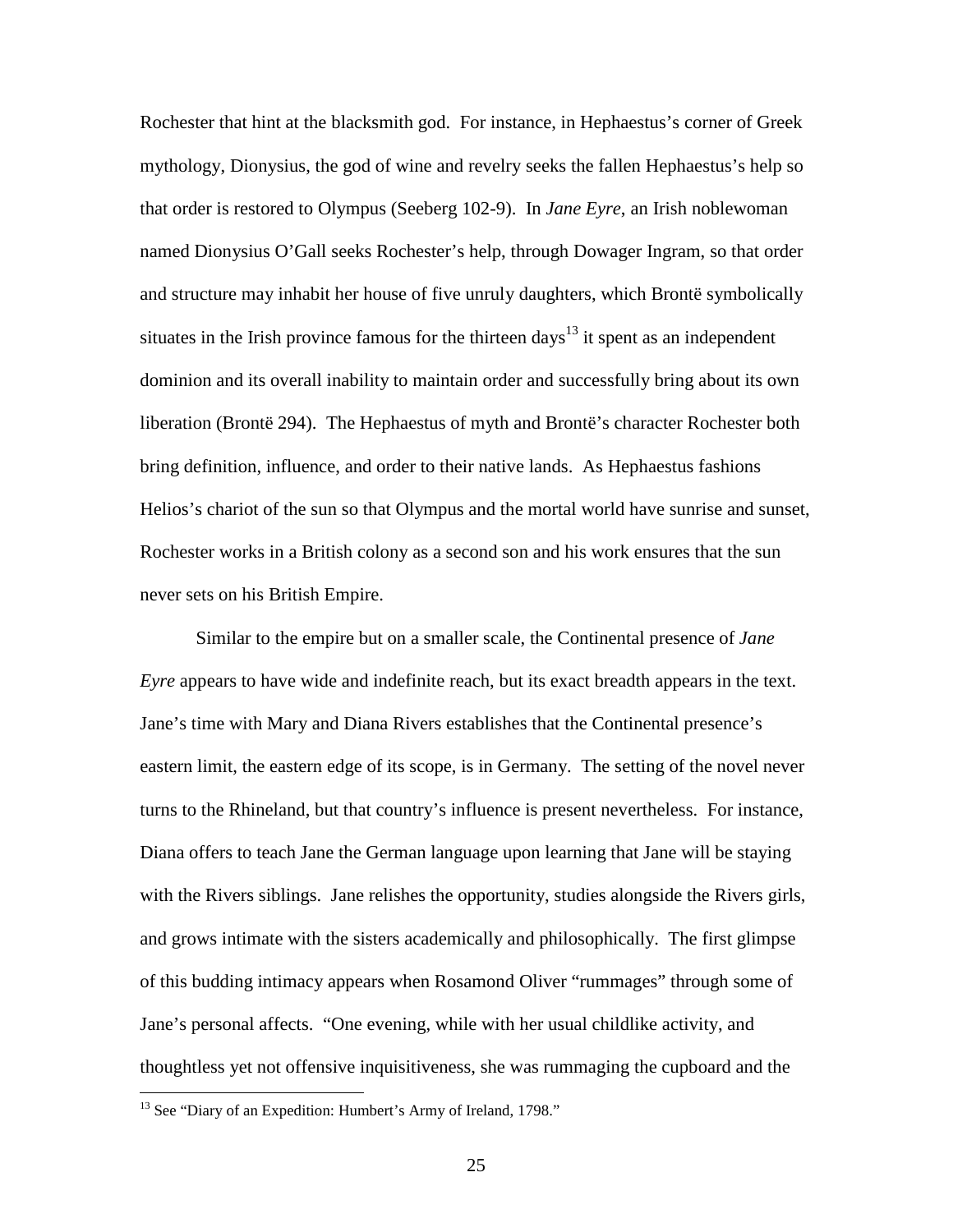table-drawer of my little kitchen, she discovered first two French books, a volume of Schiller, a German grammar and dictionary" (Brontë 427). Exposing herself to Jane's personal reading materials, Rosamond excitedly questions Jane on her command of the French and German languages. Not only does Jane immerse herself in the mastery of German, she also immerses herself in Friedrich Schiller's revolutionary play. She doesn't just read *The Robbers* and take note of the libertarian German spirit put forth by Schiller in the play, like the Rivers girls do. Jane reads the play and lives out the core of its message, "the individual over the state." But instead of leading a band of robbers in the attempted overthrow of a noble estate (a state institution), Jane expresses her rebellion in her rejection of the standards set forth by institutional religion, in her rejection of St. John's proposal and in her decision to return to Thornfield.

 These rebellious decisions, on Jane's part, mirror the message at the heart of *The Robbers* and at the heart of Schiller's Sturm und Drang movement, "the individual over the state." Jane's acceptance of St. John's proposal presents an interesting counteractual. A "yes" to St. John represents a commitment to Sarah Stickney-Ellis's premier brand of English femininity. Jane already immerses herself in Hindostanee and scripture to the point where she can effectively serve as a second linguistic mind and a second conscience to St. John (Brontë 460). Maximizing one's education and one's abilities in the domestic sphere for the purpose of optimizing one's usefulness to their husband and family is a woman's primary concern, according to Stickney-Ellis. Alternatively, Jane makes a choice without recognizing the full complexity of that choice. In deciding to walk away from the possibility of married life with the missionary in favor of a liminal role beside Rochester, Jane squanders a golden opportunity to fulfill her potential as a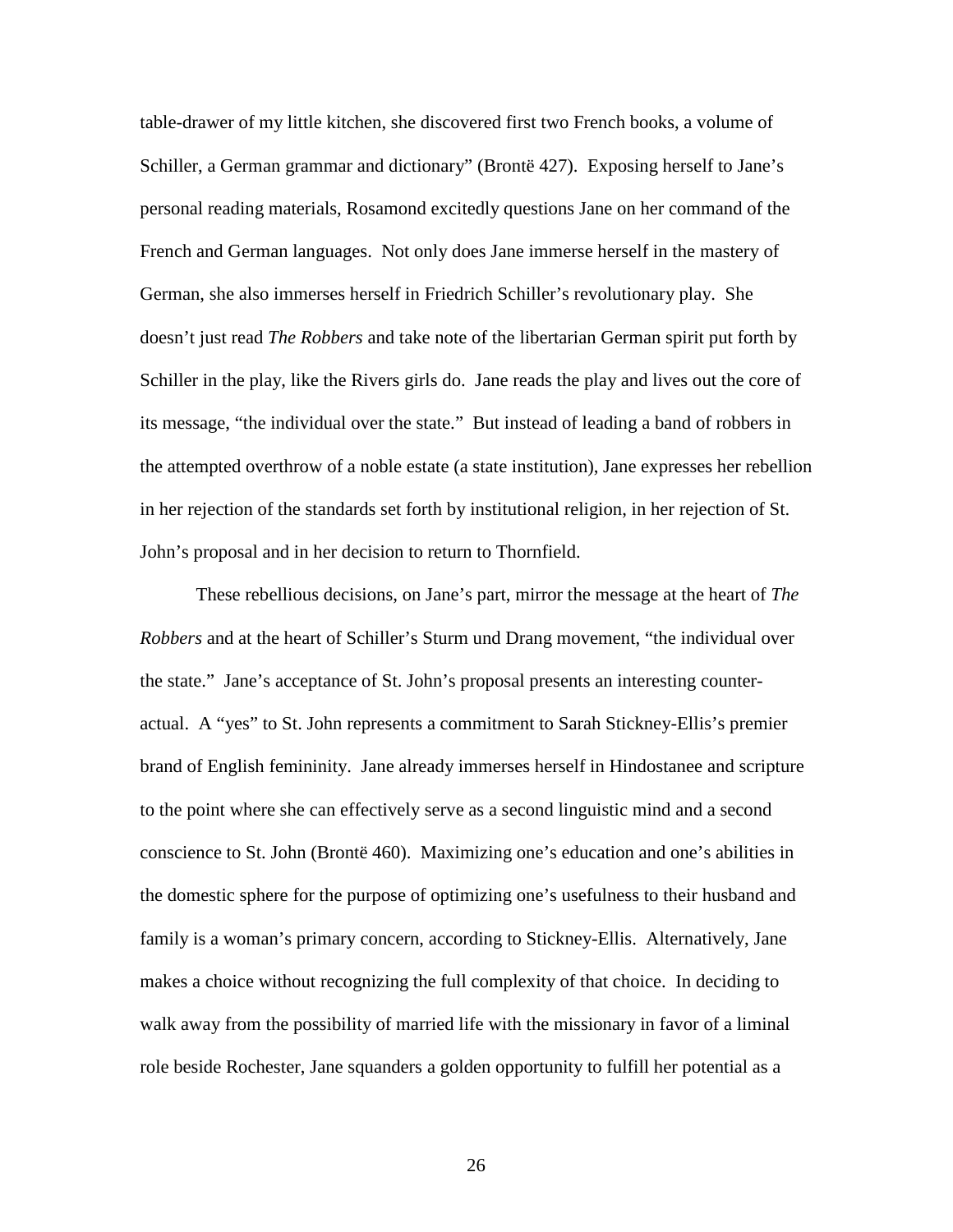Christian and an English wife. Whether she realizes it or not Jane turns her back on marriage (one of society's most sacred institutions) by deciding to return to Rochester, because she does not know that Bertha has destroyed Thornfield and herself in a fire. Jane simply has a fierce desire to be with Rochester that goes beyond logic and morality. Brontë's use of the supernatural wind-voice illustrates Jane's romantic longing and her unbearable sense of separation from her beloved. The motivation that conjures the windvoice in Jane's head is the same motivation that conjures the spook of the traditional ghost story, the desperation to close the distance, whether it be the distance between a lovesick Jane and her Rochester or the distance between the quick and the dead<sup>14</sup>. Wanting fresh news concerning Rochester's well-being is a makeshift justification Jane devises to protect her moral conscience from the fact that she is on the verge of reuniting with a married man. The rush back to Rochester demonstrates Jane's refusal to treat the institution of marriage as sacred or the church's position on the sanctity of marriage as truth. In her seemingly minor decision to leave Morton in search of Rochester, Jane places the concerns of her heart over those of the church and of English society, the church and society being major components of the English state.

 The English state, its ways and its standards, hardly are a critical factor in the philosophical influences of the foreign-minded English nobility, according to Stickney-Ellis. "It is not therefore from the aristocracy of the land that the characteristics of English women should be taken; because the higher the rank, and the greater the facilities of communication with other countries, the more prevalent are foreign manners, and

 $\overline{a}$ 

<sup>&</sup>lt;sup>14</sup> Armstrong arrives at exactly the same conclusion about the nature of ghost stories: "Thus the Brontës call up the ghosts of the history of sexuality to represent a domain of passion that seems to well up in opposition to the contemporary conventions of courtship and kinship relations" (204).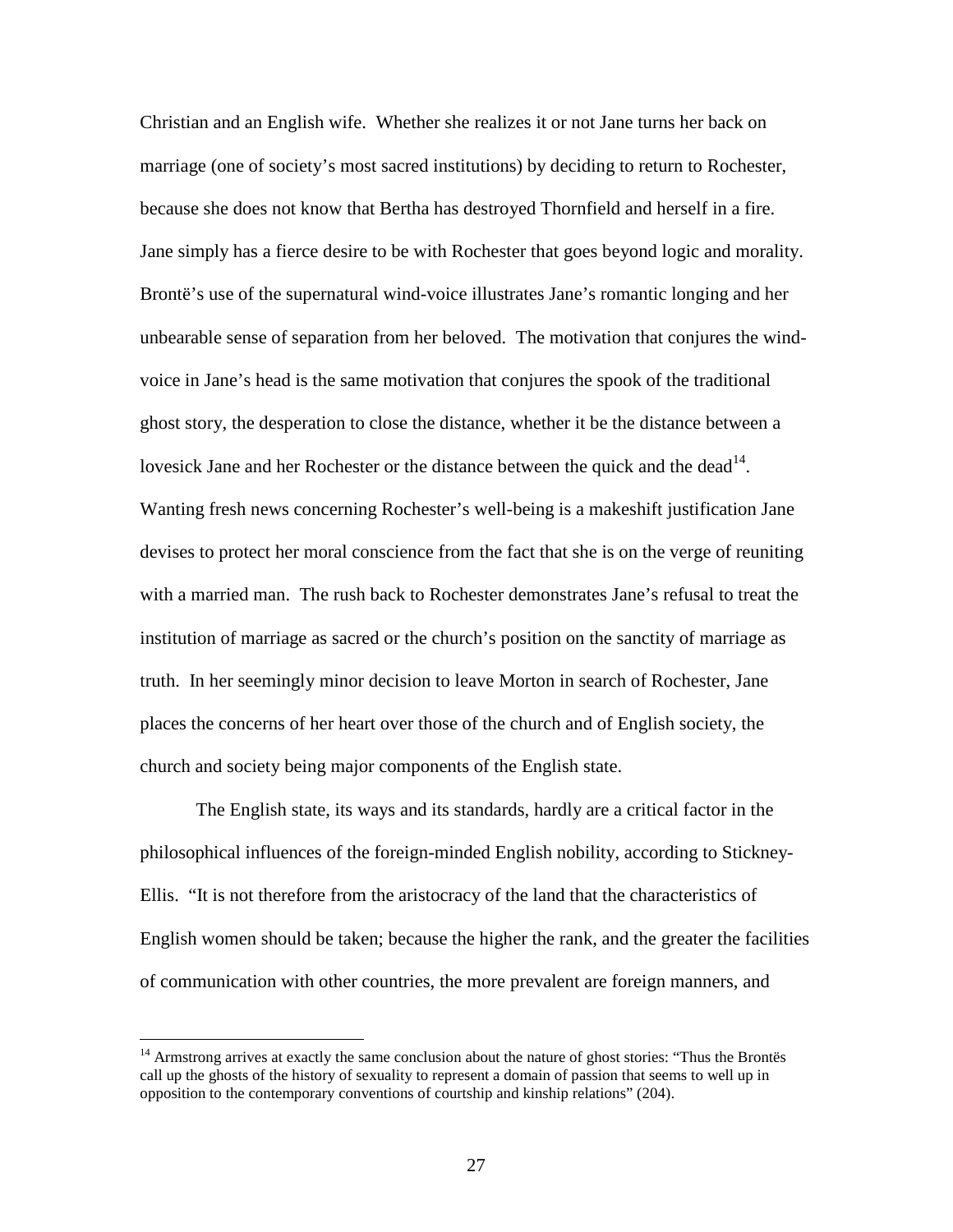modes of thinking and acting common to that class of society in other countries" (Stickney-Ellis 13-14). At the exact setting and stage of the novel where Jane discovers she is in fact a blood-member of the upper class (her time in the Rivers household), she starts reading foreign texts full of foreign philosophy (Schiller) and applies that philosophy (the individual over the state) to her life, through her decision-making.

 Jane's period of time in the Rivers household is also the same setting and stage of the novel where the wealth generated in slave-trading Madeira comes into Jane's possession by way of inheritance; so the operations of Portugal and the philosophy of Germany together carve out a Continental dimension in Jane's character.

 Interestingly, Jane has another character dimension (aside from the Continental presence) in common with Rochester, the first son-second son dynamic, more clearly explained as the dynamic between the heir and the spare. Brontë writes Aunt Reed's treatment of Jane (more specifically her begrudging and short-lived tolerance for Jane living as a part of the Reed family) and her reaching out to Jane from her deathbed as having the effect of contributing to both Jane's status as a metaphorical spare to the Reed family and her status as a parallel to Edward Rochester, the spare of the Rochester family. To a degree, the author portrays Rochester as a victim of birth-order. Recall, old Lord Rochester's actions regarding his youngest son are entirely focused on the acquisition of Bertha's attractive dowry and the expansion of the family wealth and influence. The actions of Rochester's father say, "Tradition is to be upheld. The whole of my estate is to go to Russell, the heir of my house. As for Edward, I've found him a marital prospect that is of advantage to this family, not to Edward personally. If he's smart, he'll find creative ways to live with the inconvenience natural to this arrangement.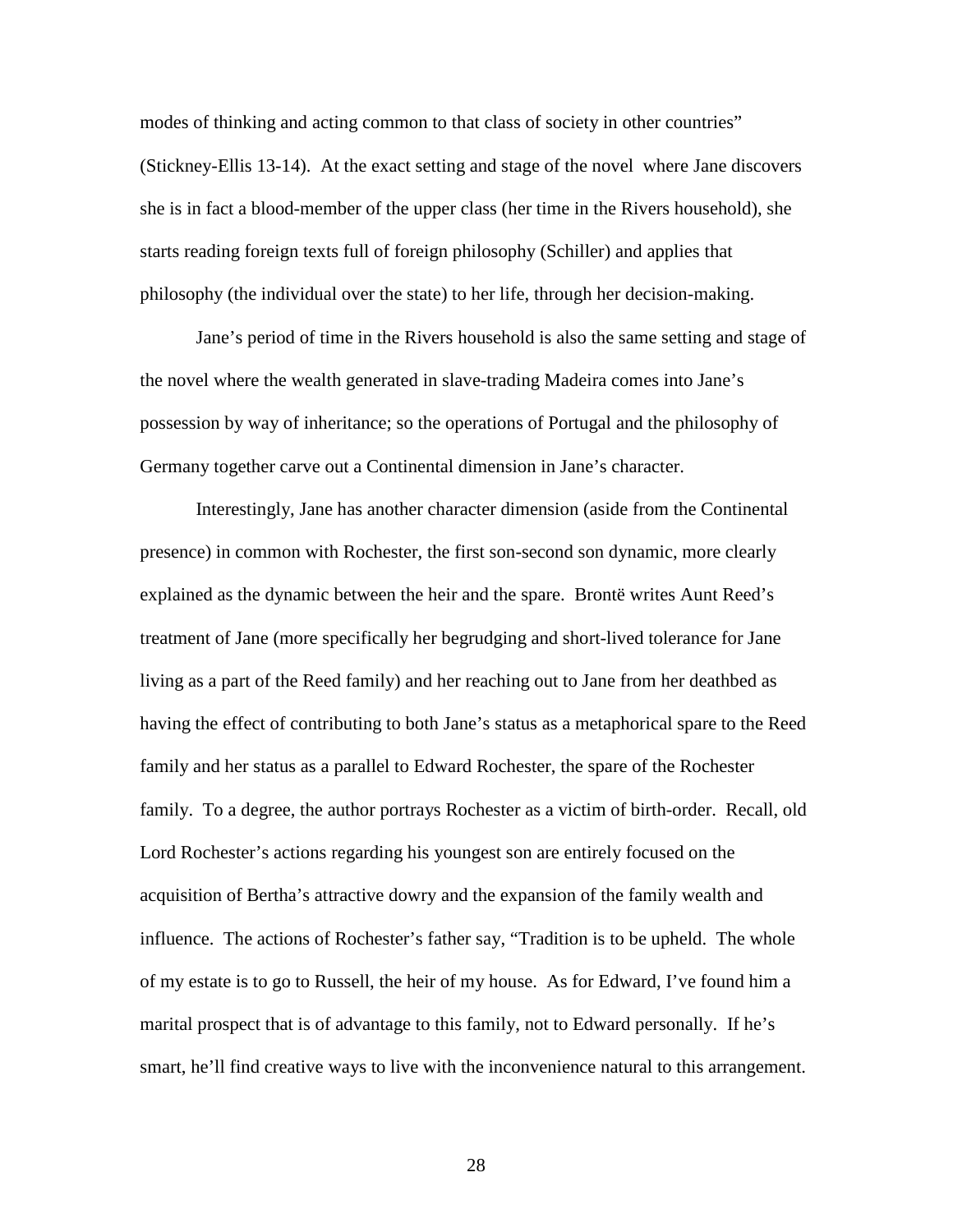All he has to do is look to the deception that is about to be used on him. Mr. Mason and I will hide the mad mother from Edward's view, eliminating any objection the boy might have in marrying Bertha. If Bertha does turn out like her mother, Edward can always hide her away like we plan to hide the mother. Edward will come to understand my actions, even if madness appears in the girl. He will see that what I've done is for the maintenance of this family's high regard in the eye of society." Shaping the features of their families based on class bias and the approval of society is a tendency signature of both old Lord Rochester and Aunt Reed; the actions the patriarch and the matriarch take, regarding their families, are cosmetic in nature. For example, old Lord Rochester gives his entire estate to his eldest son Russell in order to stay in harmony with tradition. He further sustains tradition by attending to the advancement of his family's personal tradition and prominence. He achieves this by knowingly marrying off his oblivious son to a girl with a predisposition to madness, all for her respectable dowry, all for the distant approval of a fickle society half a world away. At Gateshead, Aunt Reed accepts young, orphaned Jane into her home, but only in the physical sense. In her heart, Aunt Reed keeps a class-inspired resentment towards Jane that only grows and grows. It eventually grows to the point where Jane's proximity to her children, Jane's mere presence in her house, becomes unbearable, and then circumstance steps in and provides Aunt Reed with an opening, a logical justification for expelling Jane from her house. This justification is Aunt Reed's feigned concern for Jane's soul, and to address this concern, Aunt Reed seeks out Mr. Brocklehurst, treasurer of Lowood School (Brontë 42). Seeking him out serves Aunt Reed twofold. She rids herself of Jane while also making a show of her family's false piety in front of a religious patron. Aunt Reed further validates Jane as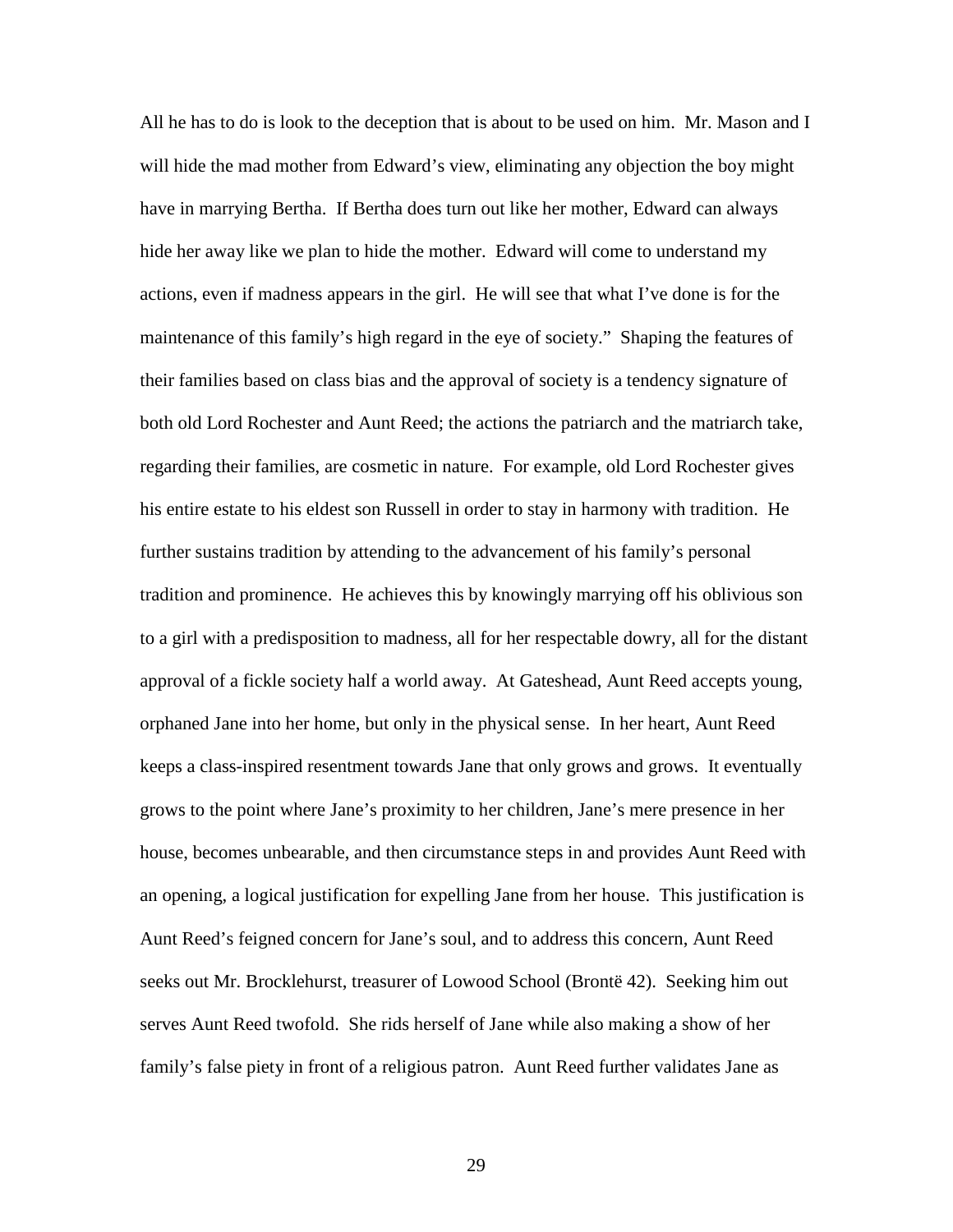metaphorical spare by essentially bestowing Jane with the inheritance she once denied her. Her only son John, the heir of her house, is dead, and all Georgiana and Eliza stand to inherit is a bounty of debts and an empty storehouse. In the midst of all this, Aunt Reed gives Jane the letter she had been keeping from her for years, securing Jane's contact with her wealthy uncle and with her eventual inheritance. Speaking through her delirium, a fast-fading Aunt Reed explains her deception: "Because I disliked you too fixedly and thoroughly ever to lend a hand in lifting you to prosperity…for you to be adopted by your uncle, and placed in a state of ease and comfort, was what I could not endure. I wrote to him; I said I was sorry for his disappointment, but Jane Eyre was dead – she had died of Typhus fever at Lowood" (Brontë 280). Again, the author asserts Jane's identity as the Reed family's metaphorical spare and as a parallel to Rochester (the Rochester family's spare) through the details outlined in Aunt Reed's deathbed scene.

 The same scene, the bedside reunion of Jane and Aunt Reed, demonstrates how one dimension of Jane's femininity is in agreement with Stickney-Ellis's brand of femininity, the standard of English femininity; Brontë has Jane perform an act of "disinterested kindness" by having her try to establish an eleventh-hour friendship with Aunt Reed, who is obstinate to the end. Jane entreats, "I long earnestly to be reconciled to you now; kiss me, aunt" (Brontë 281). The author goes on to write, "I approached my cheek to her lips; she would not touch it…I covered her ice-cold and clammy head with mine; the feeble fingers shrunk from my touch – the glazing eyes shunned my gaze" (Brontë 281). Moments before Jane expresses her wish for reconciliation and tries physically to connect, a delirious Aunt Reed, unaware of Jane's presence in the room, speaks of Jane in the third person and intimates that she genuinely wishes that Jane did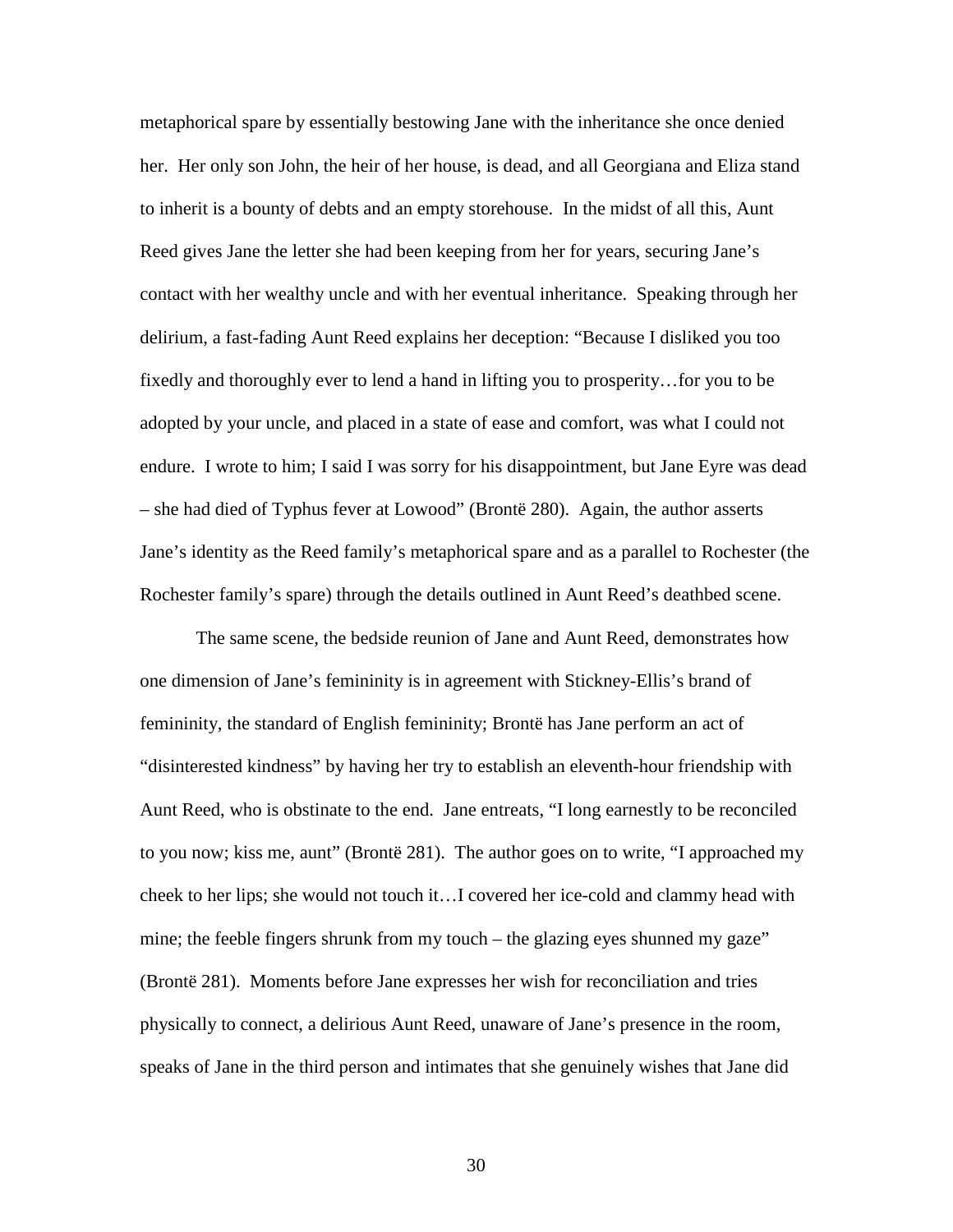die when the typhus swept through Lowood. It is after hearing the remorseless venom of Aunt Reed's heart that Jane makes known her desire for connectedness with her aunt. Jane's unearthly reaction to Aunt Reed's verbal abuse unmistakably qualifies as "disinterested kindness." Stickney-Ellis's conviction is that the true Woman of England possesses "a generosity, a disinterestedness and a moral courage" (Stickney-Ellis 94). These three qualities shine brightly through Jane's incomprehensibly affectionate response. The reader must suspend logic to even draw near an understanding of this response. The only speck of clarity in Jane's reaction to her aunt is that there is no sense in it. Jane simply performs a kindness for the sake of kindness.

 Instead of Jane's acts confusing the reader solely in terms of common sense, they also confuse the reader in terms of her embodiment of English national identity, but there exists in the text an evidence-based clarity that causes the confusion to dissipate. Brontë's story-long characterization of Jane shows that despite Jane's show of selfrestraint and disinterested kindness, the insatiability, which lies at the depths of Jane's spirit and is the source of her transcendent quality, ultimately leaves Jane in discord with the Stickney-Ellis standard of English femininity. For all who read her story, Jane is a bright example of hope and perseverance. Jane, the child, carries with her the weight of abuse and neglect. At Gateshead and at Lowood, she carries it, but it never becomes part of her vision of self. Jane, at all times, through all sorts of abusive circumstance, sees and feels her own value. Jane is vividly aware of her limits as well; she knows she is plain-faced and essentially is Aunt Reed's invalidated bastard-child. Even with her miserable lot, Jane demands much out of life. For example, young Jane fortunately leaves the abusive confines of Gateshead Hall and she is able to survive the disease that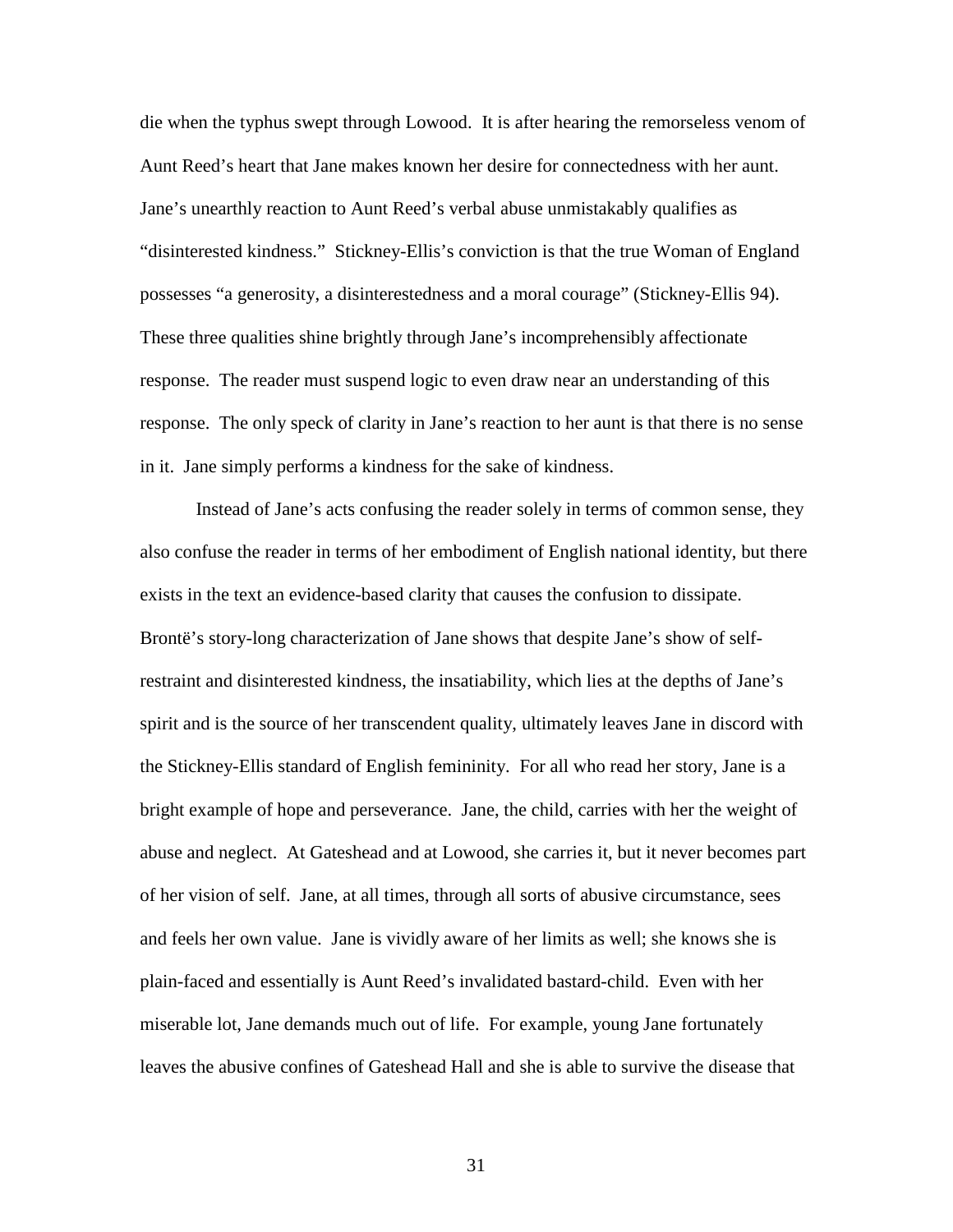claims much of the life occupying Lowood. Year after year, she develops academically to the point where she, for the first time, gains a source of economic stability by taking a teaching post at the school (Brontë 100). Recall, before becoming a Lowood instructor, Jane has no one beyond the walls of Lowood, no visitor, no benefactor, no family connection. Considering all Jane experiences in her young life up to this point, it is natural to assume that Jane would feel complete satisfaction with her place at Lowood. She does not. "A new servitude! ... Any one may serve; I have served eight years; now all I want is to serve elsewhere. Can I not get so much of my own will (Brontë 102)?" Her desire is eventually fulfilled and she begins serving at Thornfield as governess. Not even a year into her servitude there, she longs for something else. "Anybody may blame me who likes, when I add, further, that, now and then, when I … reached the leads, looked out afar over sequestered field and hill, and along dim sky-line; that then I longed for a power of vision which might reach the busy world, towns, regions full of life I had heard of, but never seen (Brontë 130)." After saying this, Jane herself acknowledges this insatiability: "Who blames me? Many, no doubt; and I shall be called discontented. I could not help it; the restlessness was in my nature; it agitated me to pain sometimes" (Brontë 130).

Jane's insatiability even takes the form of one of the transgressions Stickney-Ellis warns against.

> … a splendidly dressed woman entering the parlour of a farm-house, or a tradesman's drawing-room bursts upon the sight as an astounding and almost monstrous spectacle … there is a want of fitness and harmony in the whole…a prevalent but most injurious mistake, to suppose that all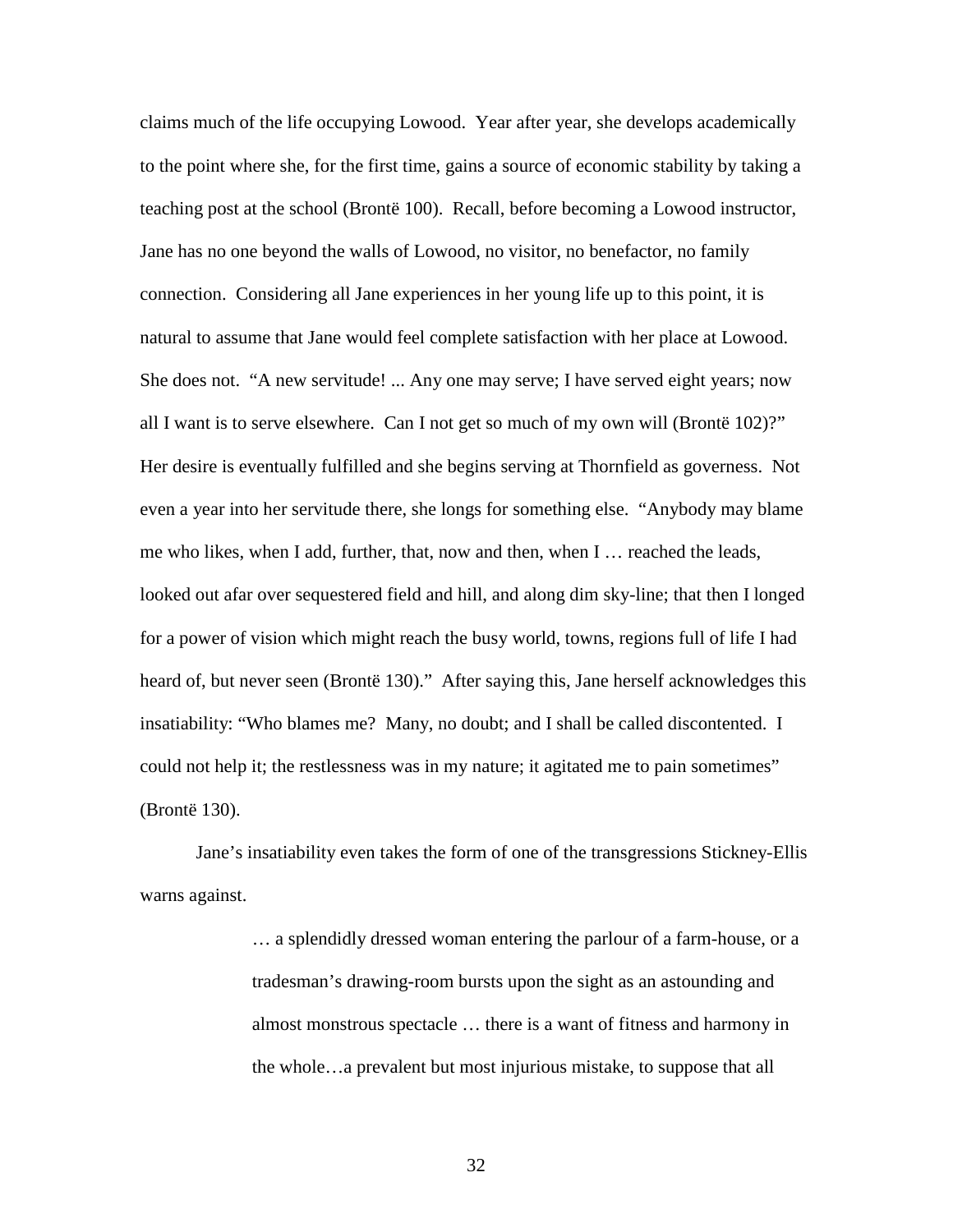women must be splendidly and expensively dressed … how many … are literally destitute of comfort both in their hearts, and in their homes (Stickney-Ellis 96-97).

The words of Stickney-Ellis perfectly re-enact the morning after Jane and Rochester become engaged. It is a brilliant June morning. The air is thick with fresh and fragrant breezes. It's as if "all of nature is gladsome" at Jane's newfound happiness, all except Mrs. Fairfax, according to Jane. "Mrs. Fairfax surprised me by looking out of the window with a sad countenance and saying, gravely, "Miss Eyre, will you come to breakfast?" (Brontë 301)." Though Mrs. Fairfax first appears to be the lone contrast in this picturesque circumstance, that distinction actually belongs to Jane. If anything, Jane should wear Mrs. Fairfax's gloomy expression and the clothes to match. Jane sleeps under the same roof as Mrs. Fairfax. She, like Mrs. Fairfax, has ears and can hear the nightly ripple of crazed laughter. Both women have a woman's intuition and both can see that Grace Poole is not the source of the nightly terror, as Rochester would have them believe. On this June morning, Jane (because of her dress) does not maintain "fitness and harmony" with the circumstances of the house (Stickney-Ellis 97). Since Jane's arrival to Thornfield, a cluster of unsettling elements shapes Thornfield as an ungodly settlement where the ungodly happens and is allowed to happen. Despite Richard Mason's mutilated neck, despite an unchecked firebug remaining in the house, despite Rochester's weak lies concerning Grace, despite keen Mrs. Fairfax's sad countenance and grave inflection at the news of Jane's engagement, despite all of this, Jane and her sundress bask in the thin illusion of a paradisiacal circumstance. Some part of Jane is aware of what is going on, just as Mrs. Fairfax does not entirely know but has her well-founded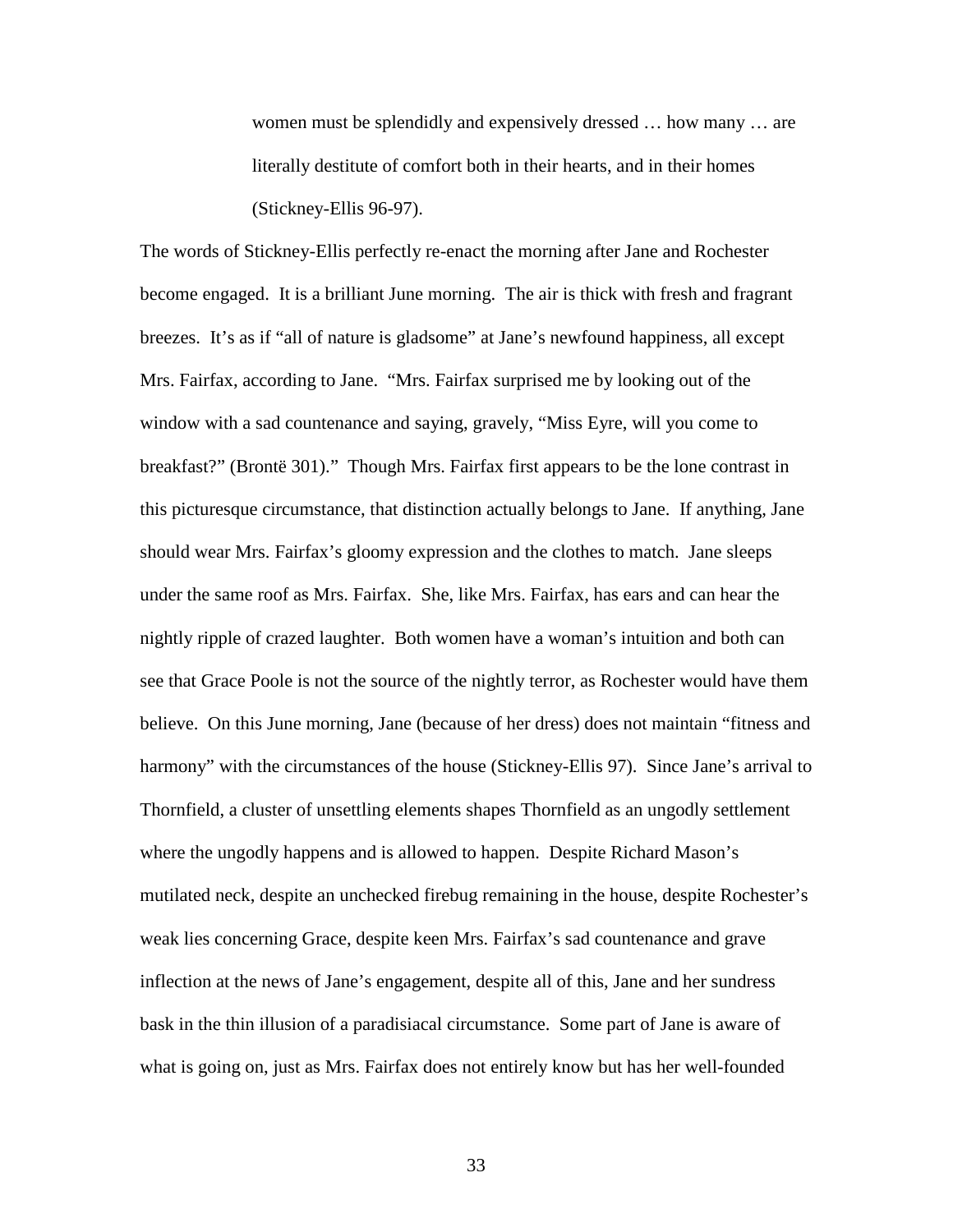suspicions. Jane, on this June day, liberates herself from all of her unease and intuition, demanding that she have more, on this day, than a worried mind. Jane demands too much out of life to ever find fulfillment in Stickney-Ellis's prescribed role for the Woman of England.

 Neither can she find fulfillment in organized religion. Brontë systematically corrodes Jane's reliance on England's institutional religion by having the insatiable taint in Jane's spirit gnaw at her conscience to the point where she adopts a spiritual path independent of organized religion. Brontë snatches the possibility of life with Rochester away from her Jane and sends her to Morton. There, the author initially sets Jane on England's ideal spiritual path by connecting her with a selfless Anglican missionary. This is all temporary by design. While Jane is there teaching the village girls and reading scripture and learning both Hindostanee and German, the idea of Rochester is ever on her mind. The letter St. John intercepts from Mrs. Fairfax and the letter's lack of information on Rochester's well-being brings Jane's love-obsession back to fresh and overwhelming strength (Brontë 441). With her heart decided, Jane tells St. John that she will either find another road to the religious observance of God or might possibly come back to this road (global evangelism) in the future (Brontë 484). Jane, not satisfied with her current path towards righteousness, contorts her conscience in order to justify taking her first energies away from God and giving them wholeheartedly to Rochester, who she still thinks is married. Jane liberates herself from the sacrifice, the long-suffering, and the seemingly oppressive constraints that are all natural to religious observance.

 A contrarian voice might argue that in achieving this liberation from the oppressive order of England's institutional religion, Jane stands in alignment with the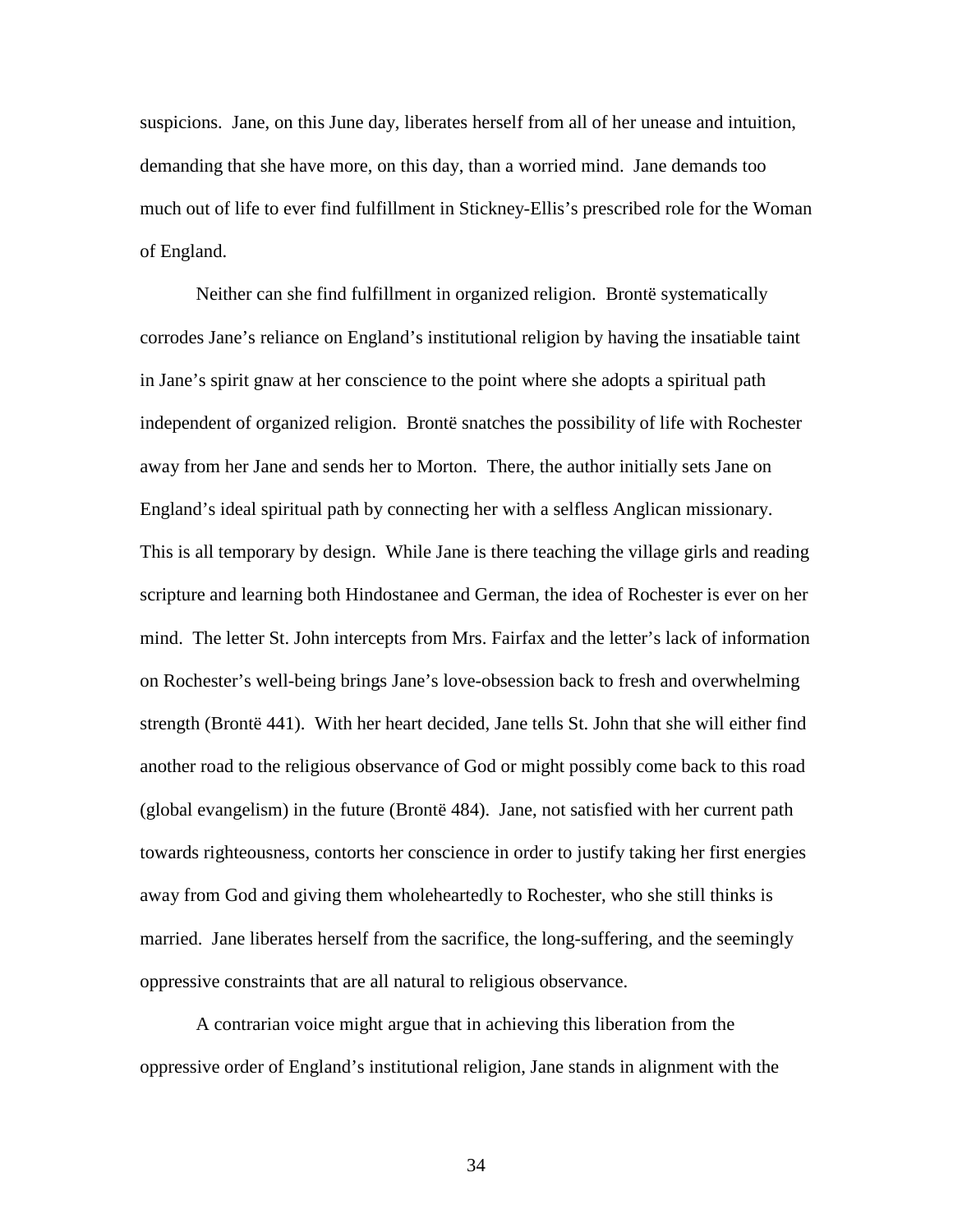Continental presence and grows more in harmony with the Continental figure, Rochester; however, this compelling theory loses its validity when the reader crosses over the words Brontë attributes to the innkeeper of the "Rochester Arms." Jane leaves behind a life with St. John in favor of Rochester, the character that the Continental presence is most concentrated around. Rochester is only English in the technical sense. He is an English lord from an old English family. Metaphorically, he is the living, breathing essence of Brontë's negative stereotype of Continental Europe. So, symbolically, Jane forfeits the narrow path to righteousness and chooses the Continental presence, thereby casting aside her English national identity in exchange for a Continental one. Yes, this line of thought would make for a sound argument if the innkeeper of the Rochester Arms were not in the story and did not entertain Jane's anxious questioning. Recall, it is Mrs. Fairfax's written response to Mr. Briggs that sends Jane back to Thornfield to "check" on Rochester and make sure he hasn't done injury to himself. The fact that Mrs. Fairfax writes the letter in place of Rochester is what sinks Jane's heart. She states, "I felt cold and dismayed; my worst fears, then, were probably true; he had in all probability left England and rushed in reckless desperation to some former haunt on the continent" (Brontë 441). Upon Jane's arrival, Thornfield is in ashes, so she goes into town and ends up at the Rochester Arms and ends up in a conversation with the innkeeper who informs her of all that happened in her absence. The innkeeper tells Jane of how Rochester cut ties with the gentry of the area and put Adele in school, as Jane had always wanted for Adèle. In disbelief, Jane realizes that Rochester is still there, still on the isle. Jane pinches herself by putting this question to the innkeeper. "What! did he not leave England (Brontë 495)?" The innkeeper's answer and the tone enlacing that answer speak to years of intimate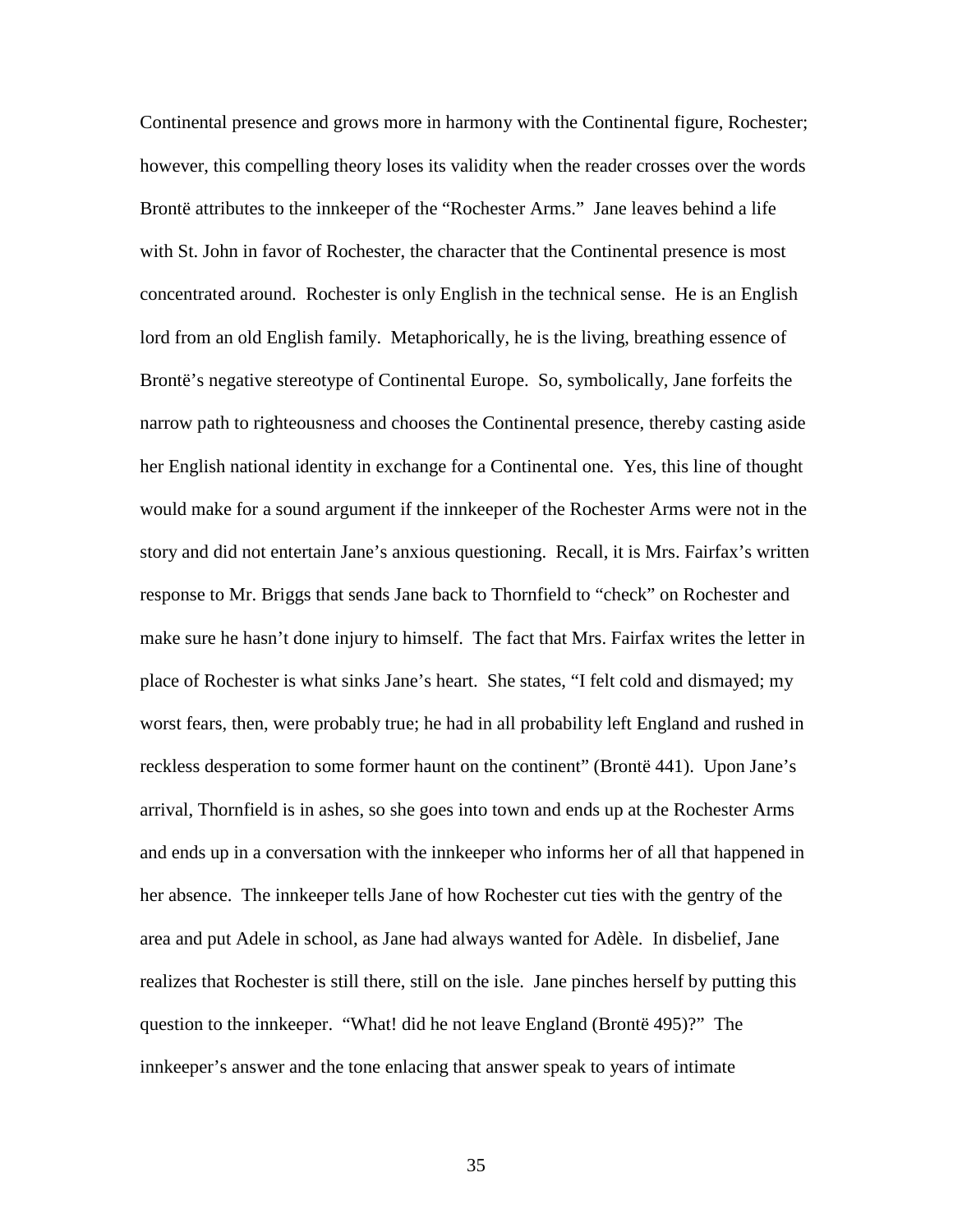observation of young Edward Rochester. For, this unassuming innkeeper "was the late Mr. Rochester's butler, … the father of Mr. Edward, the present gentleman" (Brontë 492). Spending years in the Thornfield house, this butler sees with an intimate eye the young Edward, and it is with those years of intimate knowledge that he answers Jane's question. With emphatic laughter that expresses the absurdity of Jane's question, he answers. "Leave England? no!" (Brontë 495). The innkeeper not only delivers the "yes" or "no" essential to answering the question, he takes the substantial register of personal memories that affirm and reaffirm Rochester as an indelible insider to England and he gives them life in the emphasis with which he tells a dumbstruck Jane, "no!" Though Brontë (through Jane's eyes) paints Rochester in as a metaphorical Continental figure exhibiting dark skin, a cosmopolitan nature<sup>15</sup>, and a past of sexual license, he only satisfies this role in part, and only on a symbolic basis. When one considers the entirety of Rochester's characterization, it is clear that he is a man who has great association with both England and the Continent. In perception, he is a vivid representative of Brontë's stereotypical Continent. In reality, he is England's premier insider regarding station in the country and regarding contribution to the country.

 The reality of Rochester, which the innkeeper witnesses for years as the one-time butler of Thornfield, trumps the perception of Rochester, which Brontë's protagonist pieces together during the few months she spends as governess of Thornfield; and the

 $\overline{a}$ 

<sup>&</sup>lt;sup>15</sup> Jane knows that Rochester is a solid citizen of England, yet she cannot help but see him as culturally other. This is an involuntary occurrence with Jane. For her, when Rochester comes to mind, thoughts of day breaking over the Pyrenees naturally follow (490). Appiah addresses this popular notion of one's culture being diluted and ultimately erased because of contact with an outside culture: "When people speak for an ideal of cultural purity, sustaining the authentic culture of the Asante or the American family farm, I find myself drawn to *contamination* as the name for a counter-ideal…Cultural purity is an oxymoron. The odds are that…you already live a cosmopolitan life, enriched by literature, art, and film that comes from many places…" (113).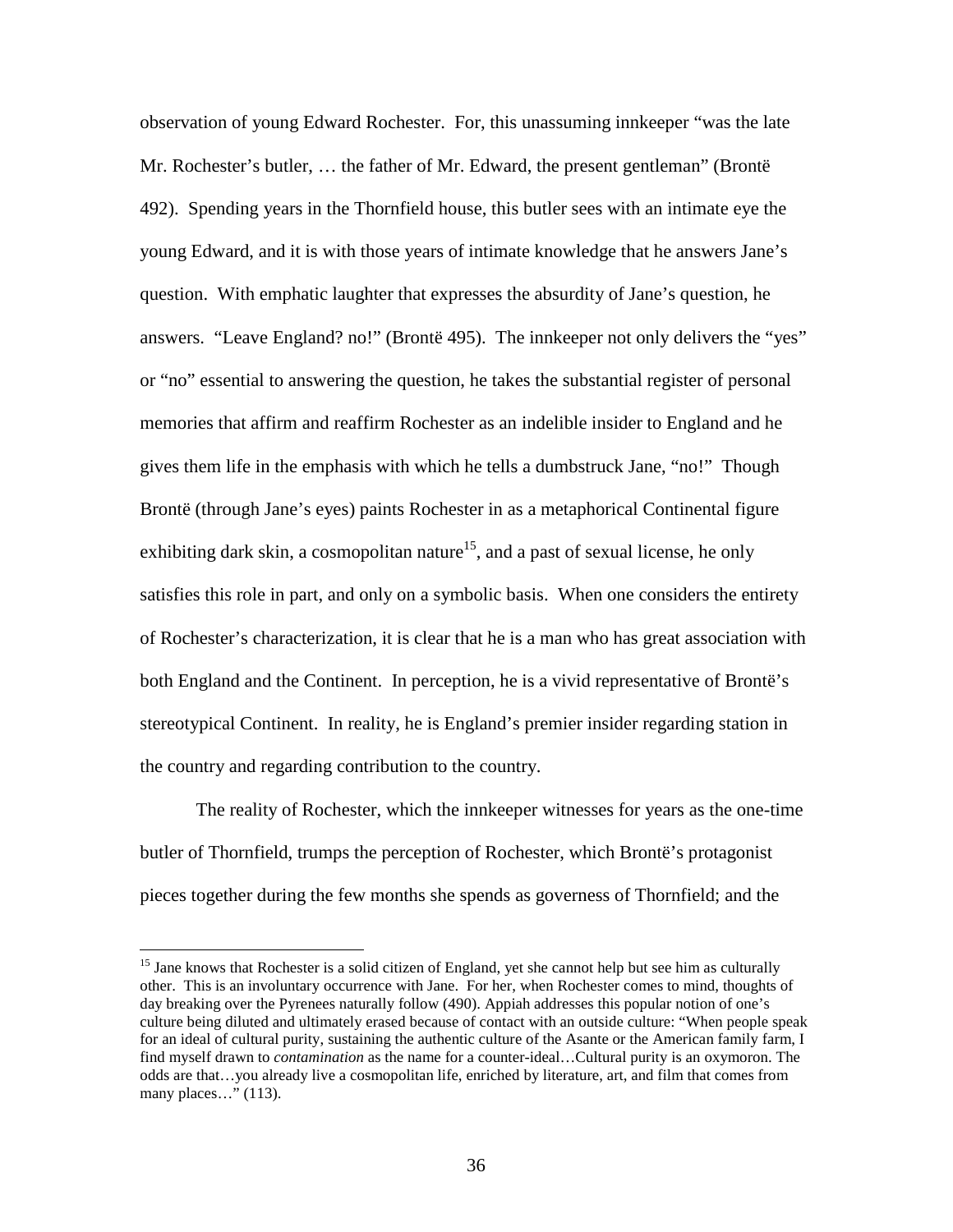competition that Bronte stages between nationalist reality and nationalist perception serves as the most radiant evidence to the unreality of national identity and more importantly to the fact that the Continent is a major part of England's composition. In her next novel, Brontë again builds a case for the unreality of national identity and the reality of the composite England. It is a case that she lays before the eyes of her conflicted protagonist, who sells to others the very same notion of national identity that she struggles to maintain belief in.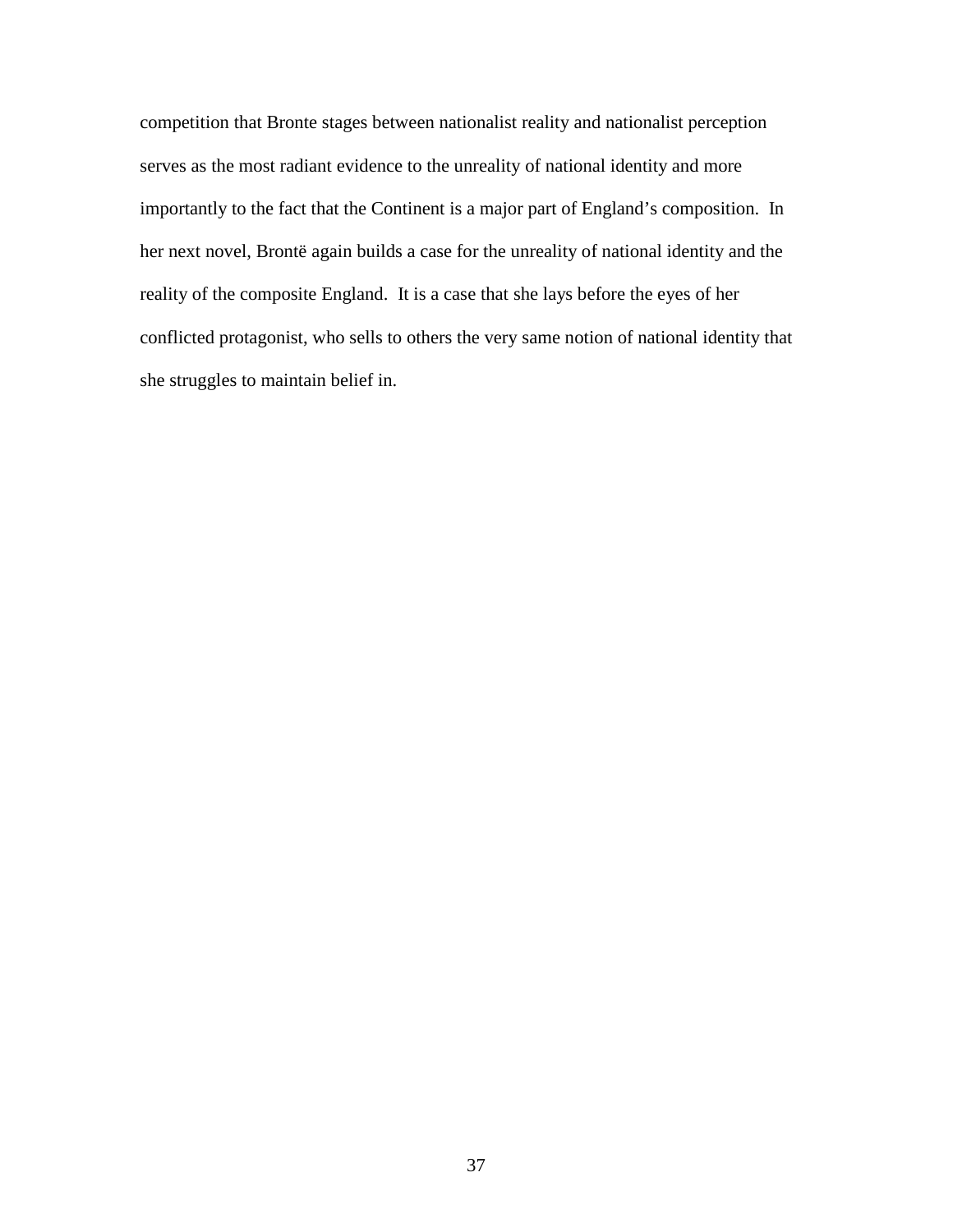## CHAPTER THREE

Villette: The Continental Identity as Deterrent to the Trumpeting of English National

## Identity

 In *Villette* (1853), Charlotte Brontë rhetorically topples the social construct that is national identity with the construction of her own nation, Labassecour. Brontë's protagonist Lucy Snowe ventures to this fictional land and finds herself in an ideological firestorm, struggling to maintain her beliefs. Lucy's nationalist confusion, her struggle to accurately assess whether or not her English ideal is an element of reality, often appears in critical analysis of *Villette*. In "Fantasies of National Identification in Villette," Kate Lawson and Lynn Shakinovsky argue that Brontë creates a vertigo-like confusion in Lucy by having her encounter a dizzying number of national identities. Lucy meets characters who emanate English, faux English, Celtic, French, Continental/Labassecourien, German, Scottish, and Spanish national identities. As numerous and distinctive as Lawson and Shakinovsky imagine this array of cultures to be, the narrative reality is that the Continental identity, in terms of presence and influence, eclipses the other identities to the point that it subsumes the others under its influence. As described, this Continental identity seems like a natural phenomenon dominating the landscape of the story, but the truth is that Brontë constructs the identity just as real-life individuals commonly construct national identities. Similarly, the construction of national identity is a subject common to *Villette* and critics<sup>16</sup> of the novel. What is not commonly explored is Brontë's singular

<u>.</u>

<sup>&</sup>lt;sup>16</sup> See Kent, "Making the Prude" in Charlotte Brontë's Villette. Though the title does not quite express it, this piece specifically focuses on the national identity conversation in *Villette*. For more on the subject, see Vranjes, *English Cosmopolitanism and/as Nationalism: The Great Exhibition, the Mid-Victorian Divorce.*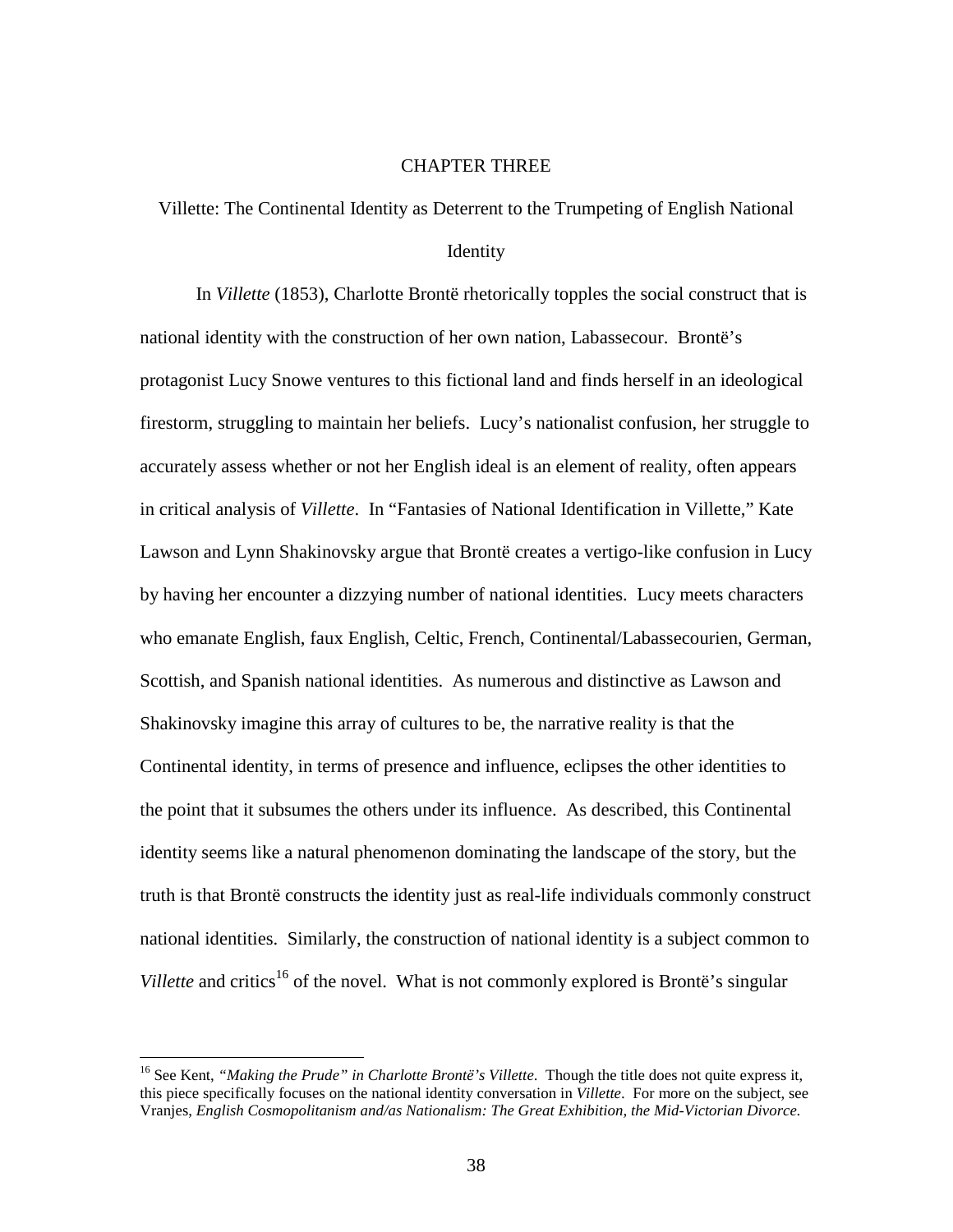expression of this common-yet-confounding psychological phenomenon, the formation and circulation of a national ideal. In *Villette,* the Continental identity exists as a deeplyentrenched cultural philosophy that prizes the outward observance of societal rules and practices above all internal qualities (like integrity and morality) and as a major deterrent to Lucy's nationalist ambitions. In Lucy's eyes, it is a cultural cancer. She devotes herself to the maximum diminishment of the Continental identity, so that she can replace it with English national identity. Lucy encourages this cultural replacement by cultivating in the heads of her students a romance with the idea of decorum<sup>17</sup>, English reserve, earnestness and all potentially alluring attributes of English national identity. She trumpets the idea of Englishness to her students in the hope that they will assign value to the English identity and adopt that standard for their lives. Ironically, while Lucy tries to convince students of the merits of aspiring to the English identity, her belief in that identity falters due to the actions of Dr. John "Graham" Bretton, Lucy's ideal representative of England's national character. Just as Rochester with his strong worldly associations, troubles Jane's conception of his and her own national identity in *Jane Eyre*, Dr. John and M. Paul together trouble Lucy's conception of their national identity as well as her own. Lucy willingly maintains a shaky-yet-faithful belief in the fraudulent Dr. John, especially. She endures a string of disappointments from him because she loves him. Out of this love, Lucy pursues a fruitless path leading to affliction in the form of unrequited love and nationalist disillusion. She initially believes that Dr. John, like

<u>.</u>

*Law Reform, and Brontë's Villette*. Also, see Longmuir, *Emigrant Spinsters and the Construction of Englishness in Charlotte Brontë's Villette*.

 $17$  To Madame Beck (and to the Continental eye in general), decorum is the signature attribute of the English character: "Bon! But let me tell you these are not quiet, decorous English girls you are going to encounter…" (87).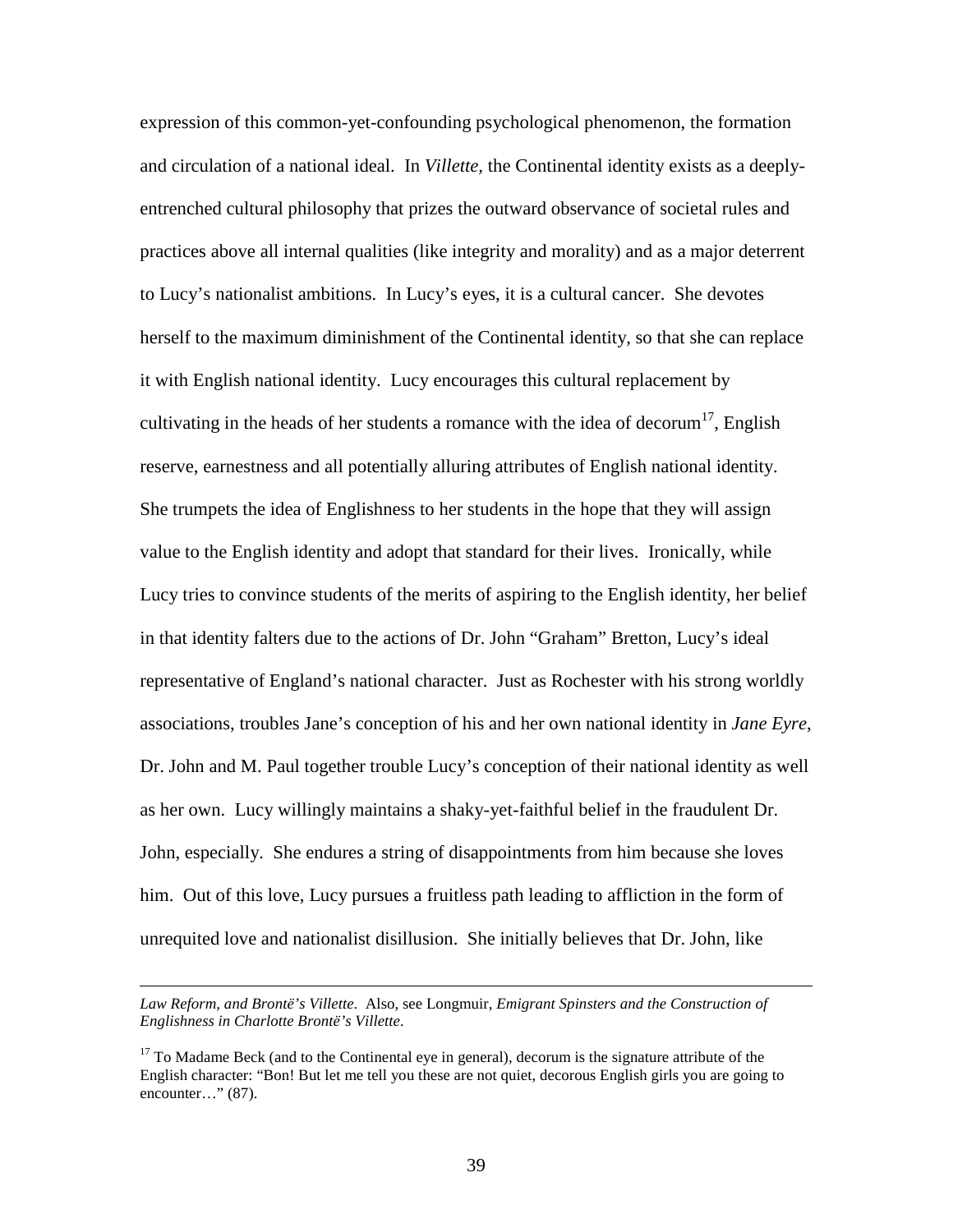England, is morally and culturally on a higher ground than the denizens of the Continent, and that there exists no alignment and no consistencies between Dr. John and the Continental identity, just as England is completely independent of the Continental identity. Ultimately she realizes that much of Dr. John's character coincides with the Continental identity and that, regarding history and culture, England too is partially Continental in its composition. Lucy soon recovers from her self-diminishing obsession with her faulty ideal of England and gains professional and personal validation, a taste of reciprocated love, an uncompromised sense of self, and a growth in agency that dwarfs the seemingly narrow number of paths she first envisions for herself.

 From the deck of the Vivid, Lucy looks to the Continental shoreline and concludes at first glance that Labassecour will invite her down two paths: one leading to affliction and one to a bright future. "I saw the continent of Europe…tiniest tracery of clustered town and snow-gleaming tower, of woods deep-massed, of heights serrated, of smooth pasturage and veiny stream, embossed the metal-bright prospect" (Brontë 63). Brontë, in concord with Lucy's slight anxiety, does not present the first glimpse of Labassecour as wholly scenic and inviting. The same idyllic view offers a spot of black, alluding to the storm ahead. Mention of "veiny" brooks and "serrated" summits ushers the imagination into some unsettling territory. Brontë's choice of adjectives conjures up the disturbing sight of human arteries nearing a blade. This bit of suggestive imagery, coupled with the shimmer and brilliance Brontë gives to the rest of the Villette skyline, reflects the affliction and the bright future Lucy will experience in this land.

 Madame Beck, headmistress of the pensionnat de demoiselles (girls' boarding school), serves as the fork on Lucy's metaphorical road, offering young Miss Snowe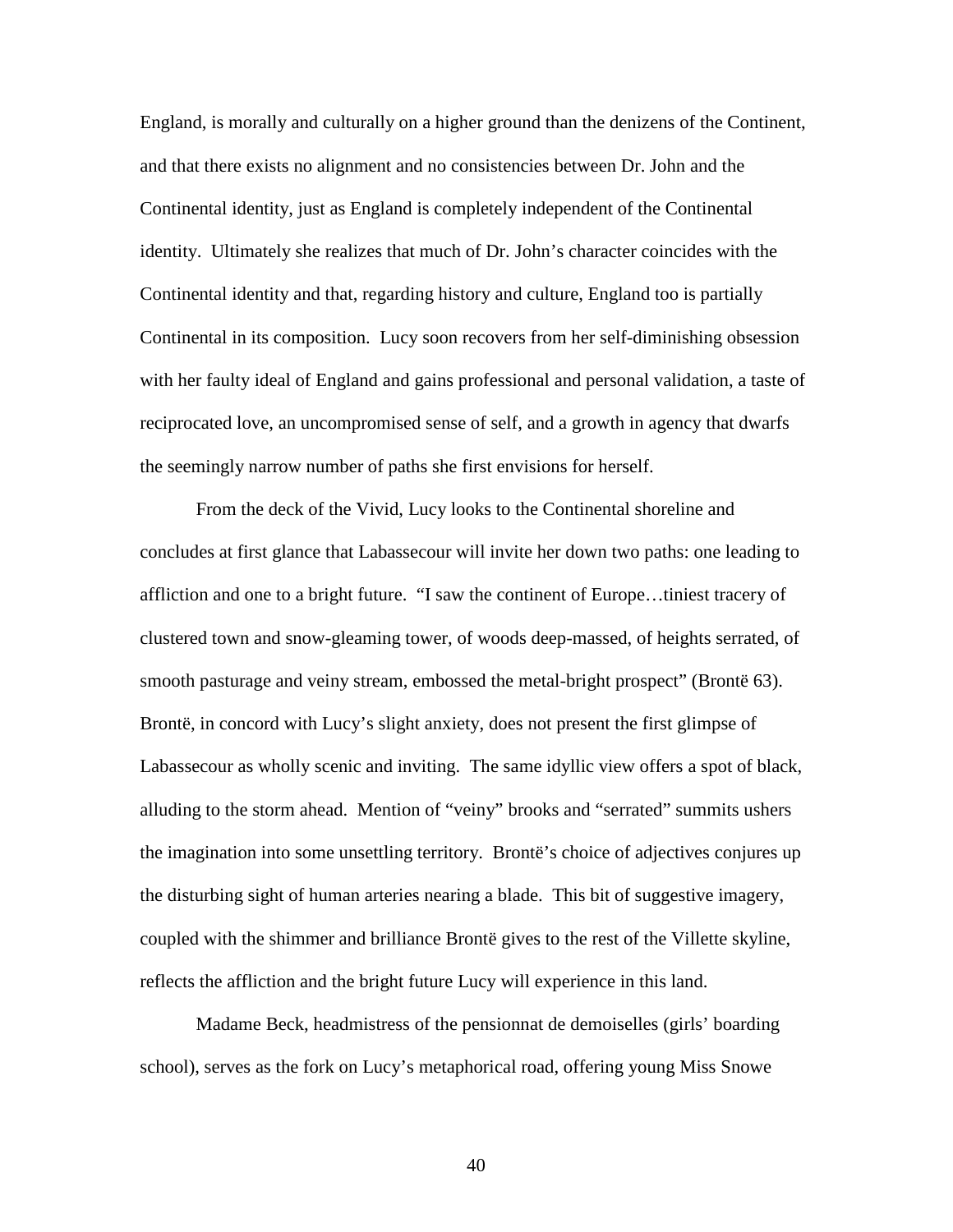passport to both the path leading to affliction and the path leading to a bright future; Dr. John, the false Victorian ideal, proves to be Lucy's affliction and M. Paul, a true equivalent of the Victorian ideal, Lucy's bright future.

 Early in the novel, bright seems the prospect of Lucy and Madame Beck's longterm, working relationship precisely because the two women are in agreement that the school needs to trumpet the English national character (of being decorous and earnest in heart and deed, in situations public and private) for students, and also that Dr. John might be the perfect instrument to achieve this end. Brontë brings Lucy and Madame Beck to this mutual, nationalist agreement by first springing calamity on the Beck household in the form of little Fifine's broken arm. Recall, Madame Beck at first tries to summon her regular Continental physician, Dr. Pillule. Upon discovering Pillule is unavailable, Madame Beck finds a suitable substitute, Dr. John. With a skilled hand and a selfpossession belying his professional years, young Dr. John turns out a fluid performance in the healing of Fifine's arm, and in the process, wins Madame Beck's trust as a physician and begins to embody Madame Beck's conception of the English ideal. He has the same effect on Lucy. In fact, when the headmistress finally does get her wish and is able to secure Dr. John's presence at the school, Lucy agrees with Madame Beck's unorthodox use of the young doctor. Lucy does not raise a single objection, not even in her narrated ruminations. *Qui tacet consentit*<sup>18</sup>, and as evidenced by Lucy's silence in the headmistress's use of Dr. John, she certainly agrees with it (Brontë 107-113). Lucy, like Madame Beck, sees him as a welcomed constant at the school, no matter how bizarre the

<u>.</u>

 $18$  "He who is silent is taken to agree."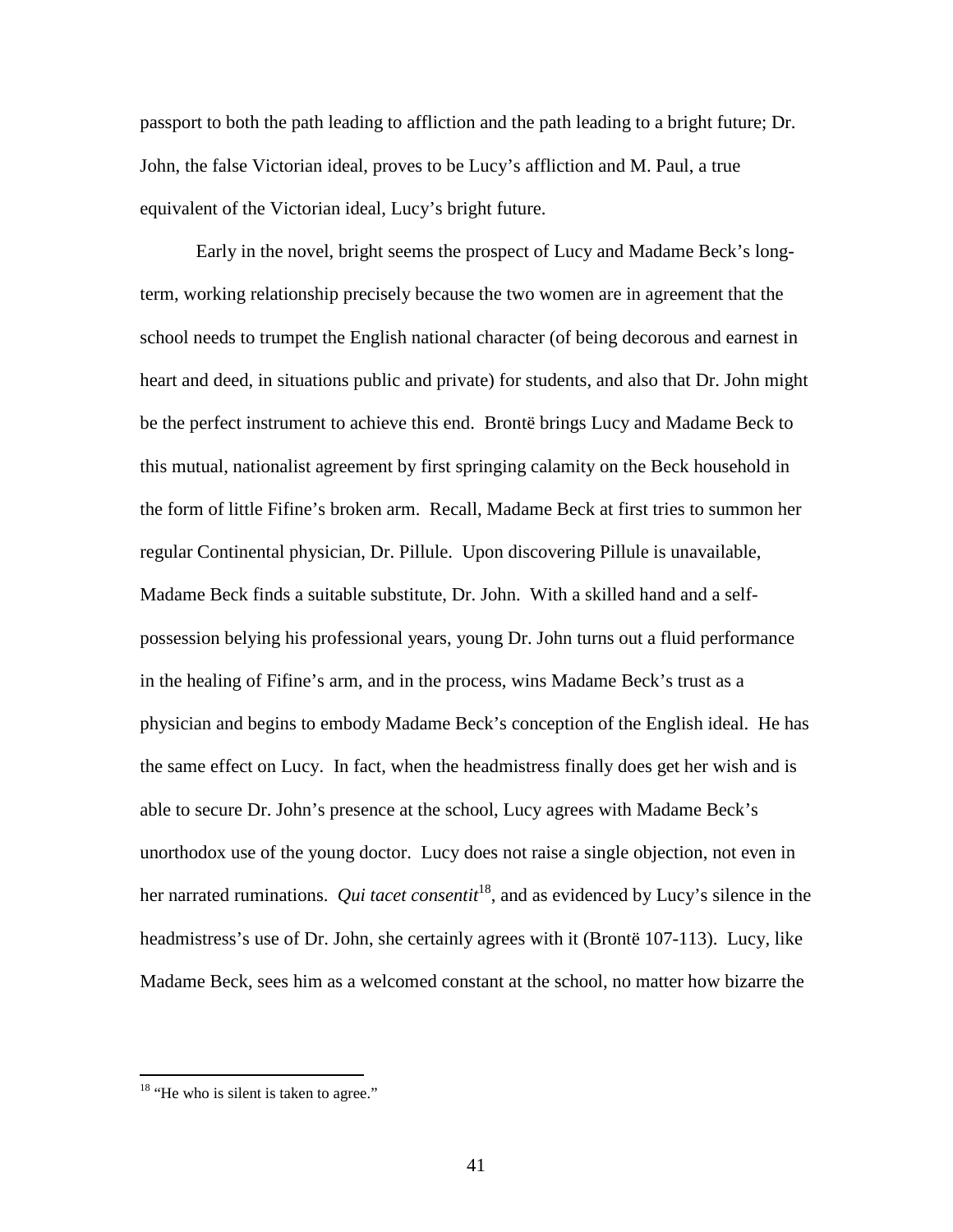situation may feel, because from Ms. Snowe's viewpoint, he shows powerful signs of being that elusive true English gentleman.

 Not only does Dr. John begin convincing Lucy and Madame Beck that he is the English ideal, he similarly mesmerizes her daughters. Madame Beck believes that he will serve well as a nationalist spark, a nationalist inspiration for the girls of the pensionnat. The headmistress, from just one encounter, keenly observes Dr. John's stimulating effect on her daughters. While re-setting the broken bone, Dr. John hurts Fifine immensely, yet the intensity of the pain does nothing to negatively affect her great admiration for the young, English physician. Lucy cannot help but notice that Fifine engages with Dr. John, emitting "her highest tide of spirits and volubility" (Brontë 108). Fifine cannot resist. Dr. John possesses handsome and relatively exotic features; he bears a pronounced "English complexion, eyes, and form" (Brontë 108). With curious timing, Désirée, Madame Beck's eldest and most difficult daughter, comes down with a mysterious fever, immediately after Fifine's injury. This "extraordinary" transition of illness from the middle Beck daughter to the eldest makes regular and constant Dr. John's visits to the girls' school. Dr. John's first visit to the school is supposed to be a final check-up on the completely mended Fifine, but at this point, Désirée, in loud and dramatic fashion,

> declared herself ill. That possessed child had a genius for simulation, and captivated by the attentions and indulgences of a sick-room, she came to the conclusion that an illness would perfectly accommodate her tastes, and took her bed accordingly. She acted well, and her mother still better; for while the whole case was transparent to Madame Beck as the day, she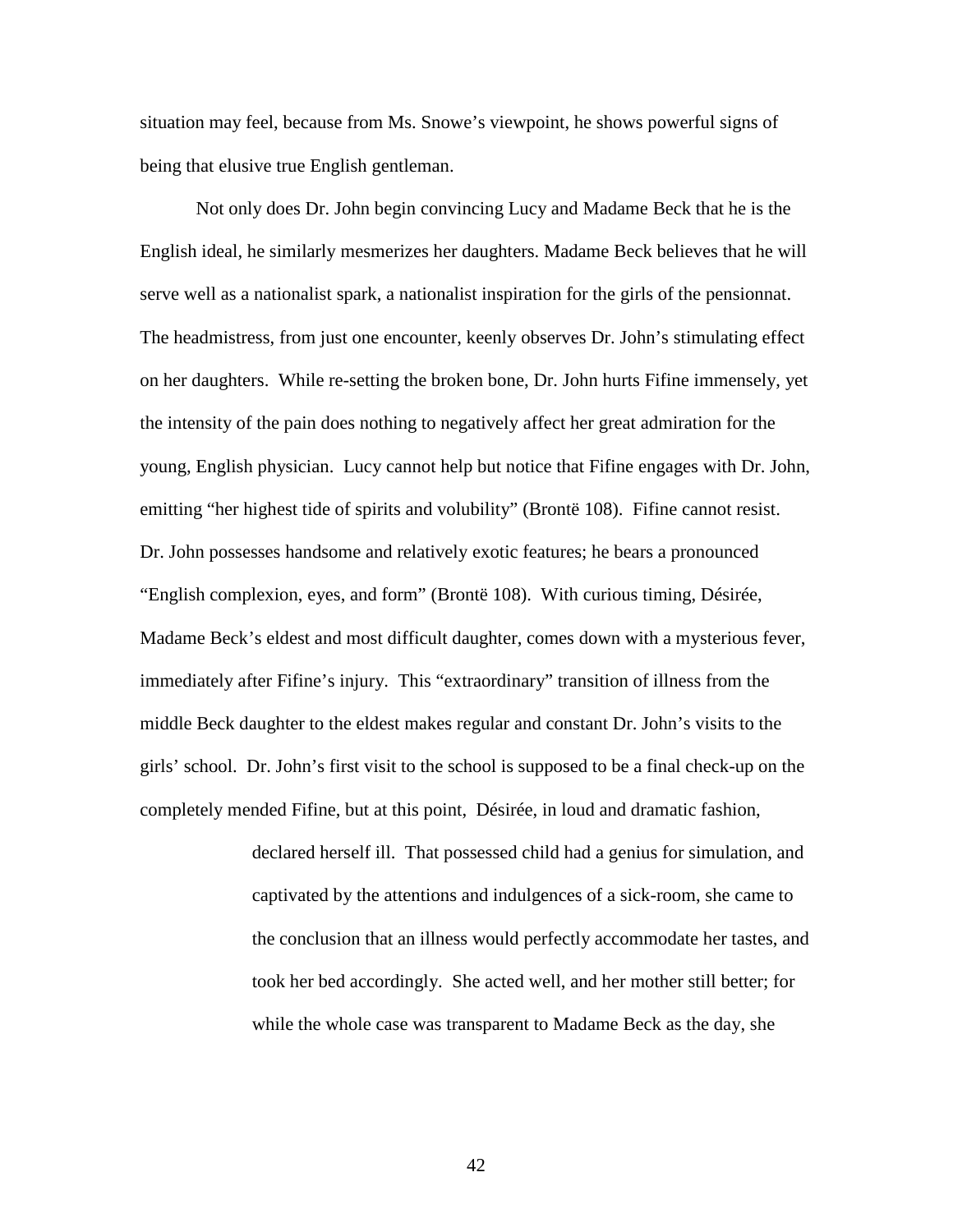treated it with an astonishingly well-assured air of gravity and good faith (Brontë 109).

 "Her mother still better." By this, Brontë implies that Madame Beck is in league with Désirée. Whether it is Madame Beck that first encouraged Désirée's performance or that she just reacts favorably to her daughter's ruse, it is clear that the headmistress now seeks to crystallize the doctor's arresting presence at the school. It also becomes clear that the Beck women are far from being his only captives.

 Dr. John casts his spell over much of the student body at the pensionnat, as a result of his constant visitation. To encourage this bewitching, Madame Beck

> introduced Dr. John to the school-division of the premises…parents wrote letters and paid visits of remonstrance…Blanche and Angélique had the migraine: Dr. John had written a prescription; voila tout!...The parents' mouths were closed. Blanche and Angélique saved her all remaining trouble by chanting loud duets in their physician's praise; the other pupils echoed them, unanimously declaring that when they were ill they would have Dr. John and nobody else; and madame laughed, and the parents laughed too (Brontë 113).

The parents' laughter communicates a sense of relief, brought about by the headmistress' smooth manipulation. Madame Beck's laughter, however, communicates the good fortune she feels at having Dr. John elicit the adoration of the student body.

The perceived usefulness and importance Madame Beck places on Dr. John's charms elicit in the reader a most perturbed expression. Confusion is the only sensation the headmistress' enigmatic actions, regarding Dr. John, can and do inspire. All of this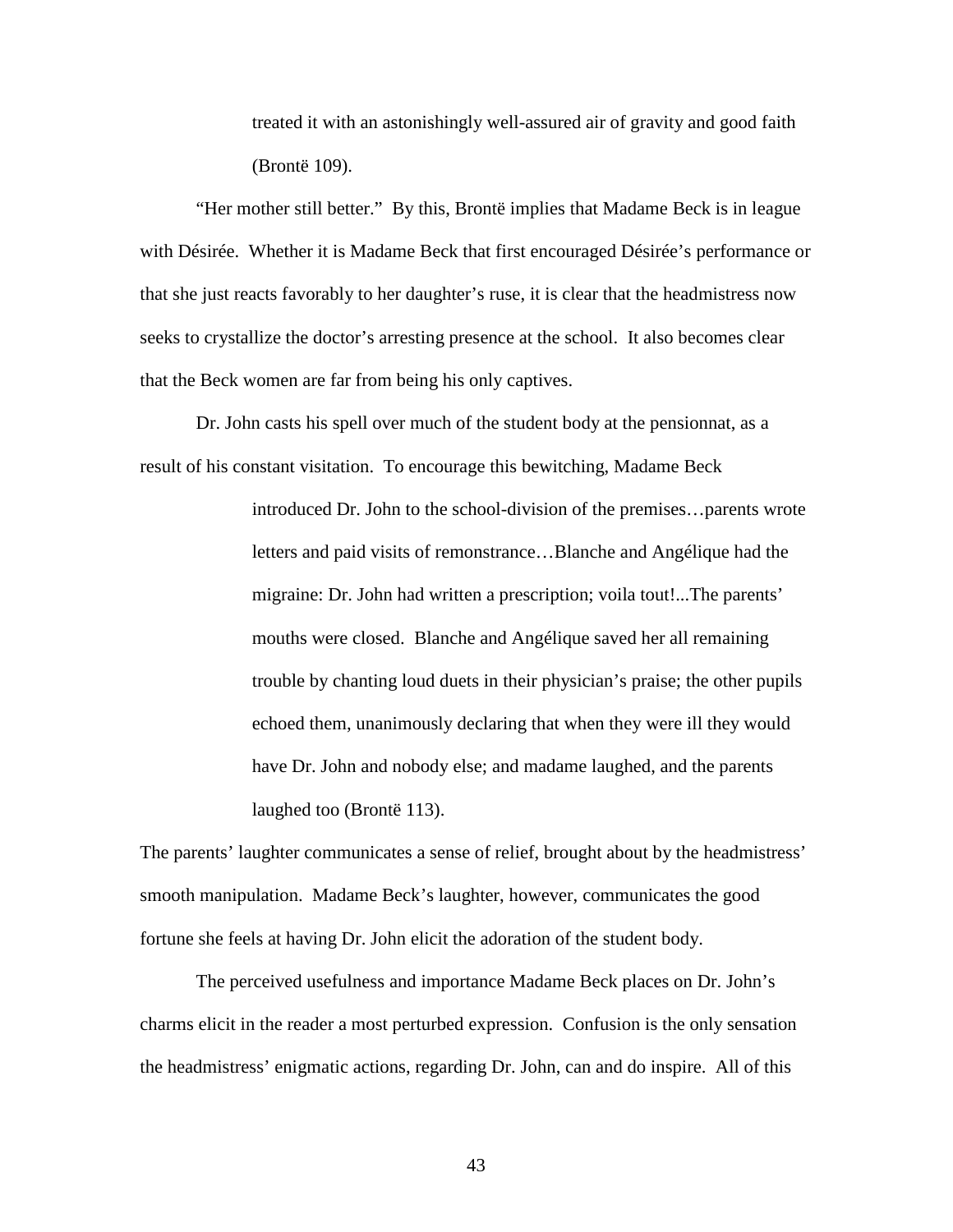begs the question: Why is Madame Beck trying to further imbue the pensionnat with Englishness when she just secured the English post with Lucy Snowe?

The answer to this question reveals itself during Lucy's first days in Villette as the freshest arrival to Madame Beck's pensionnat.

Before she can even put down her luggage, the core details of Brontë and Madame Beck's Continental world bombard Lucy's senses. The protagonist's glimpse into the average Labassecourien life reveals that the Continental identity of *Villette* is the deeply-embedded philosophy that the external adherence to educational, professional, and liturgical responsibilities is more important than the cultivation and maintenance of internal qualities like integrity and morality, and also Madame Beck reveals to Lucy that her nationalist self-loathing is what fuels her system of surveillance. Lucy finds out that the people of the Continent are nothing like the English. In her informed view, the English are decorous in action and in spirit, are reserved in character, and are spiritually earnest. Not one Continental native that Lucy meets displays a moral compass or any recognizable virtue. Everyone in the pensionnat

> from the scullion to the directress herself, but was above being ashamed of a lie; they thought nothing of it: to invent might not be precisely a virtue, but it was the most venial of faults. 'J'ai menti plusieurs fois' (I have lied many times.) formed an item of every girl's and woman's monthly confession: the priest heard unshocked, and absolved unreluctant. If they had missed going to mass, or read a chapter of a novel, that was another thing: these were crimes whereof rebuke and penance were the unfailing meed (Brontë 91-2).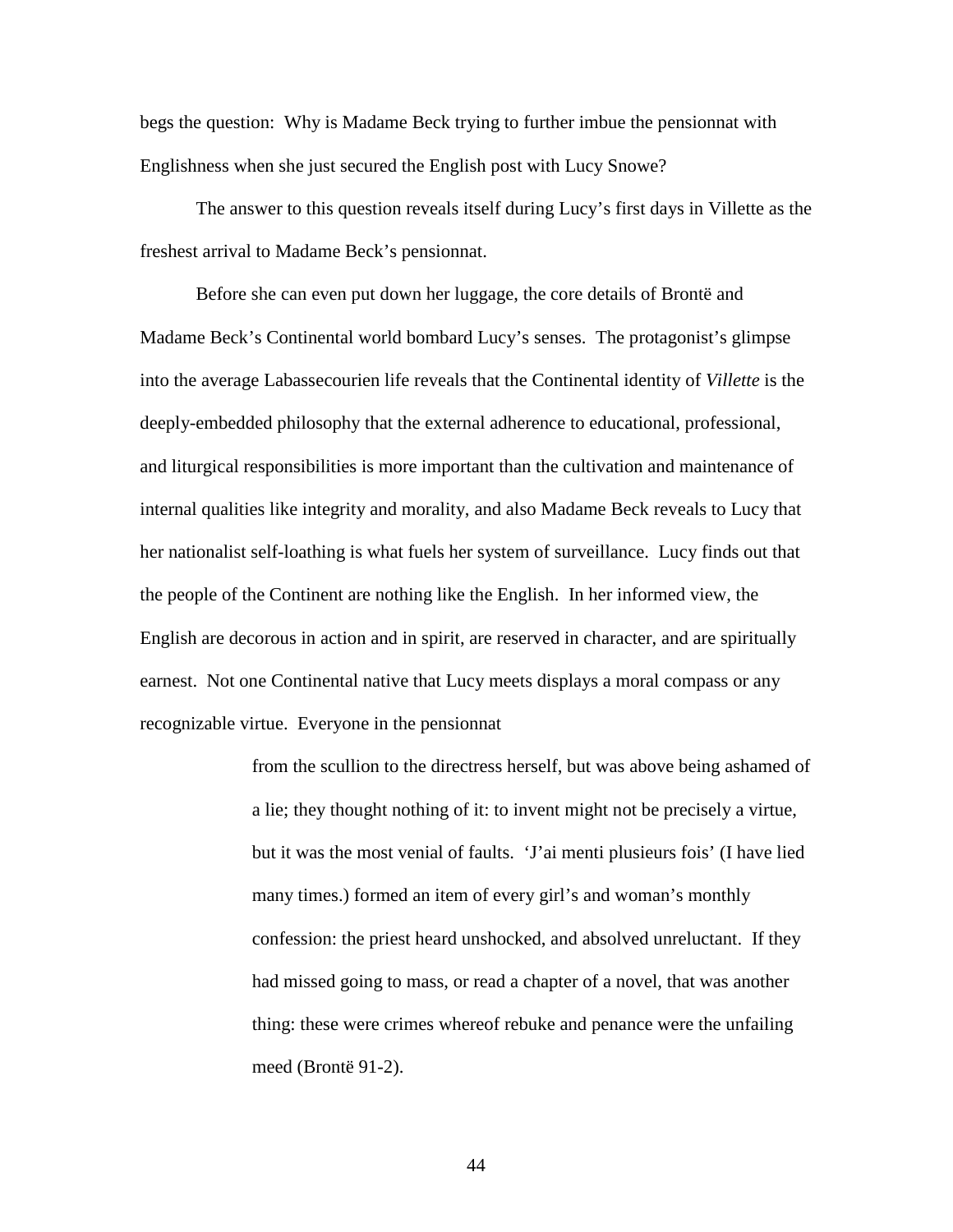Madame Beck shares Lucy's bewilderment regarding the topsy-turvy nature of Labassecour's societal priorities. On a series of nights, before Lucy's ascension from governess of the Beck children to mistress of English, Madame Beck talks with Lucy about her idea of England, and ends up sharing so much more. The most surface observation Lucy makes during these night chats is that "She had a respect for 'Angleterre'; and as to 'les Anglaises,' she would have the women of no other country about her own children, if she could help it" (Brontë 80-1). Ms. Snowe, on a nightly basis, drinks in Madame Beck's continuous gushing "about England and Englishwomen, and the reason for what she was pleased to term their superior intelligence, and more real and reliable probity" (Brontë 81). Along with the praise, the headmistress surprisingly communicates private feelings. "She seemed to know that keeping girls in distrustful restraint…under a surveillance that left them no moment and no corner for retirement, was not the best way to make them grow up honest and modest women; but she averred that ruinous consequences would ensue if any other method were tried with continental children" (Brontë 81). In this confession, the reader detects a sense of nationalist selfloathing within Madame Beck. In concluding that the Continental child is without integrity or moral fiber, she indirectly implies, to an extent, that she also lacks those precious qualities. On many a night, to Lucy, the headmistress speaks to this selfloathing: "she was sick, she would declare, of the means she had to use, but use them she must" (Brontë 81).

Brontë must use everything from the headmistress confiding in Lucy about her nationalist insecurities, to Lucy's own observation of the failings of Continental identity, to sufficiently explain Madame Beck's turn to Dr. John. With Lucy's observation of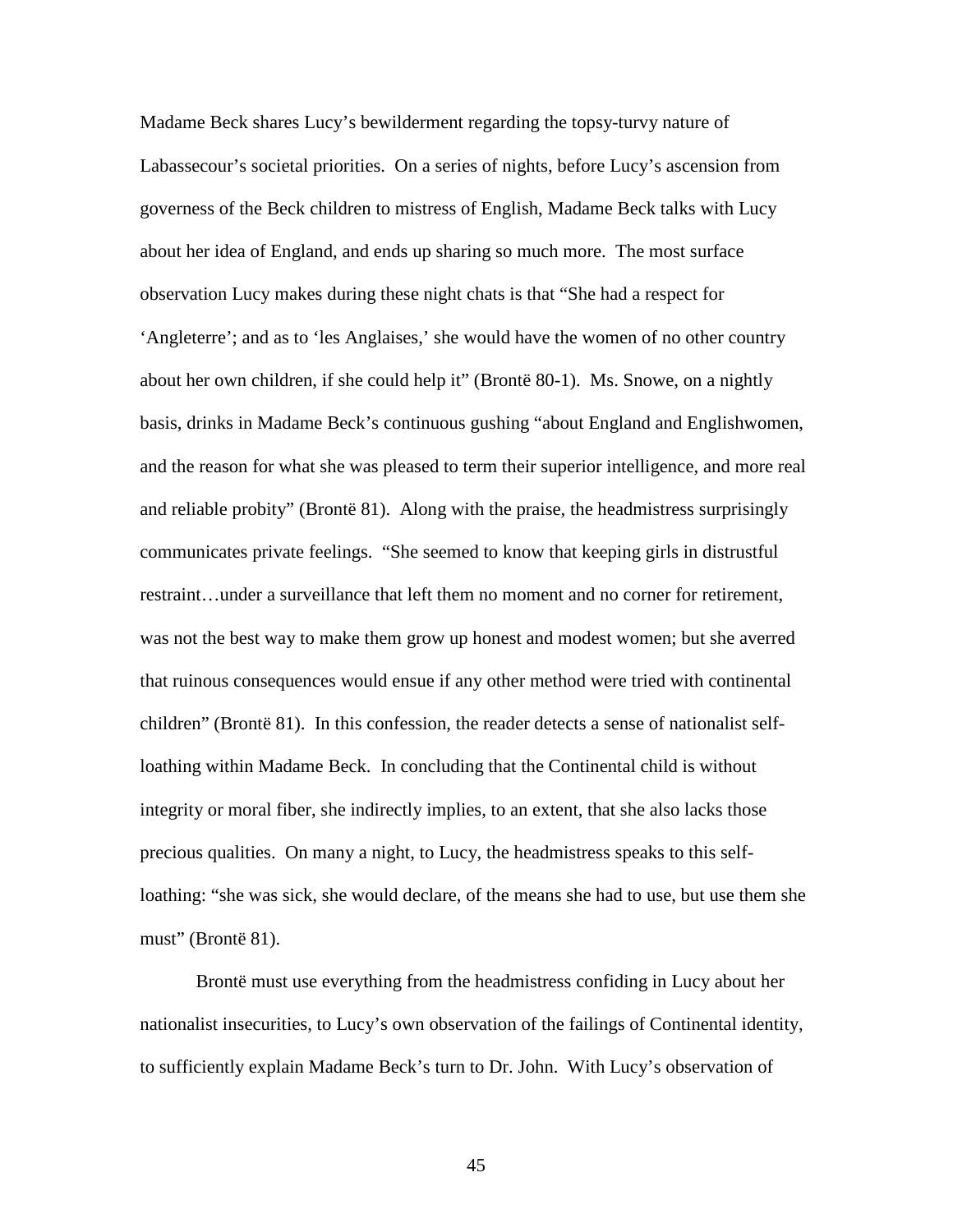stereotypical Continental behavior and the headmistress' intimations of nationalist selfloathing, Brontë lays the motivational bedrock for Madame Beck's peculiar use of Dr. John.

Brontë puts in place the last motivational straw with Madame Beck's lukewarm reaction to Lucy's first performance in the role of English mistress. Lucy fares well. At first, she struggles to establish herself, but by class' end, she has command over the students. The headmistress witnesses all of this from her peep-hole. In evaluation, Madame Beck tacitly offers up two phrases of feedback. 'C'est bien' (That's good.). And 'ça ira' (That will do.) (Brontë 90). She essentially tells Lucy that what she did will suffice. "Sufficient" is an average mark, coming nowhere near excellence.

And excellence, specifically the exudation of national excellence, is what Madame Beck looks for in an English mistress, and also is the answer to the question posed earlier. While Lucy establishes order in that first classroom, she, in the eyes of Madame Beck, does not properly serve as a nationalist inspiration for the students and is not a pure expression of England's national character.

The headmistress describes the impurities in Lucy as "blue," because in her eyes Lucy is too much of a bluestocking<sup>19</sup>, she is too lacking in femininity to effectively inspire the girl-students on a national level. In the headmistress' mind, the ideal Englishwoman possesses the qualities of reserve and intellect, but she possesses the proper degree of them, because too much of either quality erodes femininity. Not only is this what the headmistress thinks, this is what she verbalizes to Lucy. "Madame Beck

 $\overline{a}$ 

 $19$  By "bluestocking," Madame Beck refers to a dry, female intellectual. The term is most associated with Anna Laetitia Barbauld, a once-popular Victorian essayist. See Barbauld, *On Education*.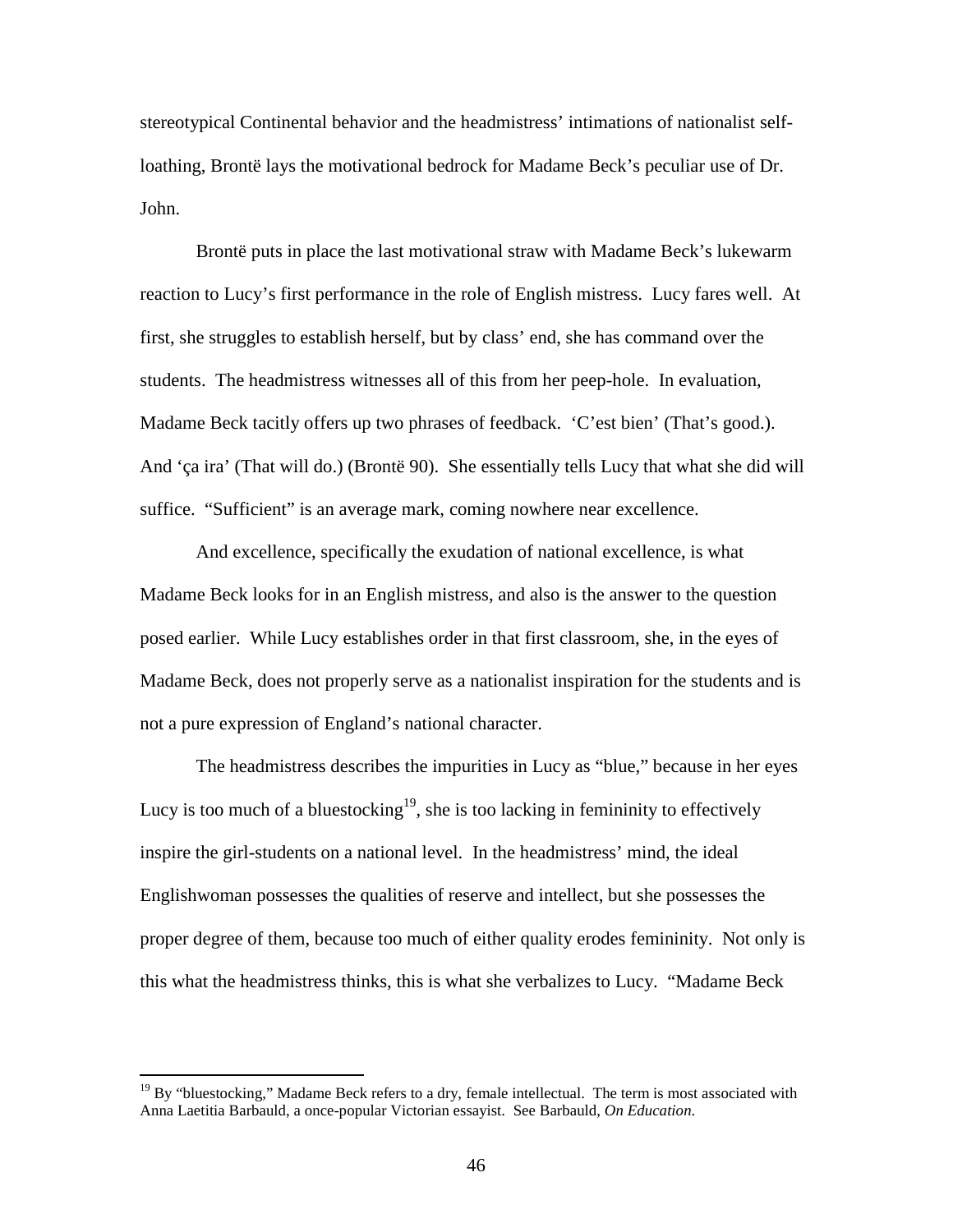herself deemed me a regular bas-bleu, and often and solemnly used to warn me not to study too much, lest the blood should all go to my head" (Brontë 265).

Ironically, all that's in Lucy's head is the determination to present the girls of the pensionnat with a sterling and contagious representation of the English ideal, so this constant comparison to the bluestockings bothers Lucy's vision of herself, especially since there is a kernel of truth to the comparison. The pedagogical spectre of the pedantic and stigmatized Barbauld hovers over one particular action of Ms. Snowe's. Thoroughly impressed with Lucy, Mr. Home, now Count Home de Bassompierre, offers Lucy a position as his daughter Paulina's personal tutor. "Mr. Home himself offered me a handsome sum – thrice my present salary – if I would accept the office of companion to his daughter. I declined...I could teach; I could give lessons; but to be either a private governess or a companion was unnatural to me" (Brontë 335). This "unnatural" quality Lucy speaks of is completely unrelated to the fact that Dr. John's heart now belongs with Polly. Lucy feels no hostility towards Polly nor does she view Polly as a romantic rival, because Lucy does not possess the attractiveness of form or spirit to rival Polly. The unnatural quality is something else entirely. Lucy cannot envision herself being devoted to the education of one child. She knows that all she would have to offer in that capacity would be a "factitious education," where Lucy would "surround" young Polly "with the apparatus of books and systems" (Barbauld 318). And even if Polly proved that she could handle the mountain of study, her father the Count most certainly would be there to impede her studies, just as he did at her last school (Brontë 338). Lucy does not work at Madame Beck's pensionnat solely because she depends on it for a livelihood. Truthfully, she has ambitions for the pensionnat. She wants the students there to willingly model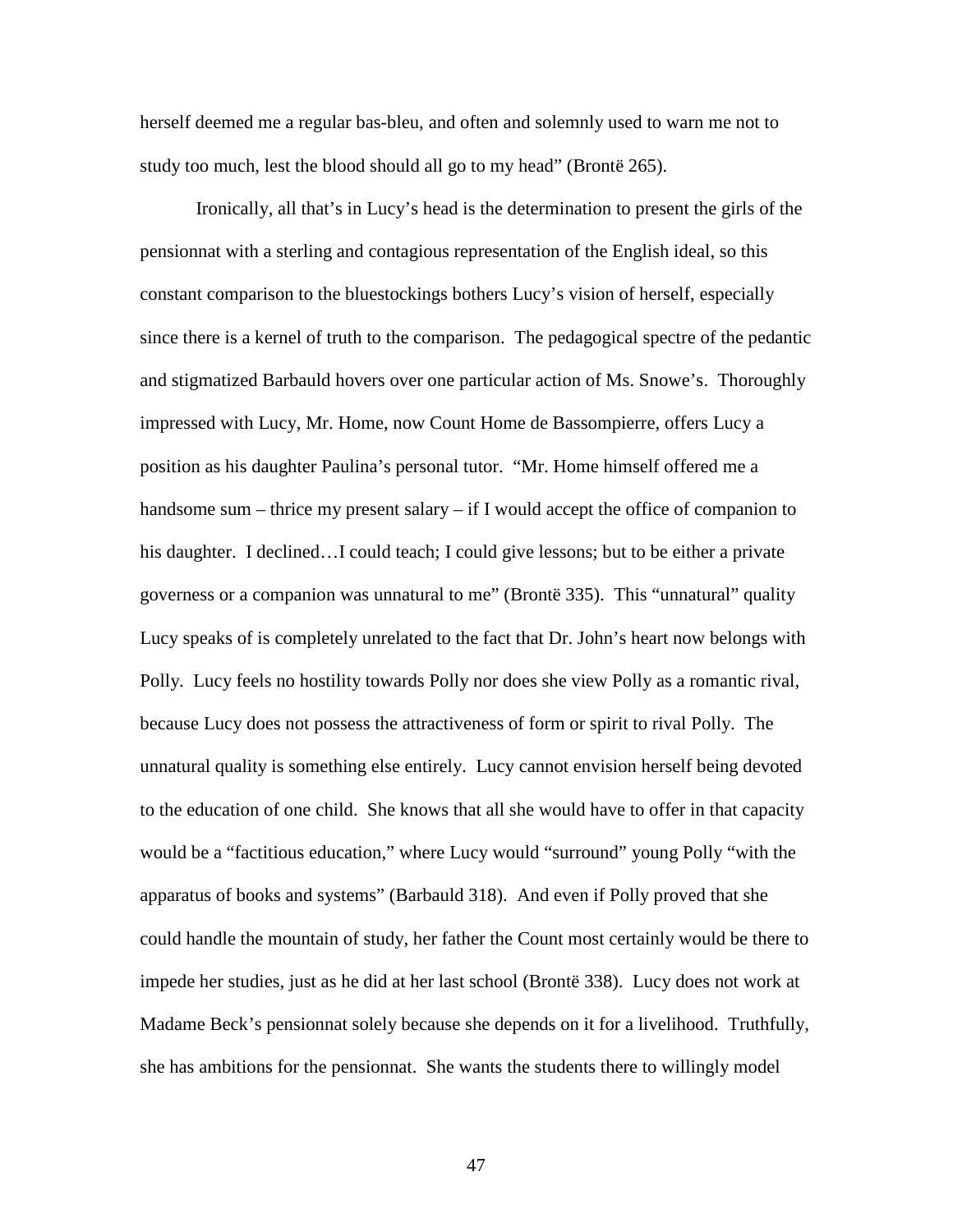themselves after the English ideal that Lucy hopes to embody, alongside Dr. John's already convincing embodiment. She plans to provide an education, nationalist in nature, and she turns down the Count's offer because her educational plans are far more expansive than Mr. Home's offer can satisfy. Lucy's educational plans and her overall definition of education is rather in line with Barbauld's. "Education, it is often observed, is an expensive thing. It is so; but the paying for lessons is the smallest part of the cost. If you would go to the price of having your son a worthy man, you must be so yourself; your friends, your servants, your company must be all of that stamp. Suppose this to be the case, much is done: but there will remain circumstances which perhaps you cannot alter, that will still have their effect" (Barbauld 329).

While Lucy cannot alter or get rid of every detrimental circumstance, she looks to alter what she can and replace the replaceable with a decidedly more English alternative, but her ultimate aim is to cultivate, in the heads of the students, a romance with the English ideal. Brontë first presents this aspiration to the reader when Lucy encounters Mrs. Sweeney. Ms. Snowe sizes her up and decides she is a pitiful excuse for a Briton and the worst possible answer for the English post at the pensionnat. "I need hardly explain to the reader that this lady was in effect a native of Ireland… she spoke a smothered brogue, curiously overlaid with mincing cockney inflections" (Brontë 78). According to Lawson and Shakinovsky, "Lucy's rejection of Mrs. Sweeney directly correlates with her own desperate need to be "placed" (Lawson and Shakinovsky 934). When Madame Beck finally does dismiss Mrs. Sweeney, Lucy drastically changes her description of the suspect headmistress. Recall, a few nights before, the headmistress slips into the bedroom and hovers over a half-asleep Lucy. "I feigned sleep, and she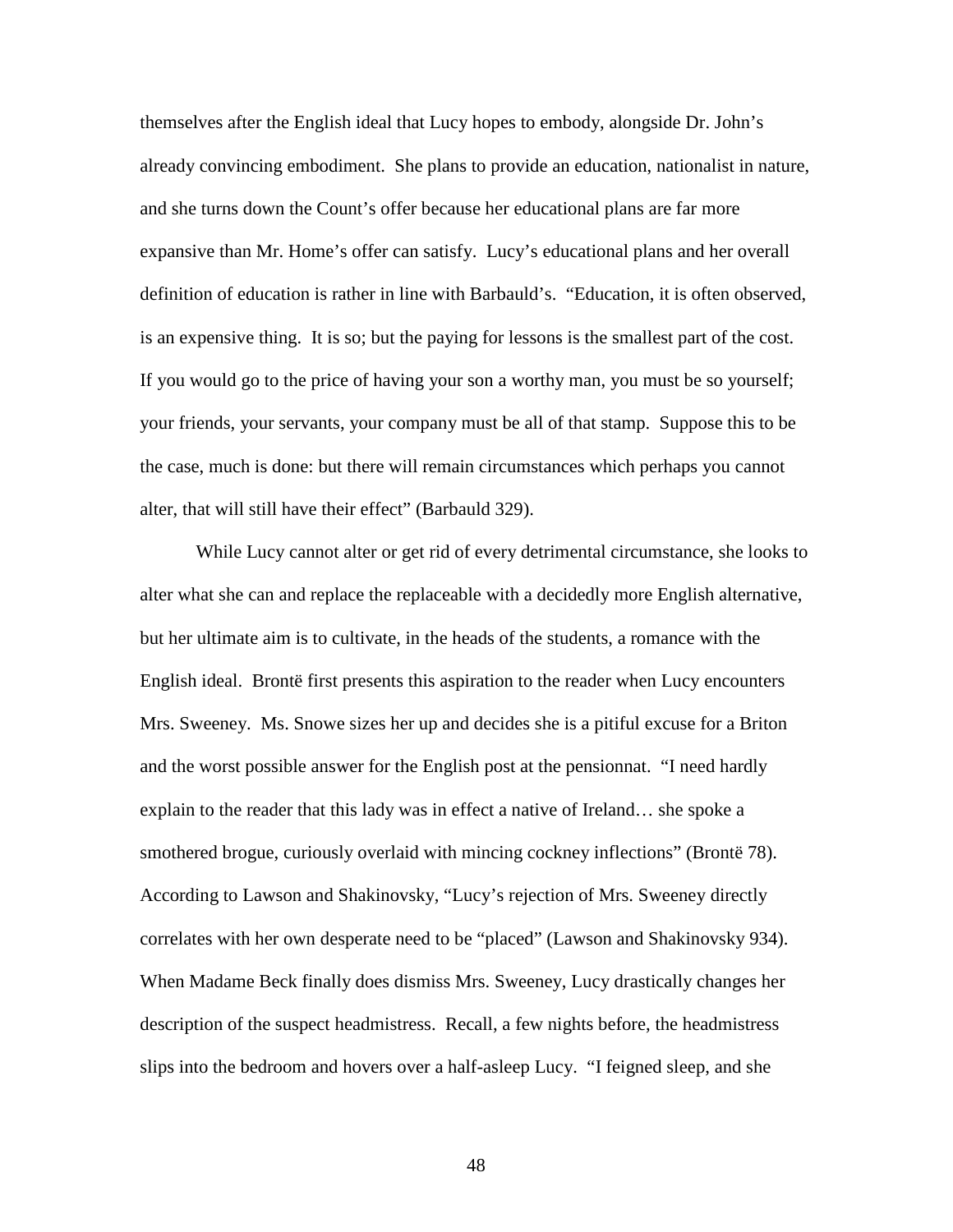studied me long…I dare say she sat a quarter of an hour on the edge of my bed, gazing at my face…All this was very un-English: truly I was in a foreign land" (Brontë 76-7). Lucy does not just think that Madame Beck's "taste for research" is bizarre and unbecoming (Brontë 76). She implies that this behavior is alien to anything she can imagine. This is a profound and deserved insult, but the internal insults transform into praise and deification when Sweeney leaves the pensionnat. "This brisk little affair of the dismissal was all settled before breakfast…all this, I say, was done between the moment of Madame Beck's issuing like  $Auroa^{20}$  from her chamber, and that in which she coolly sat down to pour out her first cup of coffee" (Brontë 79). Lucy glorifies Madame Beck's decision, because it is precisely what she would have done if she was the directress of the pensionnat. In Lucy's mind, no Continental student needs to draw nationalist influence from such a perverse imitation of Englishness.

Lucy similarly feels that the influence of Zélie St. Pierre, a Parisienne and fellow teacher, is something the girl-students would be far better off without. Brontë designs Zélie as the quintessence of *Villette*'s Continental identity; recognizing the highlyconcentrated nature of Zélie's Continental make-up, Lucy tries unsuccessfully to rid the school of her destructive example. Ms. Snowe is keen enough to see that Zélie is the flesh-and-blood parallel of the hollow Continental liturgy Lucy witnesses during her first days in Villette. She is the nucleus, the most glowing emblem of the Continental attitude. She is "externally refined – at heart, corrupt – without a creed, without a principle, without an affection: having penetrated the outward crust of decorum in this character, you found a slough beneath" (Brontë 141). To Lucy' mind, the worst thing about Zélie's

 $\overline{a}$ 

 $20$  The Aurora of Greek myth was goddess of the dawn.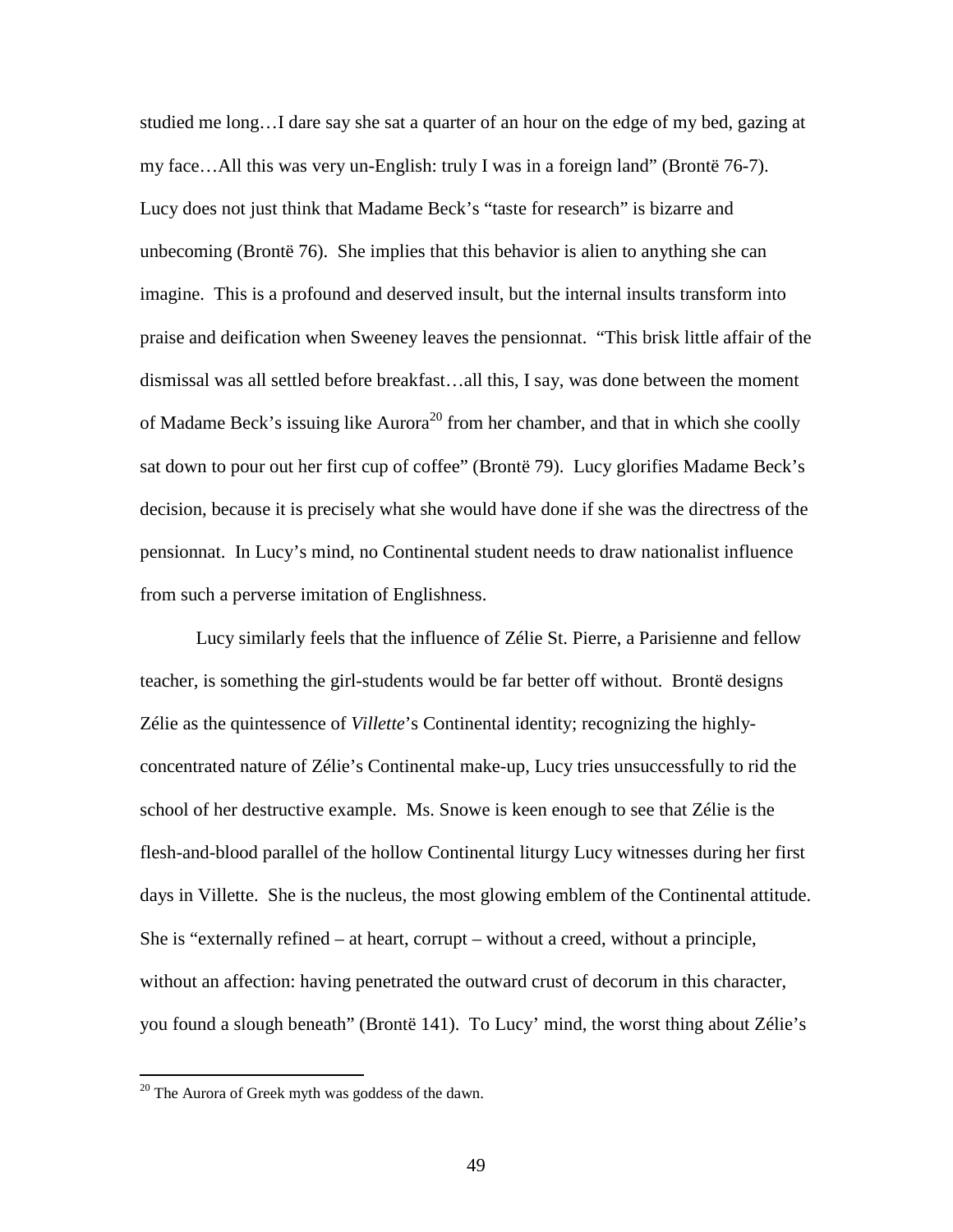character flaws is that they do not manifest subtly. Unfortunately, they are on loud display and the students cannot help but notice Mademoiselle St. Pierre's delicious indulgences. "This Parisienne was always in debt; her salary being anticipated, not only in dress, but in perfumes, cosmetics, confectionery, and condiments. What a cold, callous epicure she was in all things" (Brontë 142). Madame Beck too notices all of the ugly details and shares with Lucy her personal disapproval of Zélie's character. Spotting an opening, an opportunity to plant a seed in Madame Beck's head that will ultimately bring about Zélie's dismissal, Lucy presses Madame Beck a bit further on the issue. "I asked why she kept her in the establishment" (Brontë 142). The headmistress tells her English mistress that for the purpose of maintaining school-wide surveillance and guaranteeing that the students obey the rules, the Parisienne is "invaluable." Lucy begrudgingly acknowledges this fact and abandons her pursuit (Brontë 142).

Even though Lucy's failed pursuit of Zélie's termination initially is a major hindrance to her ambitions, it ultimately facilitates Lucy's efforts by drawing a clean  $contrast<sup>21</sup>$  between Lucy's Englishness and her rival Continental ideologies, and between Lucy's femininity and that of her Continental rivals. In "Making the Prude' in Charlotte Brontë's Villette," Julia D. Kent observes that Brontë arranges character dynamics to where the "understanding of British national character," for the reader, best comes about "in relation to France" (Kent 328). Along that same line of reasoning, the students' understanding of Ms. Snowe's Englishness, their having a clear vision of England's ideal

 $\overline{a}$ 

<sup>21</sup> Kent says that critical focus on English national identity through contrast with French identity in *Villette*, which is a major focus of this chapter, can scarcely be found in current criticism: "Recent criticism has given little attention to the novel's understanding of British national character in relation to France, even though the novel contains several caricatured French figures, such as Mademoiselle St. Pierre and Rosine Matou…" (328). Also see Lescart, *All Women Are Grisettes in Villette*. And see Molloy, *'Ces Anglaises intrépides': Englishness and the Renegotiation of Gender in Charlotte Brontë's Villette*.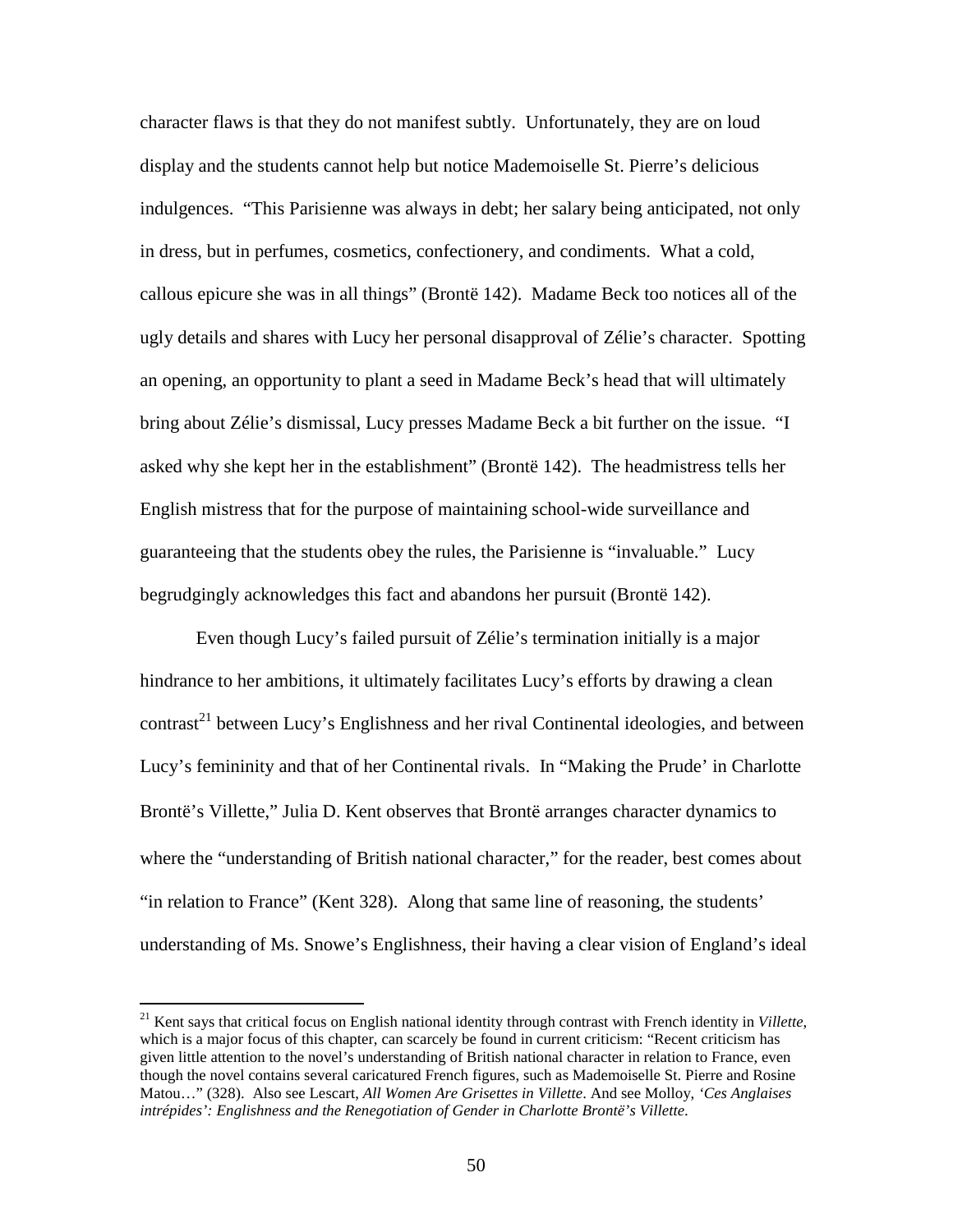expression of femininity, best comes about when Lucy contrasts Englishness with Mademoiselle St. Pierre and M. Paul. Lucy effectively strikes this contrast by using a pink dress. On a May morning, with M. Paul hosting the students and teachers in a country-outing, Ms. Snowe surprises the irascible professor with her dress. Because of his extreme taste for the understated, M. Paul openly objects to the selection. Lucy counters with proud ownership of her decision and the practicality of it. "It is only cotton and cheaper, and washes better than any other colour" (Brontë 428). Its practicality is not the only reason behind Lucy's decision. With the students and teachers of the pensionnat as her audience, she establishes herself as the practical medium between Zélie's Continental garishness and the bluestocking's lack of femininity. With a single action, Ms. Snowe establishes Englishness as a sensible and inviting form of moderation, sheds the bluestocking stigma that has dogged her to this point, and bucks, in a loud and rather public statement, M. Paul's attempts at impressing his will on the construction of Lucy's public image, on her character, and on her femininity.

Of these three aspects of Lucy's personality, femininity is the one that M. Paul keeps most of his critical focus on. Earlier, Brontë has M. Paul encounter Lucy in an art gallery and, in an admonishing tone, he audaciously tries to edit her femininity, and in using the Spanish-blooded M. Paul in this way, Brontë teases at a world-famous stereotype concerning the man of Spain: *machismo*, or male pride and entitlement. M. Paul is not a Spaniard. He is a Spaniard, in part.

This part, this Spanish male blood, makes the gallery scene crackle with irony and makes Lucy's surmounting of M. Paul's feministic, ideological prodding all the more impressive. Brontë's inclusion of Spanish male blood into a femininity-oriented scene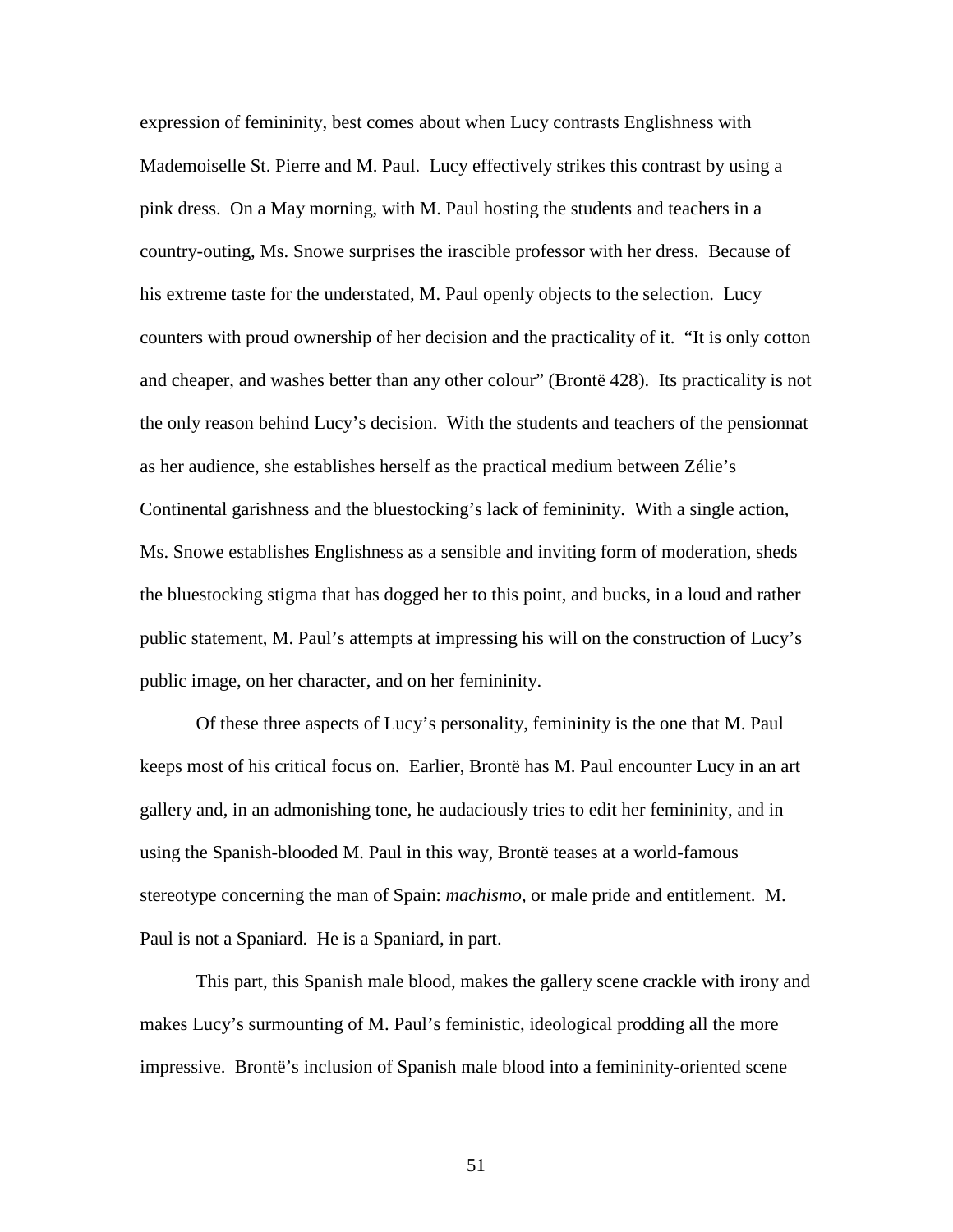alters the reader's conception of the scene. The most perceptive reader can deny that the blood has any impact on the scene since Brontë only makes a few passing references to it, but the irony is there to push back against the reader's judgement. It is common knowledge that the pre-eminent stereotype concerning Spaniards is that the man of Spain suffers from a chauvinistic pride. This stereotype serves as the elephant in the art gallery. The reader knows it is there but is undecided on whether he/she should acknowledge the presence and impact of the blood or deny its relevance to the scene. In the scene, M. Paul disturbs Lucy who is browsing an art gallery. The professor notices that Lucy appears interested in a Cleopatra painting. In addressing Lucy, M. Paul dismisses the Cleopatra painting as utter garbage and he orders Lucy to "Turn to the wall and study your four pictures of a woman's life" (Brontë 232). Brontë's use of M. Paul here illuminates the possibility of Spanish male blood trickling a glimmer of superiority into M. Paul's tone, causing M. Paul to speak authoritatively on womanhood and causing him to dictate to Lucy the essence of her own femininity. This blood element makes Lucy's stand against M. Paul (over a pink dress) seem like a more significant feat. Metaphorically, the gender-critical words of a Spanish blooded man penetrates Lucy's breast, dives into the heart, and speaks directly and condescendingly to Lucy's already profound sense of inferiority, most likely reinforcing it. The fact that Lucy overcomes this and ultimately takes a declaratory stand against M. Paul is simply a wonder. Brontë uses this Spanish male blood and the stereotype so firmly attached to it, for the purpose of magnifying the unbelievable strength Lucy shows in confronting and besting the stigmas (Barbauld), the obstacles (Mademoiselle St. Pierre), and the perceived whispers of inadequacy ( M. Paul) that have haunted her.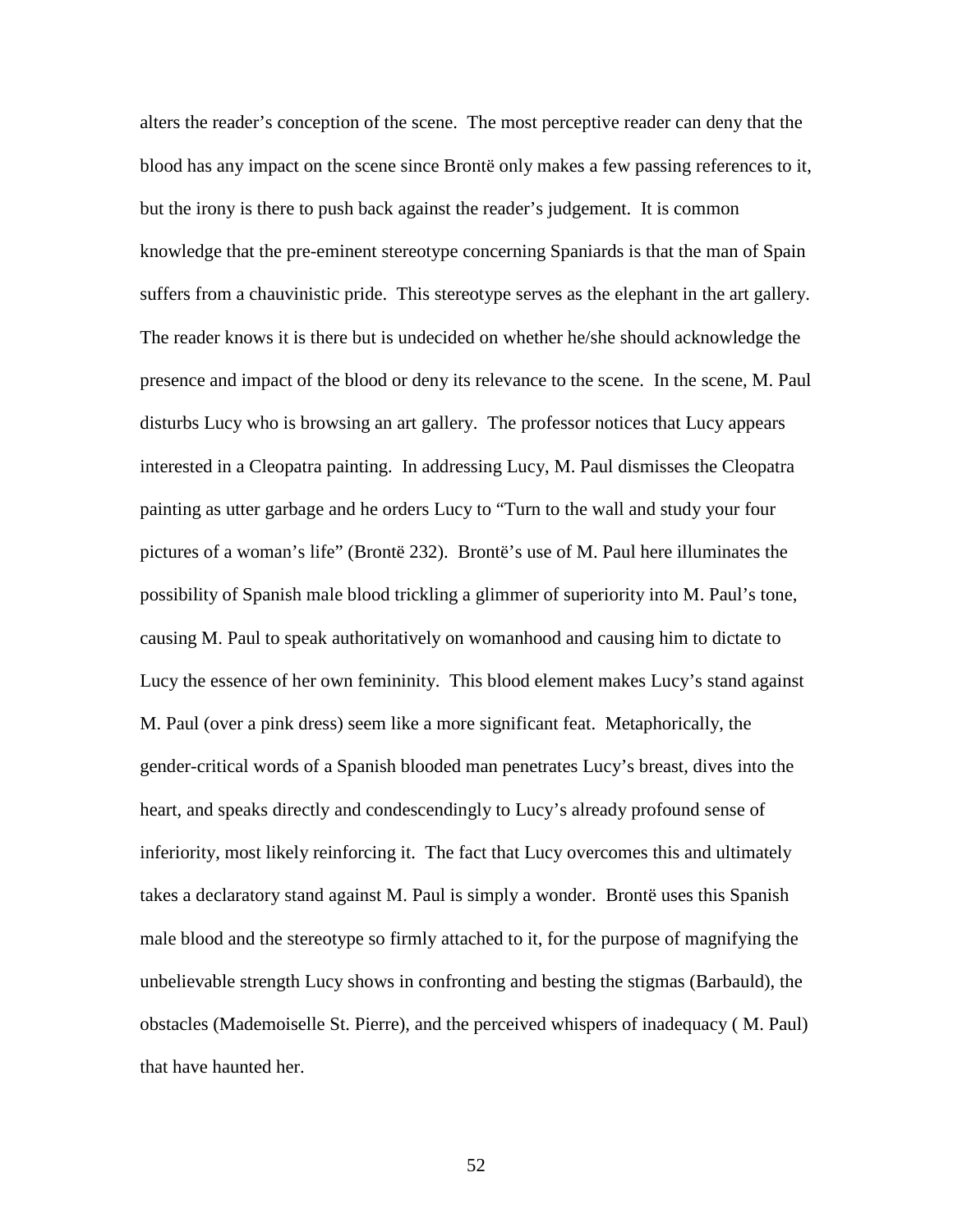For Lucy, there still lingers another ghost. The pensionnat's nun myth continues to haunt Lucy's ambitions (despite the optical victory she secures with her stand at the May morning breakfast) because the ghost story thoroughly programs into the child's imagination and conscience the signature, cultural attitude of Labassecour: the focusing of an individual's first energies on the external execution of responsibilities, routine, and liturgy. Besides Madame Beck's system of surveillance and Zélie's assistance, it is this ghost story that, on some level, acts as the engine of the school and the culture. "A vague tale went of a black and white nun…the legend went, unconfirmed and unaccredited, but still propagated, that this was the portal of a vault, imprisoning …the bones of a girl whom a monkish conclave of the drear middle ages had here buried alive for some sin against her vow" (Brontë 119-120). Getting rid of Mrs. Sweeney is one thing. It is infinitely more difficult to unseat this piece of cultural influence. It is a ghost story that imprints the Continental identity onto the heart and the conscience of the child who hears it. It makes certain that the Continental cultural priorities, that the teachers and religious figures stress, are in fact instilled. This story, this nun myth, is Lucy's greatest ideological obstacle at the pensionnat. While the tale is formidable, it has not kept Ms. Snowe from securing major victories. Even with the presence of the tale, Lucy replaces Mrs. Sweeney, increases the students' exposure to Englishness with Dr. John's regular visits, and, with a sartorial statement, showcases Englishness as a practical alternative.

Despite all of these gains in Lucy's public professional life, in her private life, she is on the path of affliction because of the love-obsession she nurses for Dr. John.

While Lucy nurtures her lover's idea of Dr. John as well as her patriot's idea of him, Dr. John (as M. Isidore) violates Lucy's expectations with actions that are more in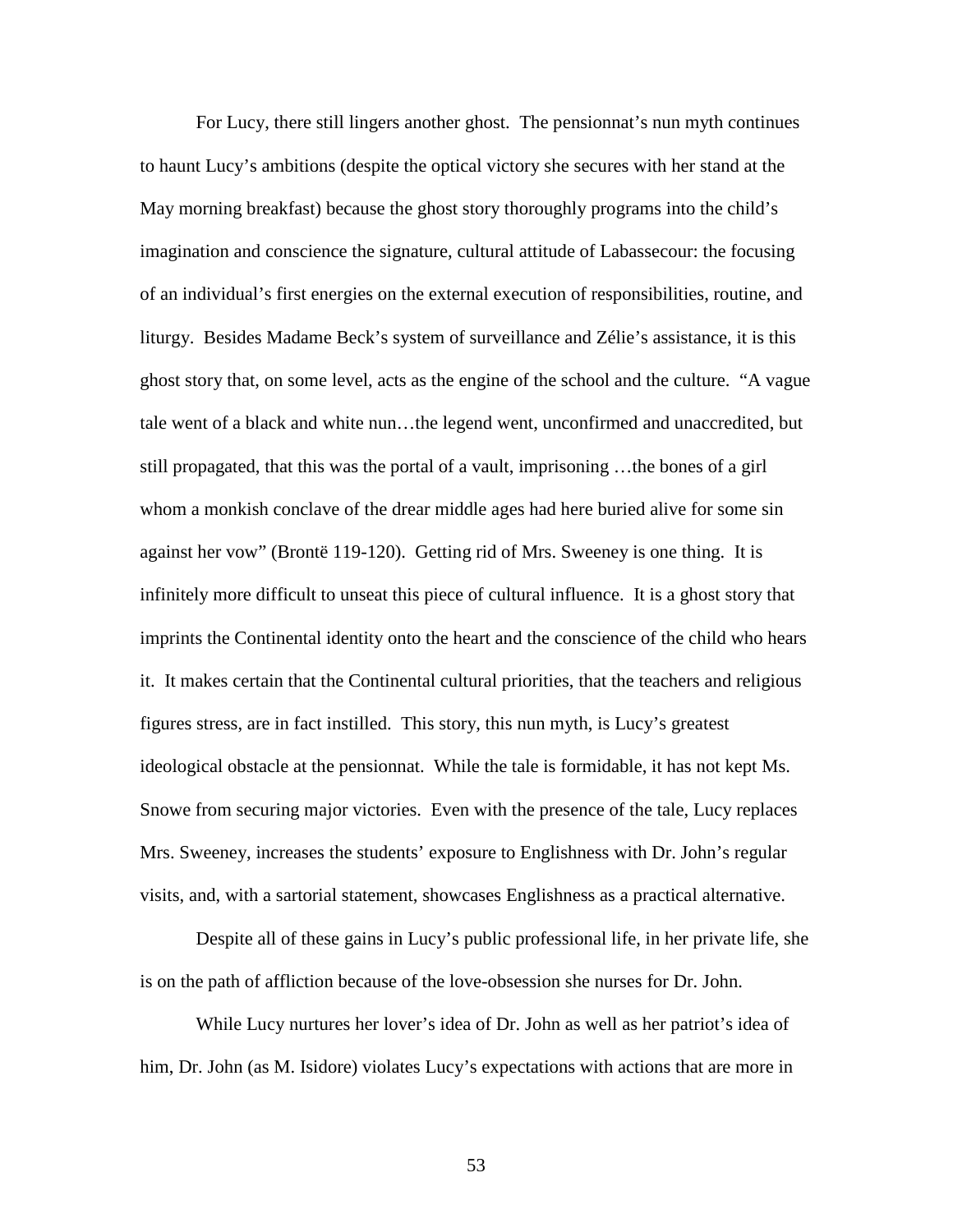line with the Continental identity than the English, and with these actions, the definite Continental thread, the Isidore mantle, that runs through Dr. John's character manifests before the eyes of Lucy and the reader and it parallels the Continental fibers embedded deep within England's composition. At the fête, Ginevra begrudgingly admits that Isidore, the man that has been secretly seeing her and spoiling her with high-end clothing and blinding jewelry, is none other than Dr. John (Brontë 168). The "true young English gentleman," who aided her at the Continental dock and chivalrously chaperoned her through the perilous night-alleys of Villette, underhandedly pursues Ginevra with a materialistic, ostentatious show of affection (Brontë 70, 99). Instead of being forthcoming with his intentions by seeing Ginevra under the supervision of Mrs. Cholmondeley, instead of penciling himself in on Ginevra's dance card, Dr. John keeps to the shadows, and from there, sends Ginevra fine clothes and jewelry. Privately, the actions of his hand are not English, and thanks to Ginevra, Lucy finally can see that. With the protagonist as her witness, the author deflates the notion of an England that is sovereign and that exists completely outside the cultural influence of the Continent. The author uses Dr. John to illustrate the real-life way in which England presents itself to the world as a culture and a state that is wholly apart from the morally invertebrate ways of the stereotyped Continent, though in reality, England has cultural overlap with the unseemly stereotype. In Lucy's mind, Brontë builds the notion of an England that is culturally independent from the Continent and also builds a seemingly faithful personification of that England in the form of Dr. John, but she ultimately topples it with the Isidore revelation.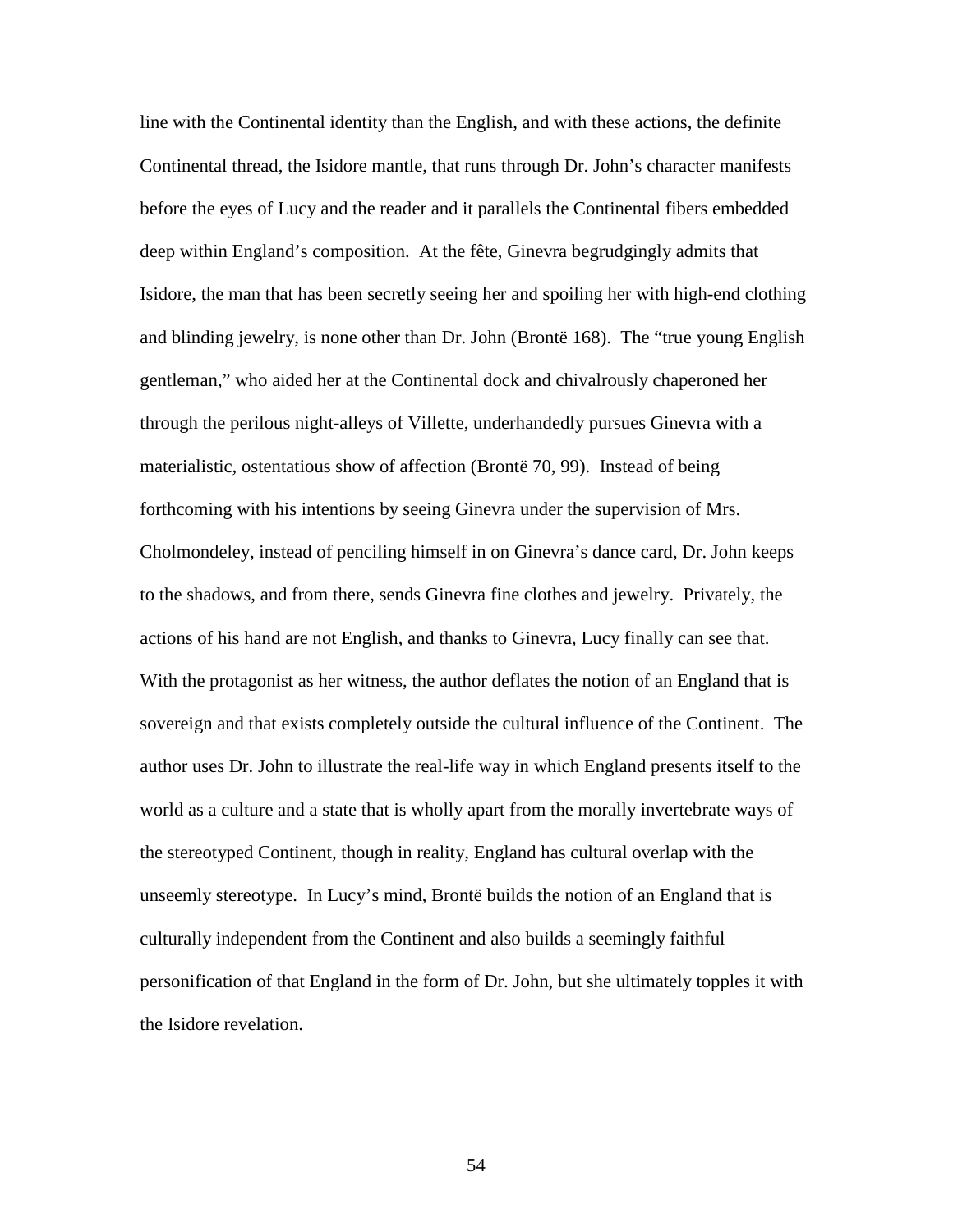With her mind's ideal collapsing, Lucy finds it exceedingly difficult to trumpet a national ideal she struggles mightily to maintain belief in. Publicly, it is difficult. On a metaphorical level, it's as if she is a doctor attending to sick children and she knowingly administers a placebo in place of real medicine. Dr. John is that placebo. He is not who he pretends to be.

Lucy continually tells her heart that Dr. John is not what he represents himself to be, that he is a nationalist fraud, but not even the constant reinforcement of these facts helps lessen the severity of Lucy's obsession with the young doctor. She keeps every letter he writes her. For each of these letters, she delightfully reads them over and over again. It seems that Dr. John's thoughtful letters only encourage Lucy's "attachment" and her tireless curiosity about the "destiny of its (the attachment's) object" (Brontë 286). The letters cause her to studiously revise her response to them. The early drafts are candid and heartfelt. The prospect of sending these love-professing responses sparks an immediate change in attitude. Her heart crosses from summer-fields of idealization into the barren wastelands of reality. "Just at that moment, the doors of my heart would shake, bolt and bar would yield, Reason would leap in, vigorous and revengeful, snatch the full sheets, read, sneer, erase, tear up, re-write, fold, seal, direct, and send a terse, curt missive of a page" (Brontë 286-7). This love-obsession still goes further. She buries the letters as one would bury treasure. For fear that the spying elements of the pensionnat would further intrude into her personal matters, Lucy takes the letters, the written record of her hopeless love, and stuffs them into a deep dark hole, beneath a pear tree (Brontë 333).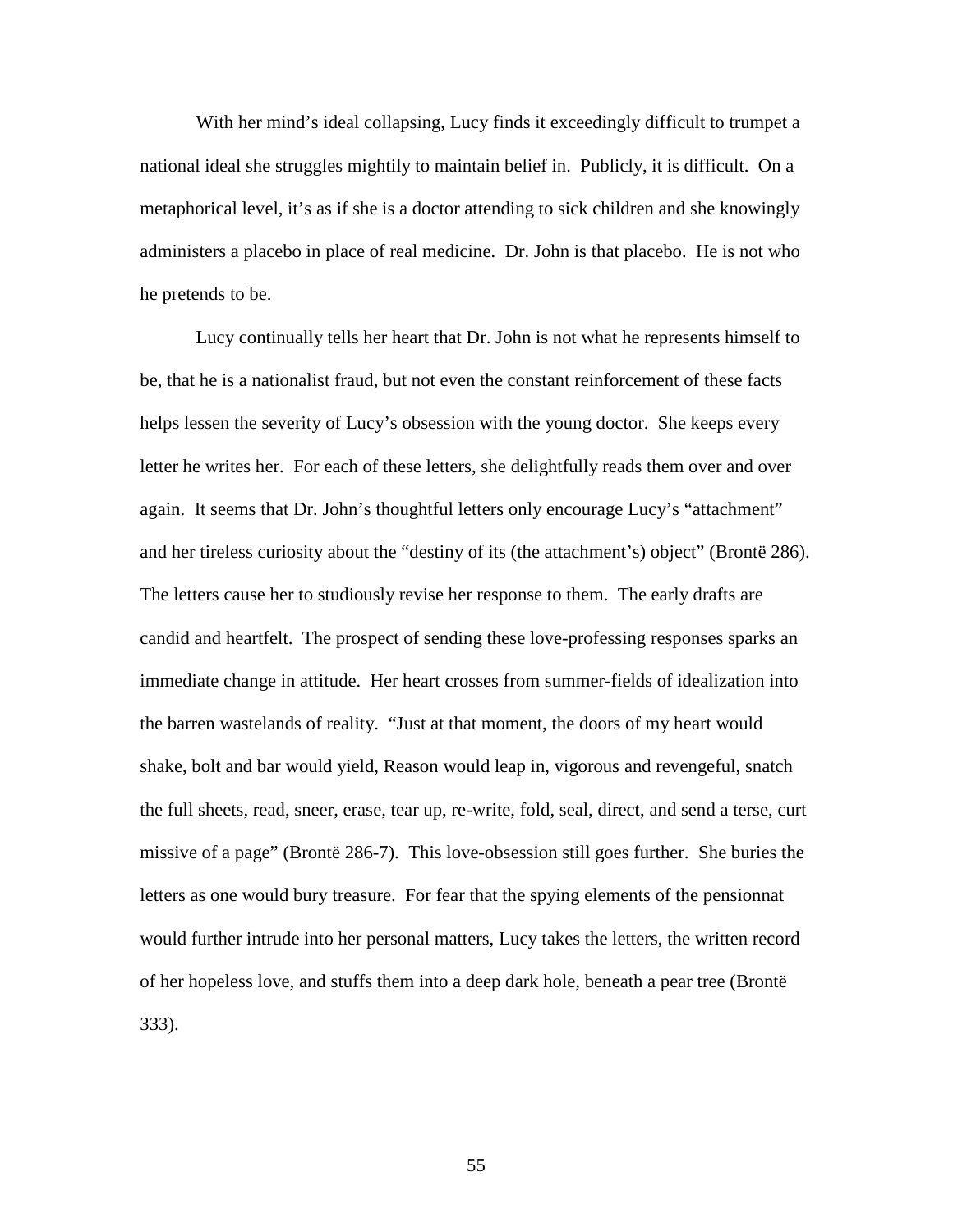Ms. Snowe's love-obsession leads her down a deep dark emotional hole, called the path of affliction. In taking Lucy down this path, Brontë illustrates her protagonist's blindness to the unreality of national identity and to the non-involvement of Destiny in her pursuit of Dr. John, the perceived embodiment of the English national character. At a dinner gathering, at the Hôtel Crécy, Dr. John hurts Lucy terribly by telling her that he barely has any memory of her from his childhood (Brontë 357). Lucy, to Dr. John's eye, is little more than a half-noticed piece of furniture from the rooms of his childhood home. This careless and cutting admission further proves Dr. John's un-gentlemanly nature. "The true gentleman<sup>22</sup> in like manner carefully avoids whatever may cause a jar or a jolt in the minds of those with whom he is cast" (Newman 189). This insult, this profound lack of acknowledgement, strikes squarely at a great irony that Brontë includes in her character. She designs Lucy as a girl without a history who conversely exhibits a strong sense of destiny, especially concerning Dr. John. Lucy ties this sense of destiny to the constellations. She believes that they blaze her trail to a bright future, an invaluable friendship with Dr. John. The first starry element appears after Lucy leaves Miss Marchmont's deathbed. Lucy looks up from a night-time road and beholds the Aurora Borealis. This moment gives Lucy the sensation of boldness and a voice sounds in her ear. "Leave this wilderness" (Brontë 48). Lawson and Shakinovsky characterize this as a "vertiginous moment of awareness" for Lucy and an experience which "makes clear that she doe not belong in England, that its richness is not, nor will be, for her" (Lawson and Shakinovsky 933). While interesting, this critical claim does not sufficiently address Lucy's romanticized belief that Destiny directs her to her personified England, Dr. John. Lucy seeks England's richness in Dr. John. Lucy's reaction to the next celestial fixture

<u>.</u>

<sup>&</sup>lt;sup>22</sup> See Newman, Idea of a University.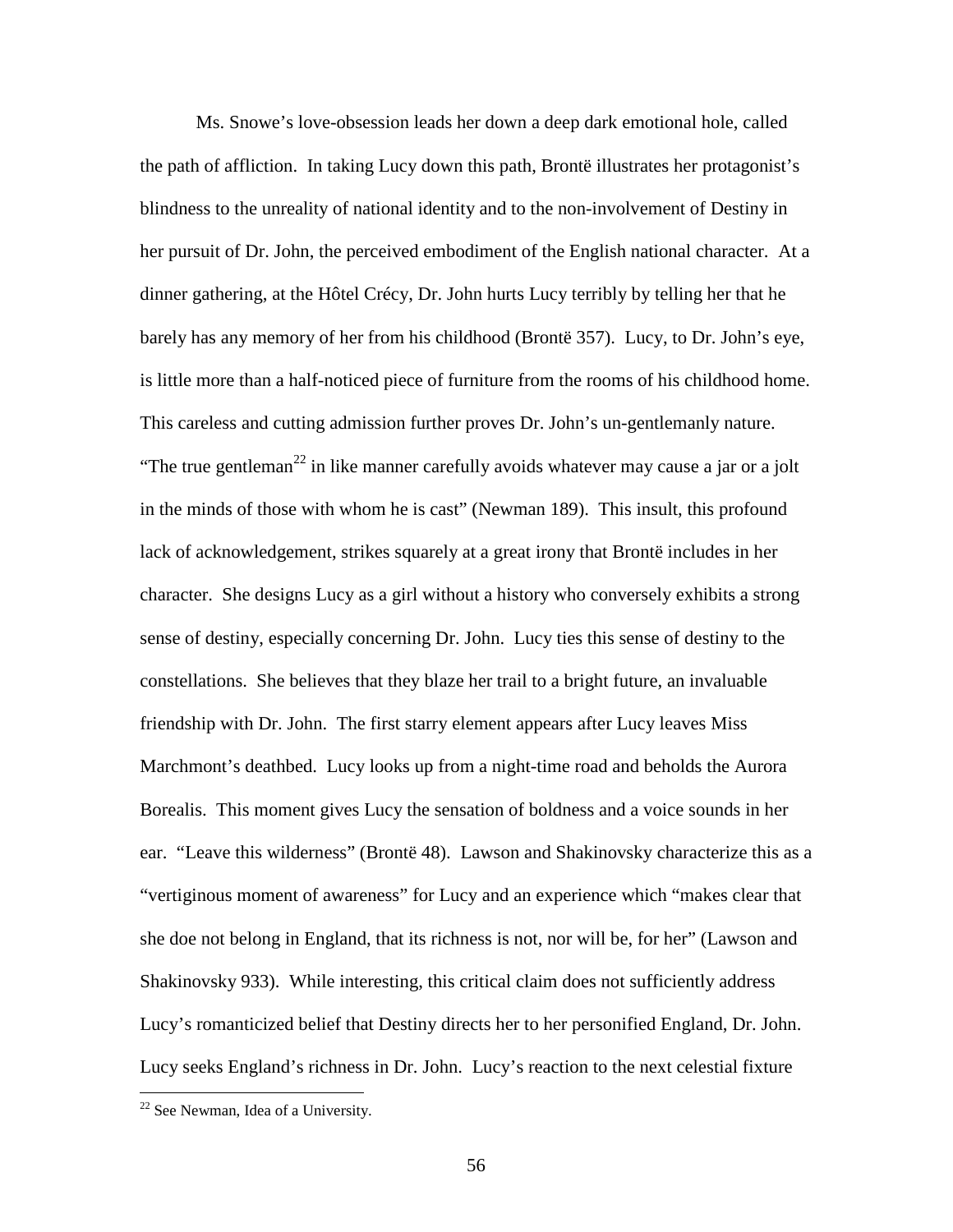proves this point. After burying her precious letters in the night-time garden, the north star appears and arrests Lucy's attention. She feels a "reinforced strength" which she reads as divine validation of her decision to treasure the letters and treasure her association with her flawed yet beloved English ideal, Dr. John (Brontë 334). The last celestial body appears only in reference. It is the night when Dr. John surprises Lucy with an invitation to accompany him to the Vashti performance. In talking of how the performer Vashti is now at the peak of her glory, Lucy uses the same words, the same reference to the brightest star in the night, to speak to the peak of her closeness with Dr. John. "Her day – a day of Sirius – stood at its full height, light and fervour" (Brontë 289). In Lucy's mind, on this night, the glory that is Lucy and Dr. John's friendship reaches its height.

Instead of the friendship staying at its height for a time and then receding back down to its normal casual level, some part of Lucy expects for it to plateau directly after its peak and never recede, but this is not realistic. This path of affliction, paved with the fractured but lingering belief in Dr. John's Englishness, leaves Lucy (who all along believed that a friendship with Dr. John would be a life-changing one) fruitless, and this emptiness forces her to confront the unreality of national identity. She expects her and Dr. John's friendship to fulfill its perceived potential, and the same goes for the doctor himself. She expects him (Dr. John the person) to fulfill his potential, because of his initial "true English gentleman" label. Bitterness and unfulfilled potential is all Lucy has now. "As much as she wants to identify Graham with the ideal of England she has constructed, she is finally unable to win him as fact or as idea" (Lawson and Shakinovsky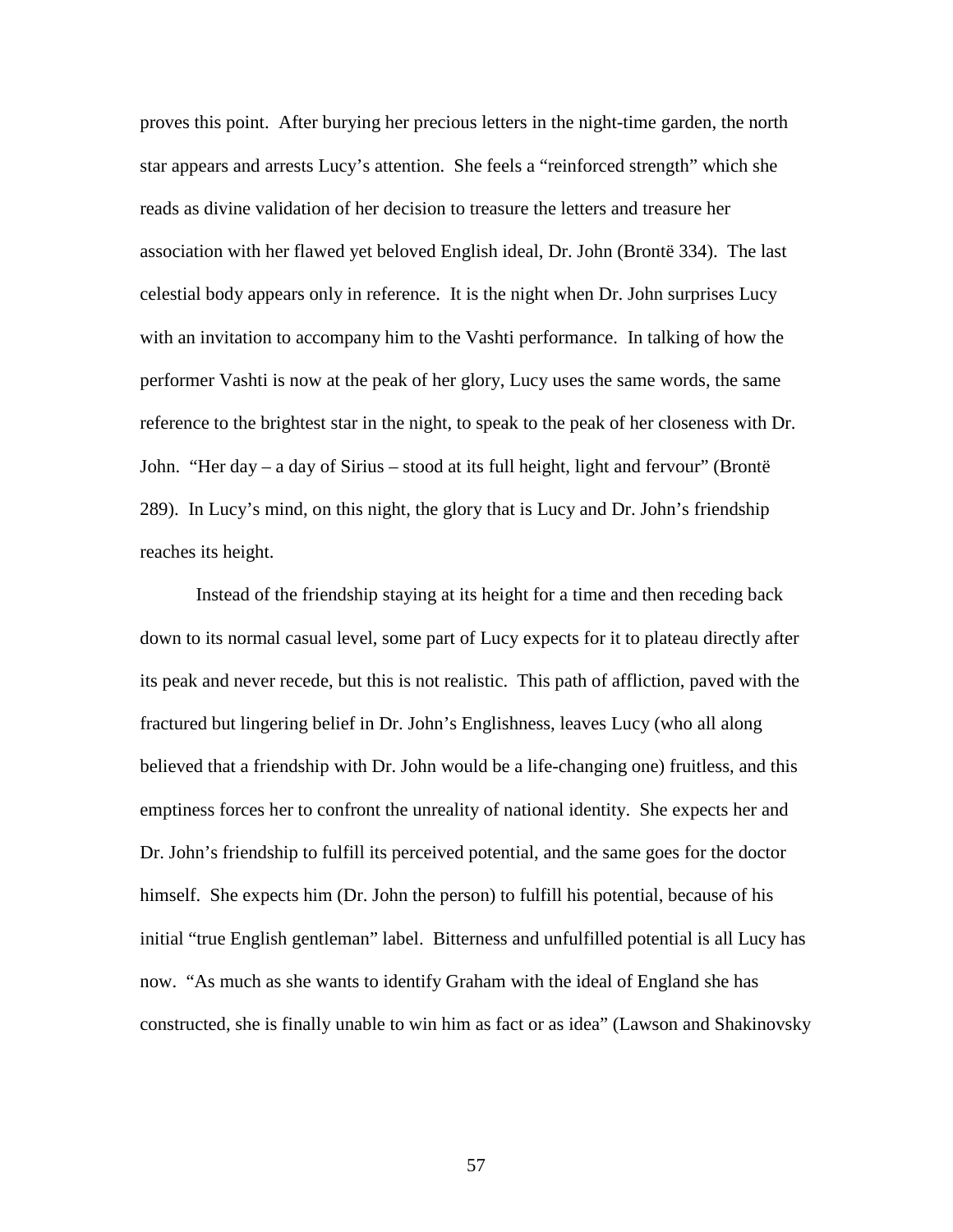936). She realizes that this "true English gentleman," this man untouched by the Continental contagion of empty principle, does not exist as she imagines him.

Amidst all this bitter realization, Lucy does not realize that expectation is at the root of her love for Dr. John and that someone else's expectation of her is what she needs to feel seen, to feel loved, and to ultimately abandon the path of affliction. Lucy loves Dr. John, but behind this love lies expectation. Dr. John does not love Lucy. That void of love correlates directly to the absence of Dr. John's expectations of Lucy. Lucy could end this pain by finding a friendship rooted in expectation, but does anyone in her life have expectations of Lucy the person?

M. Paul has had expectations of Lucy all along but has yet to communicate them in a warm-hearted tone. In having expectations of Lucy and voicing those expectations, M. Paul speaks directly to Lucy's core sense of destiny in a way no one has, and on the night of the Hôtel Crécy dinner, he clearly communicates the affection from which his expectations originate. At the dinner table, M. Paul, in the form of a whisper, hurls the insult of "coquette" at Lucy for what he sees as the foolish attention she pays to Dr. John (Brontë 357). Lucy gets up and follows M. Paul outside in order to passionately confront him. Their argument starts off antagonistic as expected but suddenly evolves into a soft interaction (Brontë 360). Lucy sees that behind all the critical venom M. Paul directs at her lies an affectionate softness. "I cannot affirm that I had ever witnessed the smile of pleasure, or content, or kindness round M. Paul's lips, or in his eyes before" (Brontë 361). It is from this affection that M. Paul's expectations originate, despite the fact that M. Paul takes on a more abrasive tone in the expression of these expectations. Dr. John's letters, the Cleopatra painting, the pink dress, in each of these situations, M. Paul voices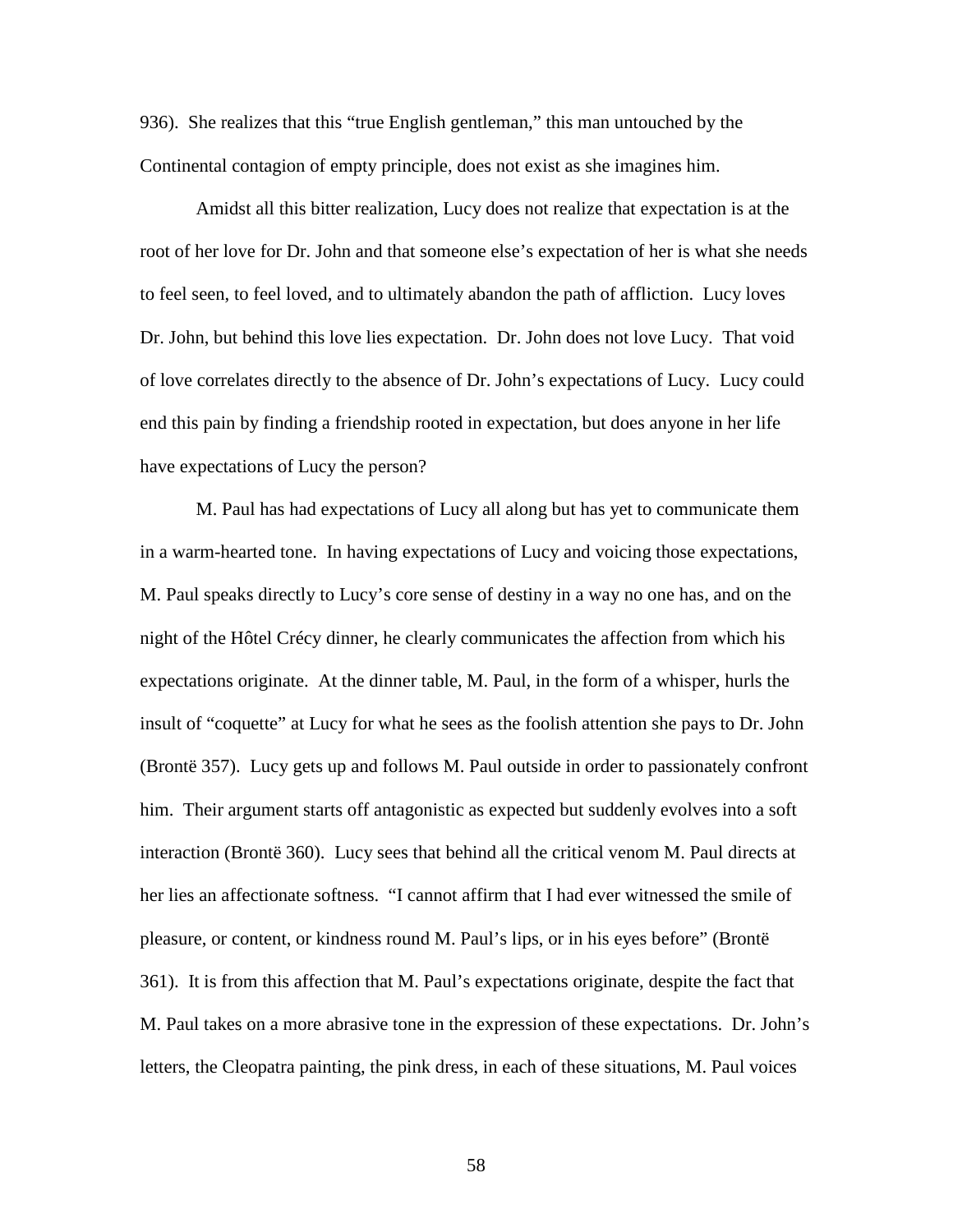his disapproval because, in his heart, he genuinely feels that Lucy is better than the way she acted in those situations and he physically cannot stop himself from communicating that she is better than that. Ms. Snowe observes all of this in the professor's soft countenance.

This newfound, soft countenance is not just some mood that temporarily colors Lucy and M. Paul's association. It is an enduring sentiment that bears fruit.

Suddenly awaking to the fruitfulness of his company and the great affection M. Paul feels for her, Lucy changes course by abandoning the path of affliction, her fruitless fixation on the "true English gentleman" construct, in favor of the path to a bright future, the path winding towards M. Paul.

Brontë expresses this change in course, this shift in affection with the watch guard Lucy makes for M. Paul, continuing the pattern of Lucy expressing love through interaction with objects. One day, back at the pensionnat, M. Paul comes across Lucy putting together a watch guard. In reply to the professor's question about who that is intended for, Lucy answers "For a gentleman – one of my friends" (Brontë 365). From the time and attention poured into the crafting of the watch guard, it is clear that M. Paul has given Lucy a realistic hope for love that Ms. Snowe has never known.

On a day that is supposed to be all about him, M. Paul gives Lucy the grandest stage yet for her nationalist message. M. Paul's fête, more specifically the heated exchange Lucy has with M. Paul during his fête, for a moment, allows her to champion English national identity. While addressing his crowd, Lucy, because of an accident, makes a raucous noise that disturbs the professor's oratory rhythm. A worked-up M. Paul spews anti-English daggers Lucy's way. Not amused, Ms. Snowe volleys with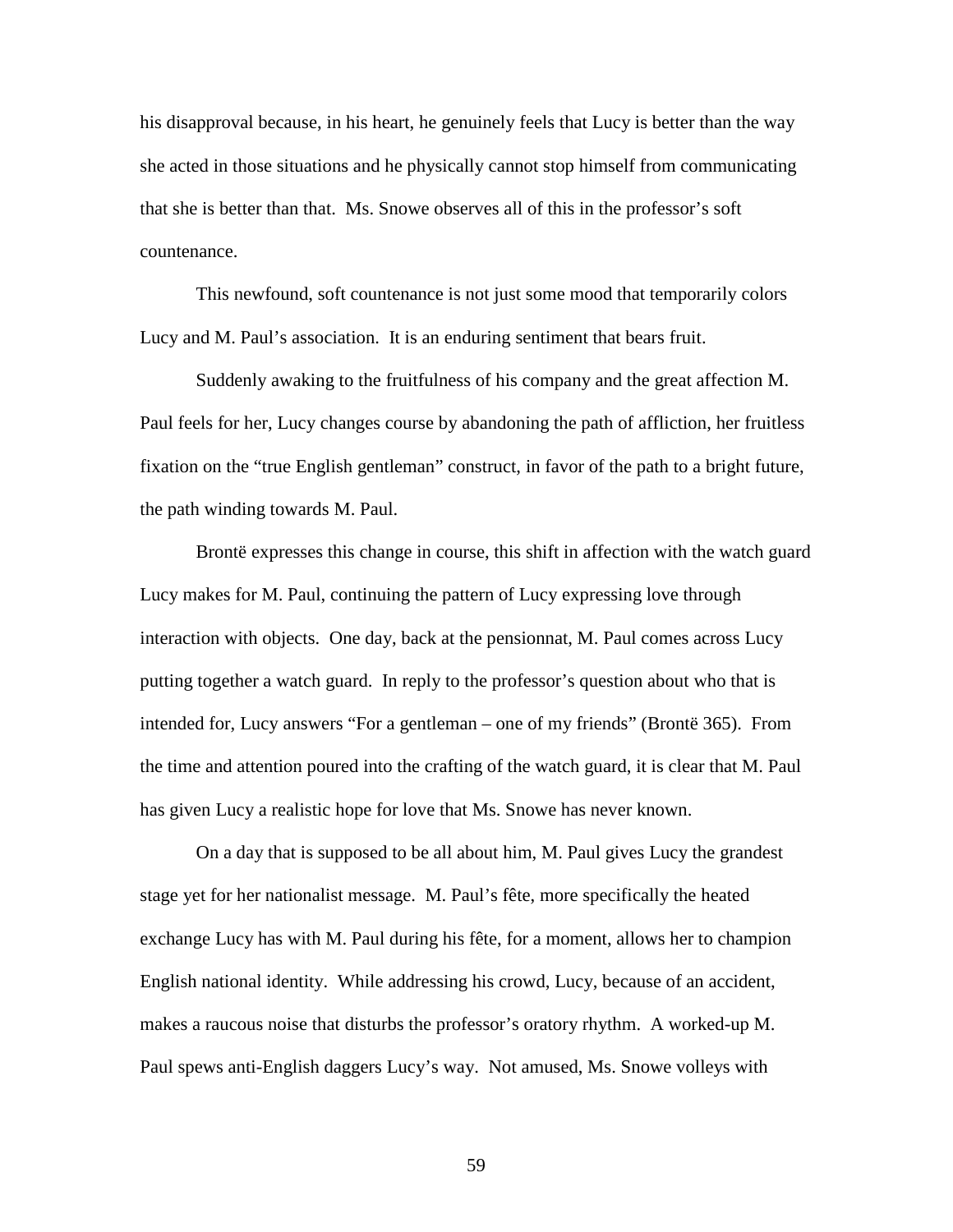"Vive l'Angleterre, l'Histoire et les Héros! A bas la France, la Fiction et les Faquins!" [Long live England, history and heroes! Down with France, fiction and fops!] (Brontë 386). After the passionate exchange, Lucy leaves the room and begins to laugh hysterically. While this laughter does, to an extent, relate to the silliness of Lucy and M. Paul's fight, it has more to do with Lucy's optical victory. For the first time, she verbally champions Englishness in a situation where she has the entire pensionnat, all the students and teachers, as her audience. For a moment, Lucy and her English idealism commands the attention of the pensionnat.

Lucy begins to imagine herself commanding the operation of her own pensionnat, due to a newfound enterprising attitude that M. Paul's lessons help to bring out. "When I shall have saved one thousand francs, I will take a tenement with one large room, and two or three smaller ones, furnish the first with a few benches and desks, a black tableau, an estrade for myself…begin with taking day-pupils, and so work my way upwards" (Brontë 408). Lucy develops this new enterprising spirit because, through intense work and study, she cultivates substantial belief in herself as an educator and a student. She begins taking rigorous lessons in arithmetic with M. Paul. She struggles at first, but she stays with it and she rounds into form. "But strange grief! When that heavy and overcast dawn began at last to yield to day; when my faculties began to struggle themselves, free, and my time of energy and fulfillment came; when I voluntarily doubled, trebled, quadrupled the tasks he set…" (Brontë 397-8). The arithmetic sessions show Lucy that she has the capacity to topple any academic obstacle placed in front of her.

An academic obstacle eventually comes her way in the form of a M. Paulsponsored examination. Lucy takes up the mantle of heroine with her subversive yet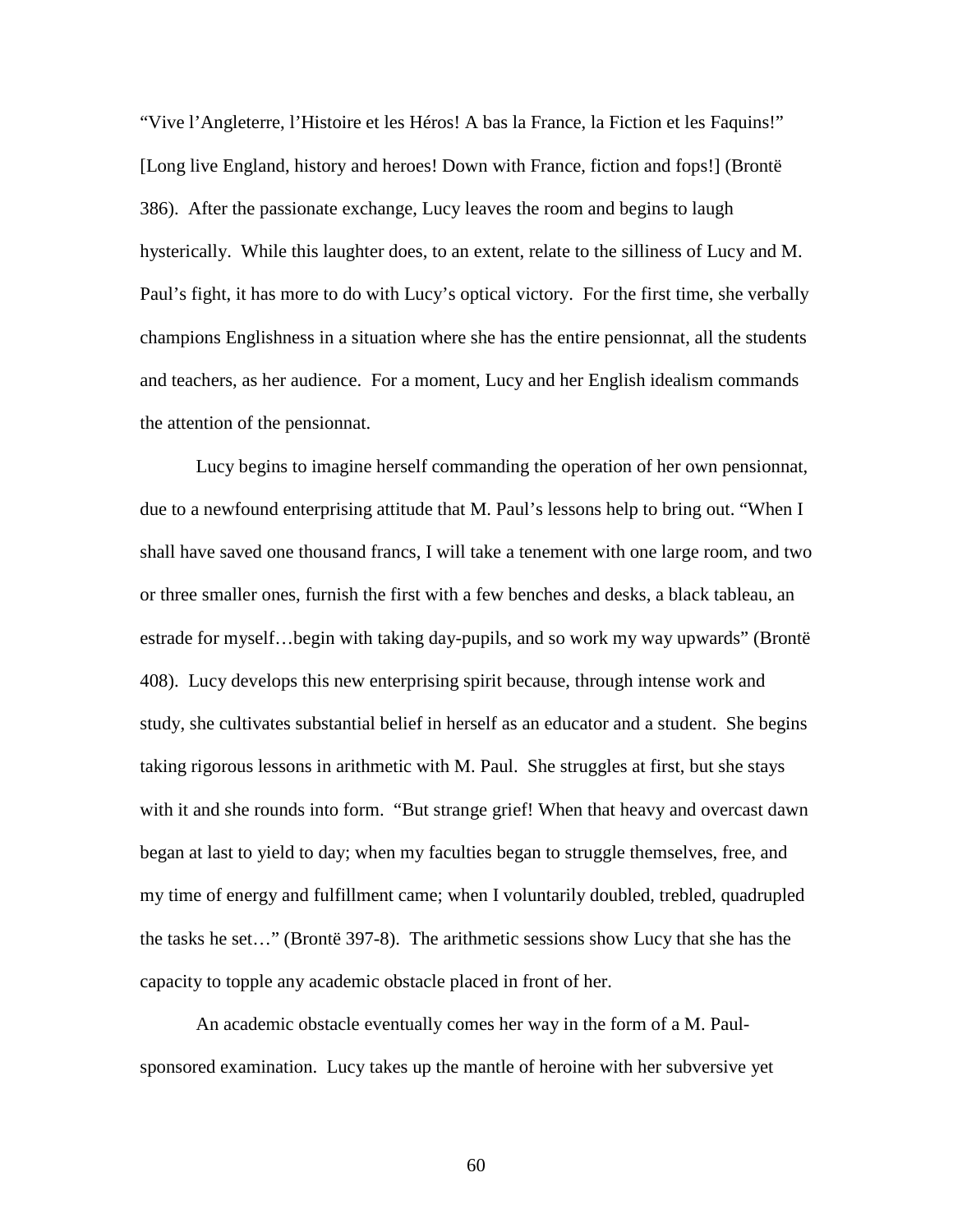brilliant performance in a French examination held by the pre-eminent academic institution in Villette, which is exclusively male. M. Paul, accompanied by two professors from the esteemed Athénée, ambushes Lucy and puts her on the spot, demanding an academic performance from her in the form of an examination. Through much of the exam, the two men call for Lucy to speak on the work of obscure historians and men of letters, like Mérovée (Brontë 452). To the majority of these questions, Ms. Snowe coolly offers "an unchanging 'Je n'en sais rien" (I don't know anything about it.) (Brontë 452). Lucy does not even attempt to mask her irritation and disengagement, because she recognizes these two professors of the Athénée as the two mustachioed men who chased her through the night-time streets of Villette, that first night (Brontë 454). They then make her write an essay over the subject of "human justice" (Brontë 454). Instead of doing something predictable and straight-laced like arguing the essence of human justice, Lucy composes a rather audacious allegory. She writes of a rich but miserly beldame who sits idle in front her fireplace while the disadvantaged appeal for her help. She writes of "her house, the den of confusion; servants called to her for orders or help which she did not give; beggars stood at her door waiting and starving unnoticed; a swarm of children, sick and quarrelsome, crawled round her feet…The honest woman cared for none of these things" (Brontë 454). To complete her portrait of human justice, Lucy goes on to explains that those who were "strong, lively, and violent" stirred the heart of the beldame and were "flung a liberal shower of sugar-plums" (Brontë 454-5). Lucy's subversive allegory has the effect of denying the ethical and intellectual standing these two hypocrites claim in testing her. Two ambassadors of the prestigious Athénée engage with Lucy in her examination, while Lucy, through a narrative statement,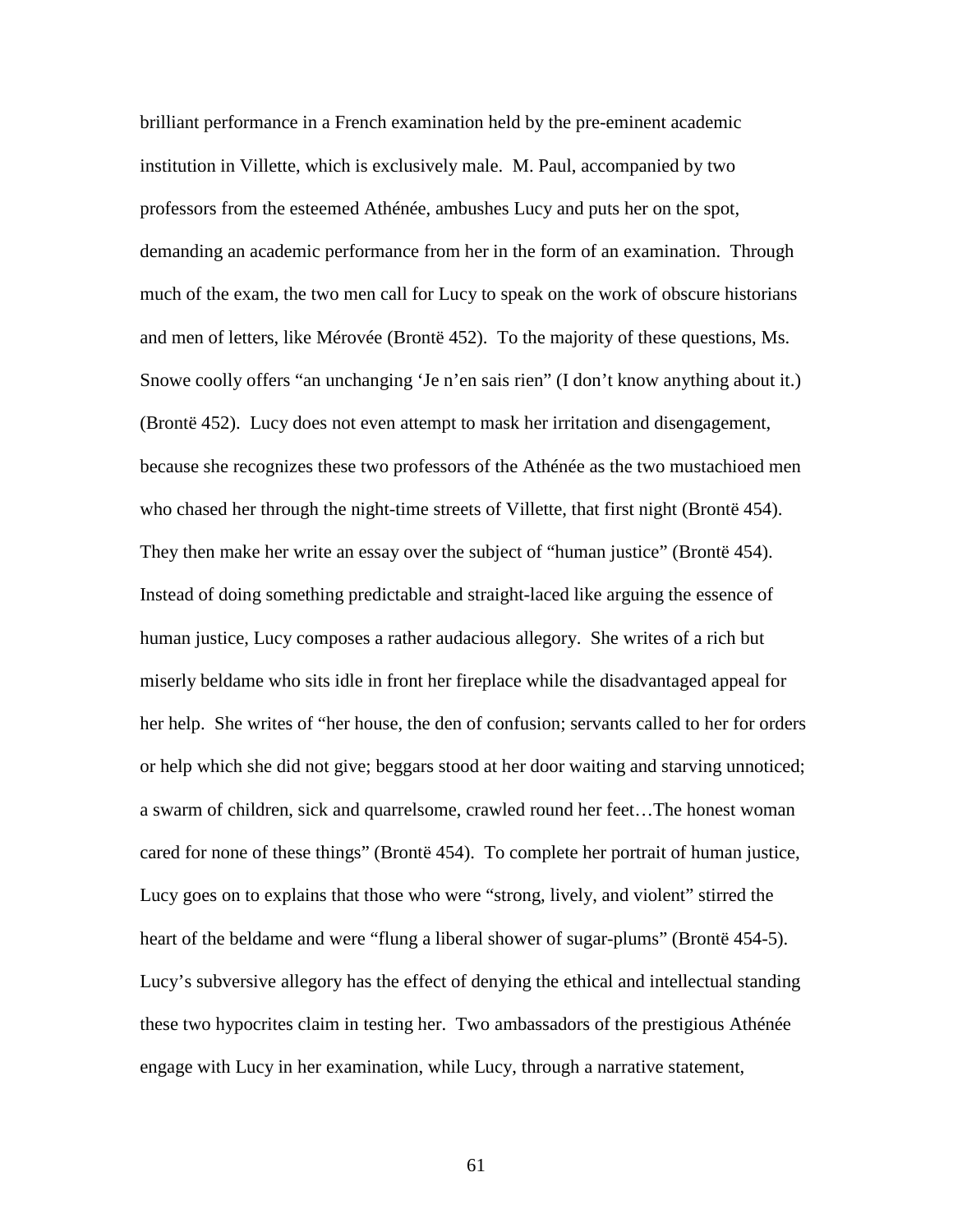essentially says "you (and M. Paul also) have no right and your cause is illegitimate." Though green and un-established professionally, she is unafraid. Lucy, using a subversive allegory steeped in British cynicism, stands up to and successfully delegitimizes her Continental intellectual superior (M. Paul) and two ambassadors of Continental society's most highly regarded university. Lucy turns out a heroine's performance, specifically an English heroine's performance.

M. Paul rivals Lucy's with his own heroic performance, two performances actually, one past and one present. Because of his long-held expectations for Lucy, because of his love for her, because of his objective belief in the value of Lucy's Englishness and Protestantism, because of all this, M. Paul ultimately provides Lucy with her own school (cloaking her and her nationalist message in legitimacy) and, on a personal level, he reinforces for her (in a positive manner) the cultural enlacement of the Continent into England, with him being a Continental embodiment of the Victorian spirit. To reveal the true M. Paul, Madame Beck sends Lucy out to the Rue des Mages where she hears of his heroic deeds from Père Silas (Brontë 436). He recounts of the pupil/son, M. Paul, and the ruinous end to his engagement to Justine Marie. "The pupil's father – once a rich banker – had failed, died, and left behind him only debts and destitution. The son was then forbidden to think of Marie…Madame Walravens, opposed the match with all the temper which deformity made sometimes demoniac" (Brontë 443). It is revealed that Justine's family, who obstructed the marriage, themselves fell into destitution and the angel-hearted M. Paul took them in as dependents. They remain his dependents to this day (Brontë 444). In the present-day, before leaving for Guadaloupe, the professor takes Lucy to a brand-new building in the new Faubourg Clotilde area of town (Brontë 541).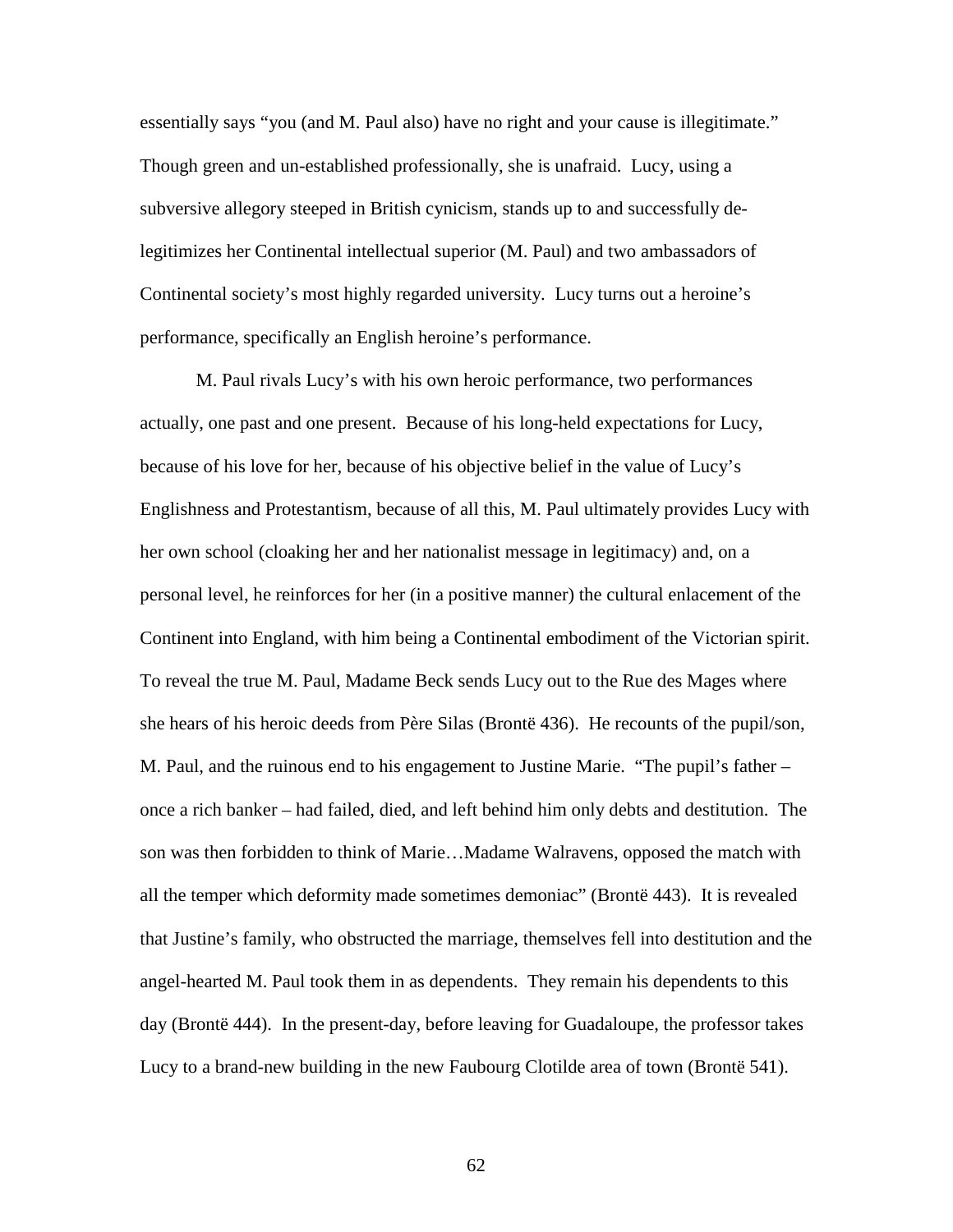Ultimately, he surprises his love with a prospectus reading: "Externat de demoiselles. Numéro 7, Faubourg Clotilde, Directrice, Mademoiselle Lucy Snowe" (Brontë 545). He also leaves her a heartfelt letter in which the Catholic Paul not only accepts but celebrates the Protestant aspect of Lucy's being. M. Paul, with the school and with the letter, strengthens Lucy's English presence in Villette, expands her nationalist agency considerably, and validates Lucy's Englishness and Protestantism, on levels public and personal. Lucy is no longer one of those rootless flowers (given to M. Paul at his fête) (Brontë 381). Because of the newly commissioned school, she will have a history that, down the line, will come to define her and bring further validation to her vision of self. In discovering M. Paul as he is, Lucy receives further evidence, beyond Dr. John, that England is composite in nature and she begins to see the foolishness in expecting representatives of England to not have a single element of the Continent in their character. She learns that the Victorian ideal is far too rare to have qualms with its manifestation in persons outside of the native English population. Lucy now knows that an individual, particularly a man, who is a faithful expression of the Victorian ideal, like M. Paul, is just as rare as M. Paul's violet eyes (Brontë 542).

With the perceived rarity that is her national ideal, Lucy fights to diminish the impact of the Continental identity, a collective cultural view that the external adherence to societal laws, rules, and practices is far more significant than the fostering of internal qualities, like integrity and morality. Ms. Snowe stumbles when she develops a loveobsession with Dr. John. In her view, he represents all that is right with England, but he is not as represented. Even in discovering him to be fraudulent, Lucy persists with her Dr. John obsession, irrationally persists in a nationalist belief in him, and persists down a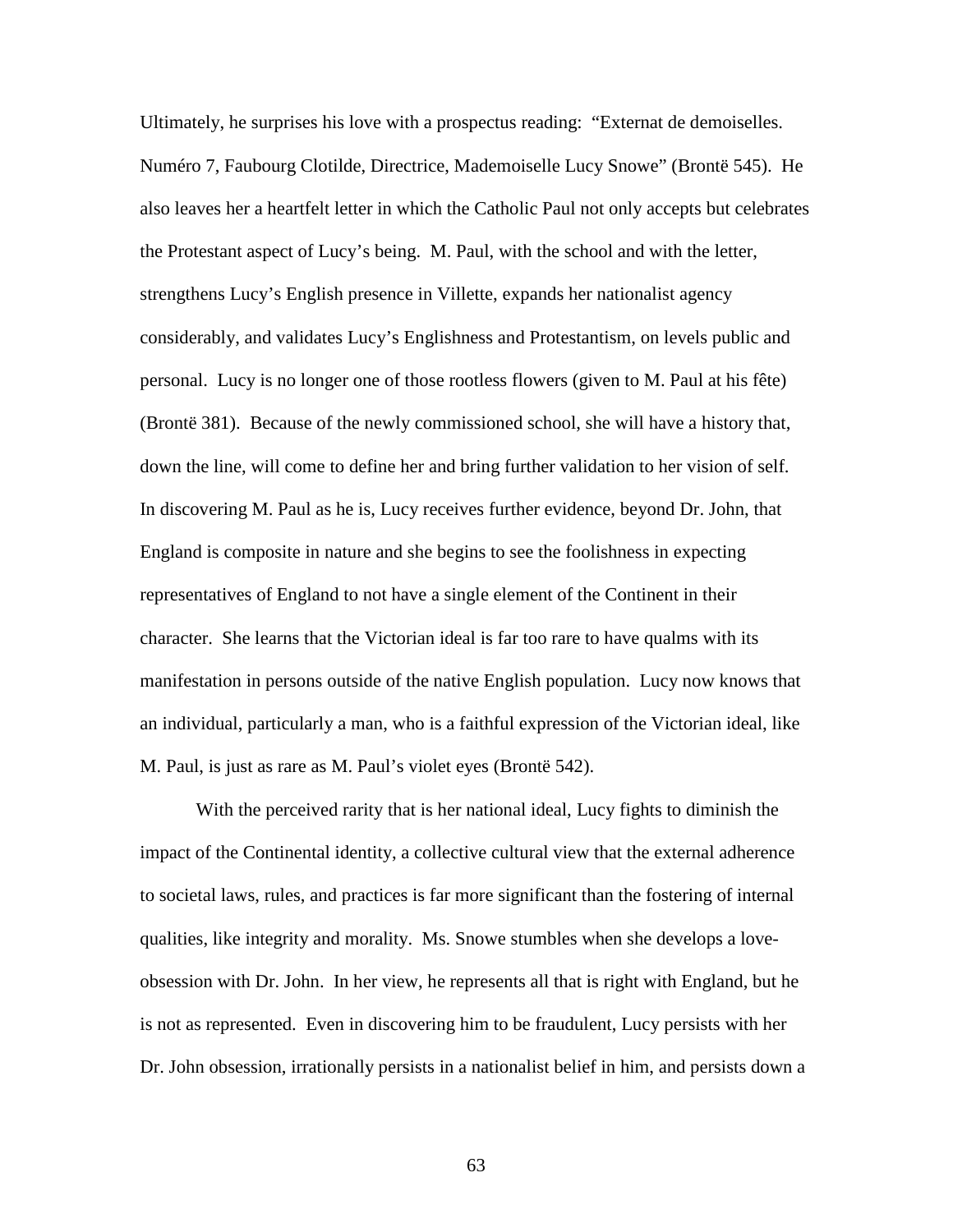path of affliction. Lucy witnesses Dr. John's two-faced nature, and she sees how his actions as Isidore are just as shifty and inappropriate as the novel's quintessential Continental man, Colonel Alfred de Hamal. Conversely, his public actions often mirror those of the ideal gentleman. This duality in Dr. John's character forces her to confront the cultural duality she now knows forms the essence of England. While Ms. Snowe acknowledges the Continent's place in England's composition, she perseveres in her aim to soften and eventually break the Continental identity's hold on the children of Labassecour. She carries on even after the disappearance of her beloved M. Paul.

Despite the loss, the author's decision to take M. Paul from Lucy carries with it a silver lining of the most choice silver. In ripping M. Paul from Lucy Snowe's life, Brontë makes certain that Lucy will not compromise her Englishness and moral conscience the way Jane does in choosing life with Rochester, no matter the price. On the surface, Jane seems to have the better ending, because the end of Lucy's story appears to be nothing but tragic and unjust. All hope of her reuniting with the angel-hearted M. Paul turn to vapor as Lucy beholds a watery horizon coated with innumerable shipwrecks. "That storm roared frenzied for seven days. It did not cease till the Atlantic was strewn with wrecks: it did not lull till the deeps had gorged their full sustenance…Peace, be still! Oh! A thousand weepers, praying in agony on waiting shores, listened for that voice, but it was not uttered" (Brontë 555). There is no divine intervention on Lucy's behalf. Rather, she lives her life in Villette without M. Paul and watches as schemers and leeches live full lives: "Madame Beck prospered all the days of her life; so did Père Silas; Madame Walravens fulfilled her ninetieth year before she died" (Brontë 555). Despite the apparent unfairness of this end, the author ensures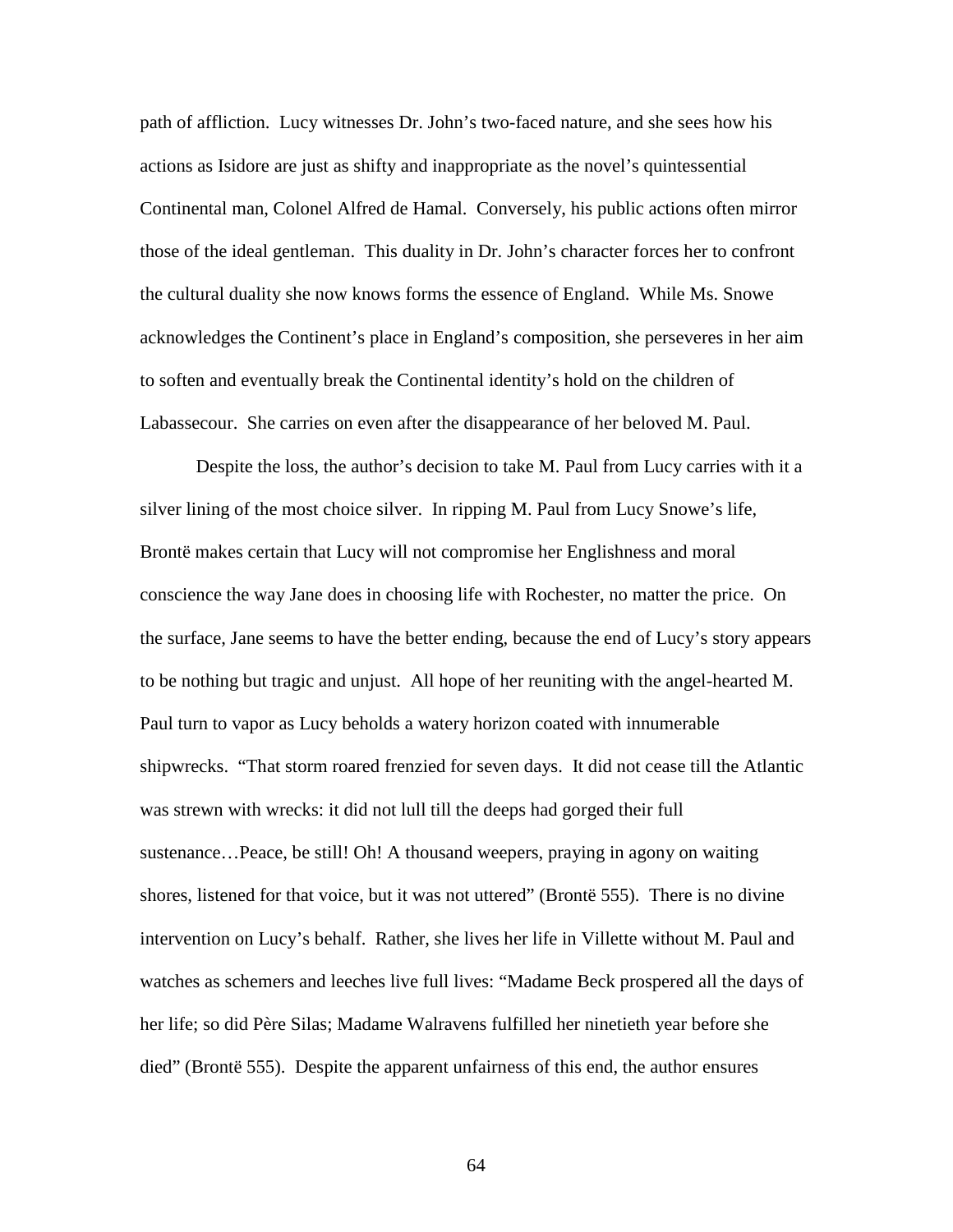Lucy's happiness by removing M. Paul from her life. Even Lucy herself admits to this. "M. Emanuel was away three years. Reader, they were the three happiest years of my life. Do you scout the paradox?" (Brontë 552). Amazingly, Lucy is not of two hearts about this period of time, which the average person would be. The average person would feel bittersweet, but not Lucy. She achieves her nationalist aim with the opening of her school, while the man she loves spends three years apart from her in the new world. The typical emotional response would be to feel a range of conflicting emotions in such a situation. Jane is happy as Rochester's wife, but she compromises her values, more than once, in order to reconcile with her love. Jane first leaves Thornfield for Morton out of respect for the sanctity of marriage, even with a marriage as perverse as Rochester and Bertha's. Then, after her yearnings get the best of her, she leaves Morton with the intention of rekindling what she had with Rochester, who she still thinks is married. With this single, inconspicuous action, Jane defiles everything good that she ever stood for, but Brontë takes M. Paul away before Lucy can do irrevocable harm to her national identity, precisely because Lucy, in identifying as the English teacher, tries to make the English mistress mantle all that she is because she has nothing else and has no sense of self-worth outside of that post and outside of her preoccupation with her own Englishness. The author designs Jane to where she can feel her self-worth, despite the fact that her appearance acts as a tether to a cold reality. Brontë expels M. Paul, the Continental expression of the English ideal, from her protagonist's life so that he will no longer trouble the only piece of self-esteem Lucy has, a confident and gratifying sense of her English identity.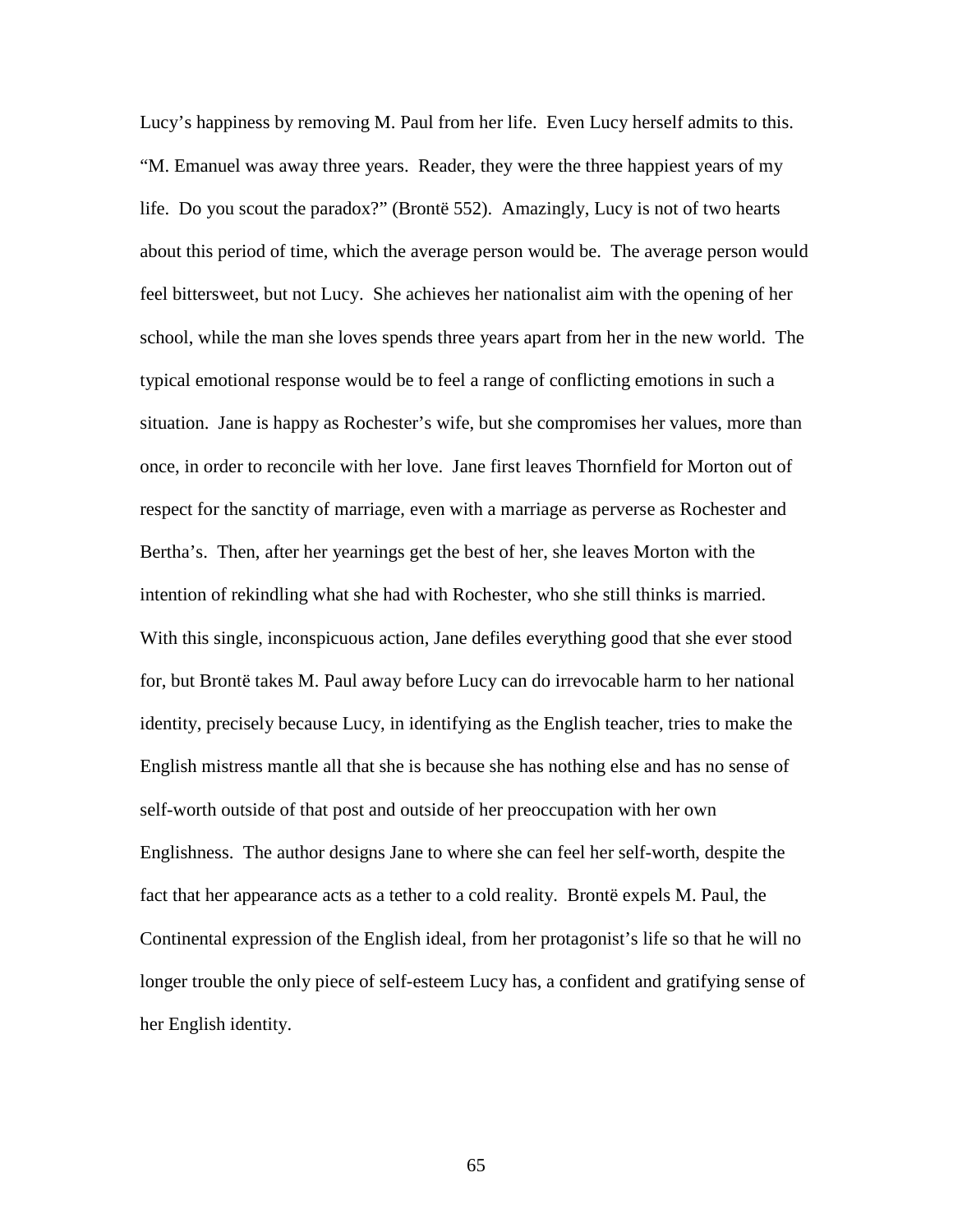## **CONCLUSION**

 Charlotte Brontë uses the major characters of her novels, *Jane Eyre* and *Villette*, as proof that England and its Continent are more culturally intertwined than England would like to admit. For instance, in *Jane Eyre*, the author disseminates throughout the text various signs indicating what Brontë sees as traces of cultural infection originating from a moral and cultural wasteland, the Continent. These signs include sexual immorality, cosmopolitan tendencies, and dark skin thought unnatural to the people of England. These Continental signs appear in each stage of the story and manifest in an array of characters, but they concentrate mostly in the character of Edward Rochester. The presence of Céline Varens (his former mistress in Paris) and her daughter Adèle (his possible daughter) in the story constitutes evidence of his sexual immorality. He also displays a cosmopolitan nature. Following the emotional dissolution of his marriage to Bertha Mason and preceding his time with Jane, Rochester tours the Continent of Europe for nearly ten years as a renewed, enthusiastic bachelor. His time on the Continent imprints onto his character the negative aspects Brontë sees Europe as possessing. To top off Rochester's already considerable ties to the Continent, the author outfits him with a complexion which more so resembles the Latinate people of Continental Europe than the people of England.

 Though Rochester's association with the Continent eclipses all other characters, Jane too has considerable ties to the Continent. A generous and unexpected inheritance from her deceased uncle in Madeira, a proximity to the Portuguese trade industries of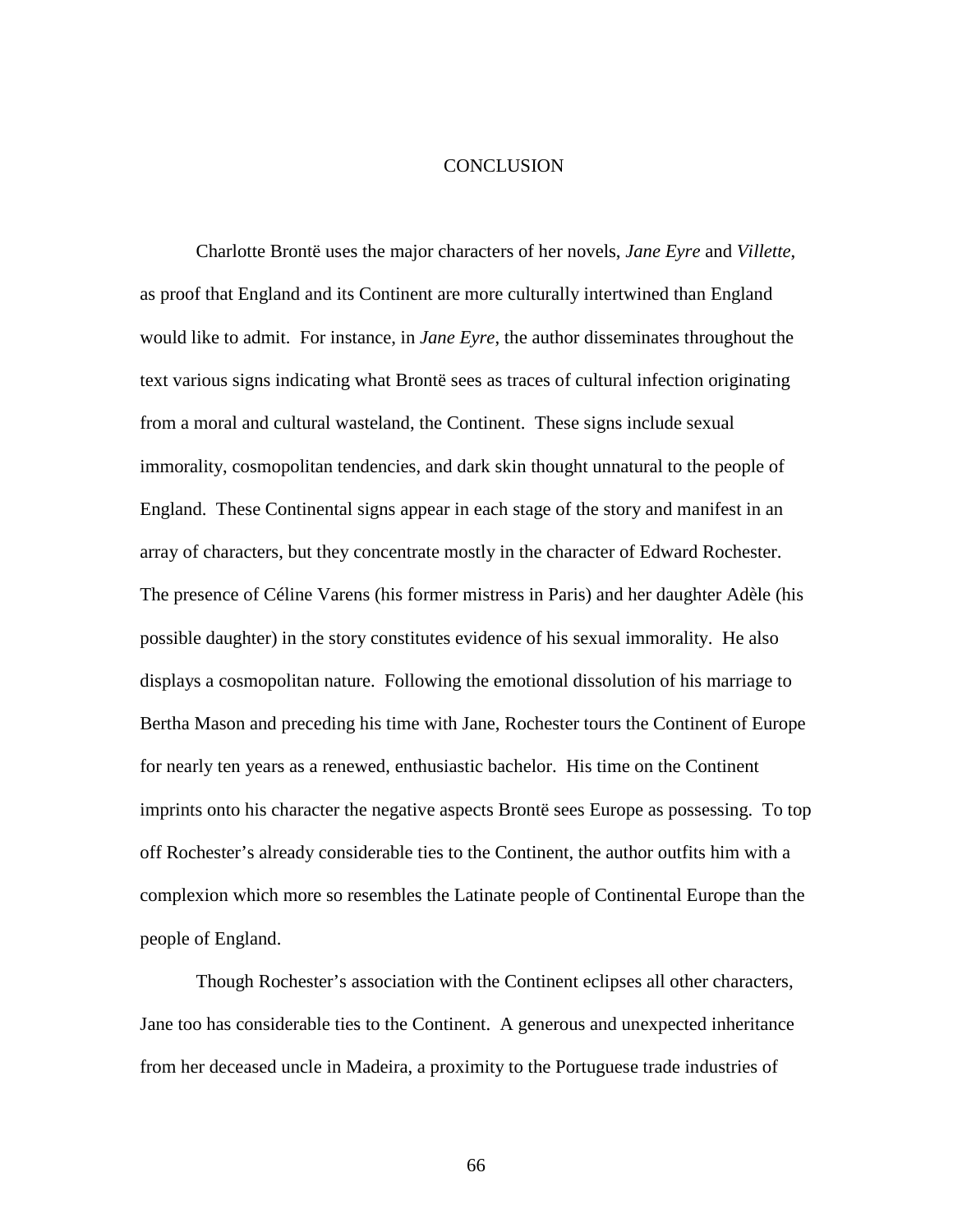wine and slaves, dramatically improves her financial circumstances while also becoming one of the prominent features of her character. In addition to the inheritance, Jane becomes a reader of Friedrich Schiller during her time in the Rivers household. The inspiration she takes away from these readings animates her actions. Prioritization of the individual's interests over those of the state is the central idea expressed in *The Robbers*, Schiller's signature work at that time. She clearly applies this individual-over-the-state stance to her life when she rejects the spiritually inspired proposal of a suitable St. John Rivers in favor of reconciliation with Rochester, whom she thinks is still married. Jane elevates the desires of her heart over the part of her character that wishes to honor the expectations of religion and society.

 Lucy Snowe of *Villette* proves decidedly more committed to honoring English society's expectations than Jane. More than that, she eagerly assumes the mantle of standard-bearer to Englishness, while in Labassecour. Lucy works towards the realization of her ultimate aim: to conjure in the heads of her students a romance with English identity (decorum, earnestness, Protestantism) so that they may adopt that identity as their personal standard. At every opportunity, Lucy attempts to brightly display her conception of Englishness for the students, the youth of the Continent, to see. Dr. John "Graham" Bretton, a young English physician, becomes a constant visitor of the pensionnat. Dr. John's sustained presence there initially delights Lucy because she sees him as an exceptionally radiant embodiment of English identity and because she develops a powerful love-obsession with him. The young doctor dispels the magic Lucy sees in him with his ungentlemanly pursuit of Ginevra Fanshawe. Lucy sees that Dr. John presents himself as a flesh-and-blood realization of the Victorian ideal while also doing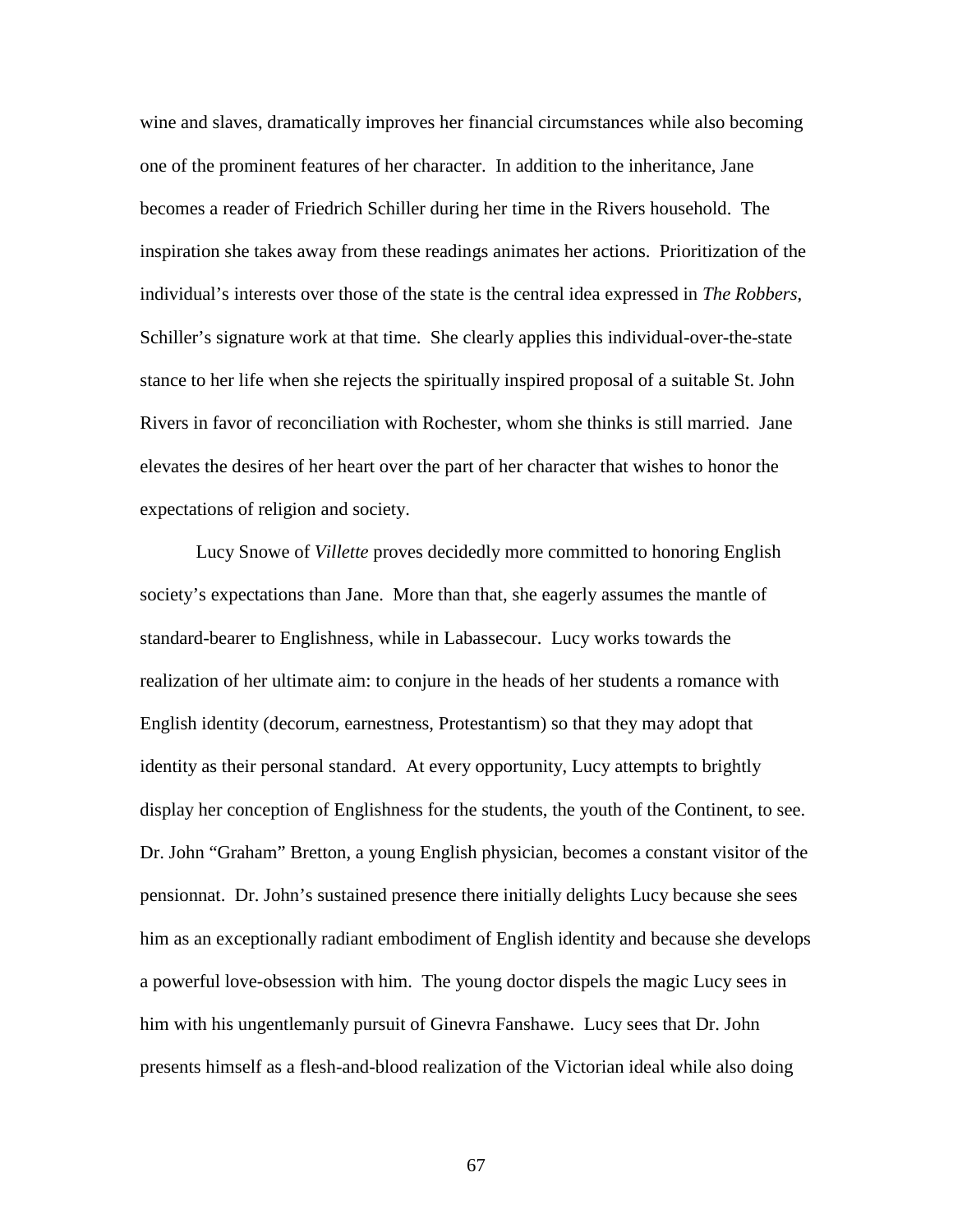what he can to keep the world from knowing about his shadowy gestures to Ginevra. The Dr. John character represents the compromise of a national standard.

 Jane also compromises her national identity but is not fully representative of compromise like Dr. John. Jane is a faithful embodiment of English identity for the majority of her story. She exhibits English reserve as a committed and accomplished student (at both Lowood and Morton). She even demonstrates that she has the rare spirit of "disinterested kindness" during her return to Gateshead Hall and during her attempted reconciliation with the ever-abusive Aunt Reed. She withstands the London-tainted jewelry and all other indulgences Rochester tries to shower her with. Even the enticing opportunity to continue being with Rochester as his glorified mistress initially cannot bring Jane to compromise her principles and her Englishness. Initially, this is the case. Ultimately she gives in to her desire after the wind-voice sounds in her yearning heart.

 Where Jane succumbs to ideological compromise, Lucy does not. Brontë will not let her, because she details the plot in a way where Lucy compromising her Englishness is not even a possibility. The only point of compromise that threatens Lucy's nationalist conscience is M. Paul Emanuel. His shadowy gestures compare favorably to the Victorian ideal, but his nationality and stormy, autocratic exterior trouble that comparison. As the novel progresses, the attraction and level of intimacy between Lucy and M. Paul deepens. At novel's end, the two are on the verge of a romance, but Brontë intervenes and denies M. Paul a safe return to England and Lucy. Such an authorial decision allows Lucy to remain consistent with and faithful to her Englishness-obsessed conscience.

68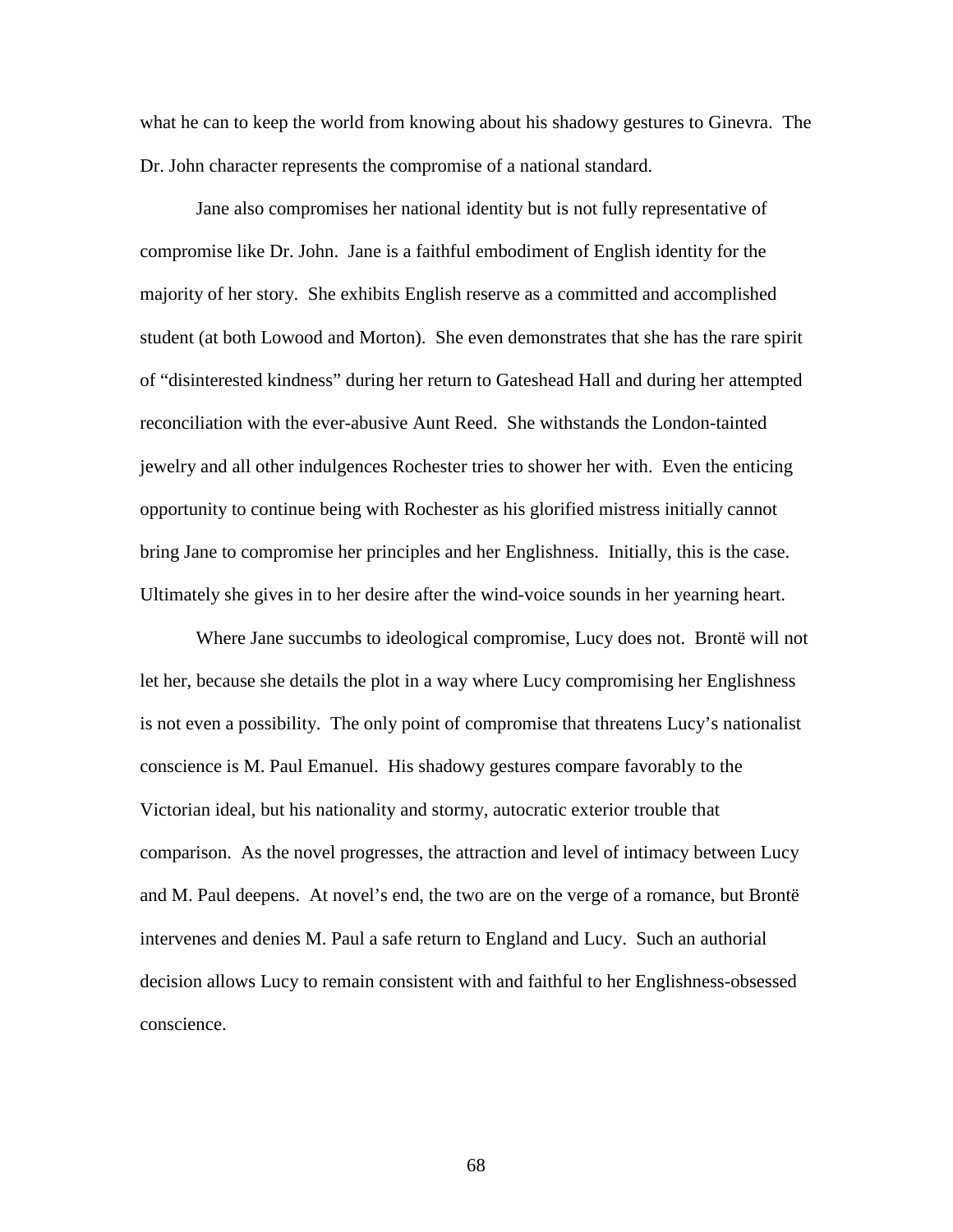Just as protecting Englishness from possible erosion is the primary concern on Lucy's mind, it most certainly is one of the more dominant themes in both *Jane Eyre* and *Villette*. Also, in both texts, Englishness is considered vulnerable to the polluting influence of the Continental identity. In *Jane Eyre*, this identity is a seemingly omnipresent residue of degenerative Continental culture. In *Villette*, the identity is an attitude that places great importance on the hollow, physical observance of rules, laws, and liturgy with no regard for the heart. Brontë's pattern involving German study and marriage, featured in both novels, exposes the bittersweet cultural overlap that exists between England and the Continent. More than that, Brontë investigates the Continental identity so that she may ultimately demonstrate that the prideful, nativist, foolhardy concept of English identity ironically has its genesis in the Continental identity.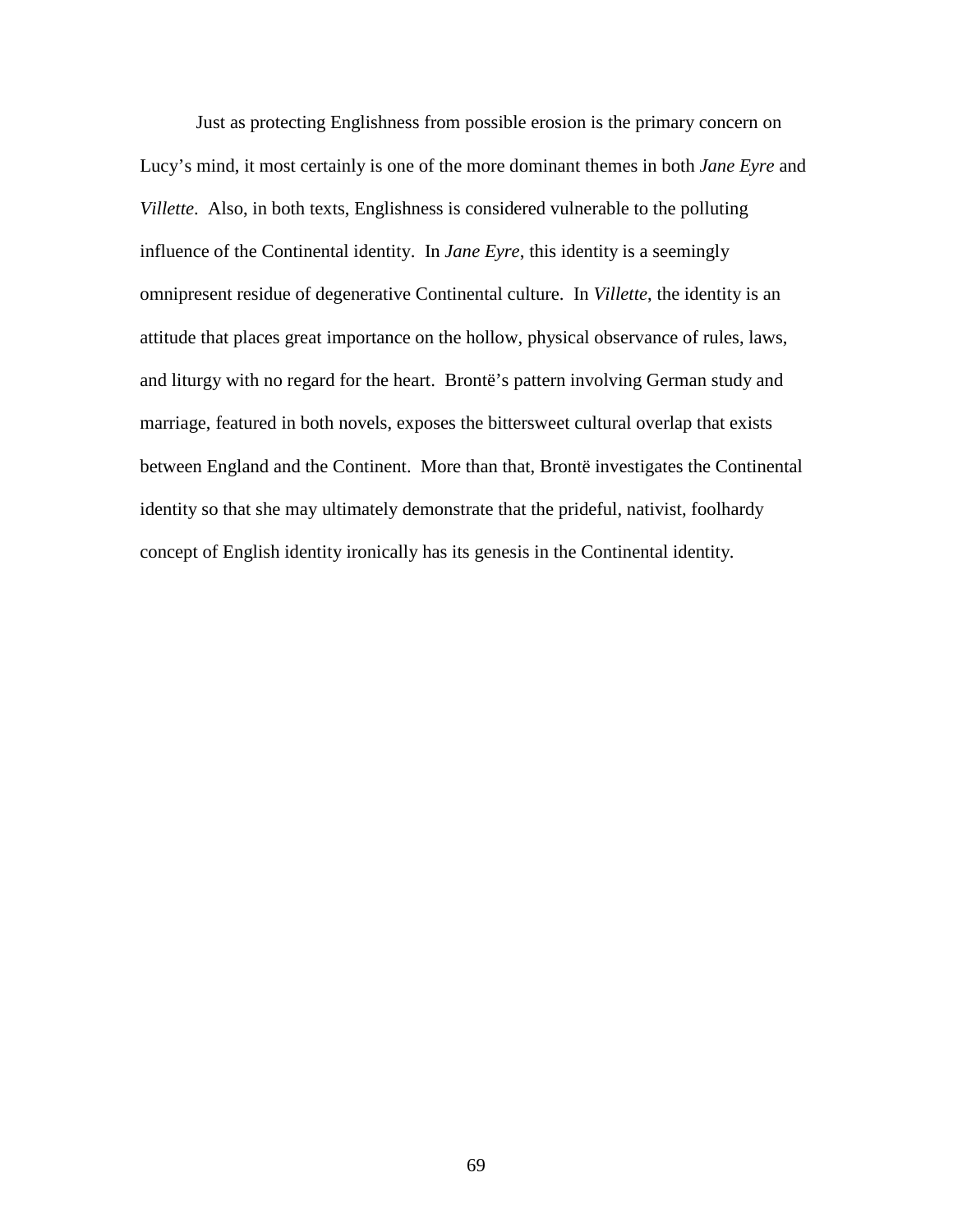## WORKS CITED

- Anderson, Amanda. "The Powers of Distance: Cosmopolitanism and the Cultivation of Detachment." Princeton: Princeton University Press. 2001.
- Appiah, Kwame Anthony. *Cosmopolitanism*. New York: W.W. Norton & Company, Inc. 2006.
- Armitage, Nicholas. "Melting Miss Snowe: Charlotte's Message to the English Church." *Brontë Studies: The Journal of the Brontë Society* 2009 Nov; 34 (3):209-219.
- Armstrong, Nancy. *Desire and Domestic Fiction: A Political History of the Novel*. Oxford: Oxford Press Inc. 1987.
- Athanassakis, Apostolos N. *The Homeric Hymns.* Johns Hopkins University Press. 2004.
- Barbauld, Anna Laetitia. *Anna Laetitia Barbauld: Selected Poetry and Prose*. Broadview Press. 2001.
- Beaty, Jerome. "Jane Eyre Cubed: The Three Dimensions of the Text." Ohio State University Press. 1996.
- Bernstein, Sara T. "In This Same Gown of Shadow': Functions of Fashion in Villette." *The Brontë's in the World of the Arts*. Aldershot, England: Ashgate. 2008.
- Bewell, Alan. "Jane Eyre and Victorian Medical Geography." Johns Hopkins University Press. 1996.
- Brontë, Charlotte. *Jane Eyre*. New York: Barnes & Noble Books. 2003.
- …. *The Professor*. New York: Barnes & Noble Books. 2005.
- …. *Villette*. New York: Barnes & Noble Books. 2005.
- Colley, Linda. *Britons: Forging the Nation 1707-1837.* Yale University Press. 1992.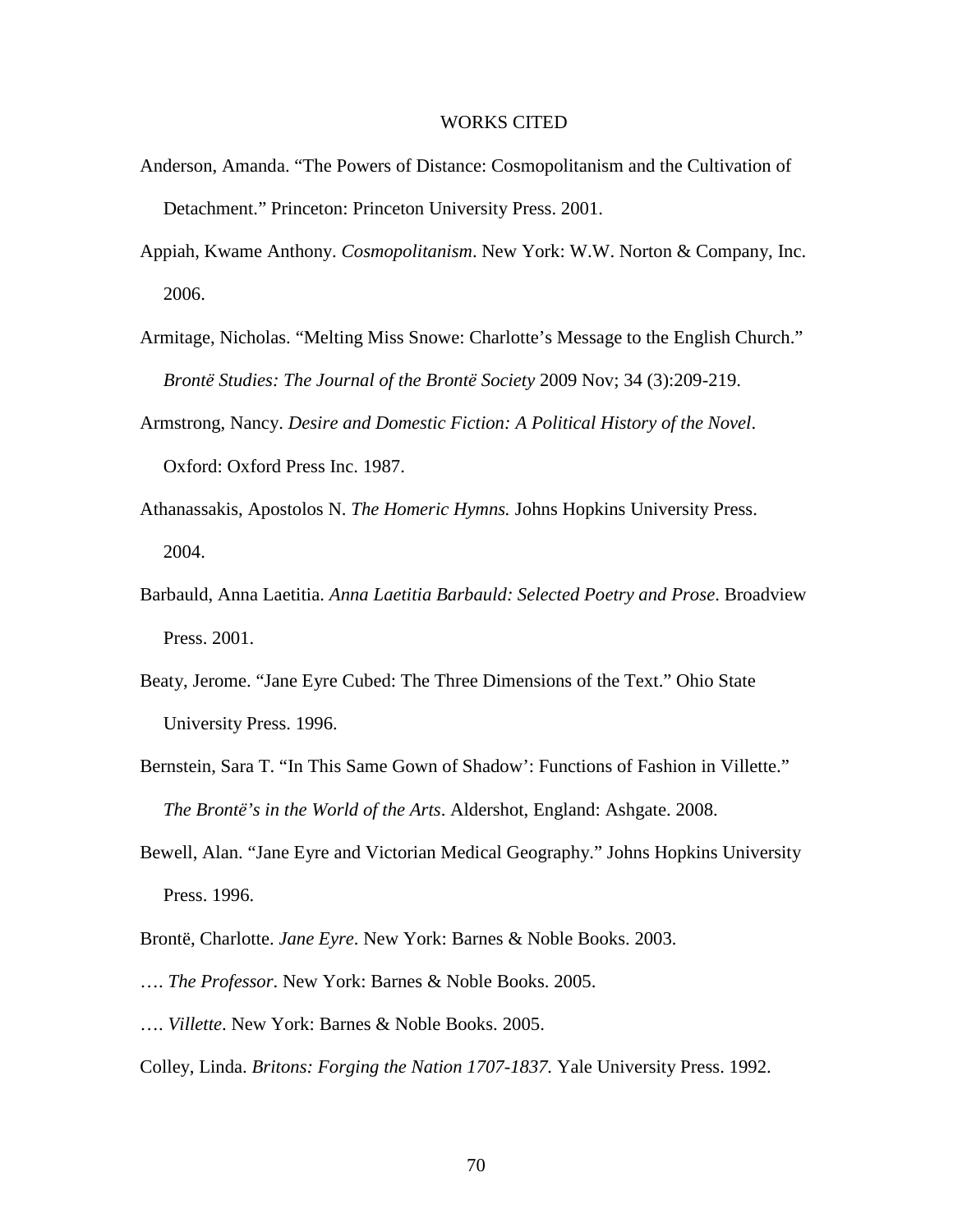Davis, David Brion. *Inhuman Bondage: The Rise and Fall of Slavery in the New World*. Oxford: Oxford University Press. 2006.

Diary of an Expedition: Humbert's Army of Ireland, 1798. Ed. Sean McGoldrick.

20 September 1997. 12 February 2011 <http://www.iol.ie/~fagann/1798/index.html>.

- Elliot, Nathan R. "Phrenology and Visual Stereotype in Charlotte Brontë's Villette." *Nineteenth Century Studies* 2008; 22; 41-55.
- Franklin, J. Jeffrey. "The Merging of Spiritualities: Jane Eyre as Missionary of Love." University of California Press. 1995.
- "Germany." U.S. Department of State. 10 November 2010. Accessed 27 April 2011.
- Jones, Gwyn. *A History of the Vikings*. Revised ed. Oxford: Oxford University Press. 1984.
- Kent, Julia D. "Making the Prude in Charlotte Brontë's Villette." Johns Hopkins University Press. 2010.
- Kucich, John. "Jane Eyre and Imperialism." *Approaches to Teaching Brontë's Jane Eyre*. ed. Hoeveler, Diane Long. New York: Modern Language Association of America. 1993.
- Lawson, Kate, and Lynn Shakinovsky. "Fantasies of National Identification in Villette." Johns Hopkins University Press. 2009.
- Lawson, Kate. "Reading Desire: Villette as Heretic Narrative." *English Studies in Canada* 17 (1991): 53-71.

Lescart, Alain. "All Women are Grisettes in Villette." University of New England. 2005.

Longmuir, Anne. "Emigrant Spinsters and the Construction of Englishness in Charlotte Brontë's Villette." University of Kentucky. 2005.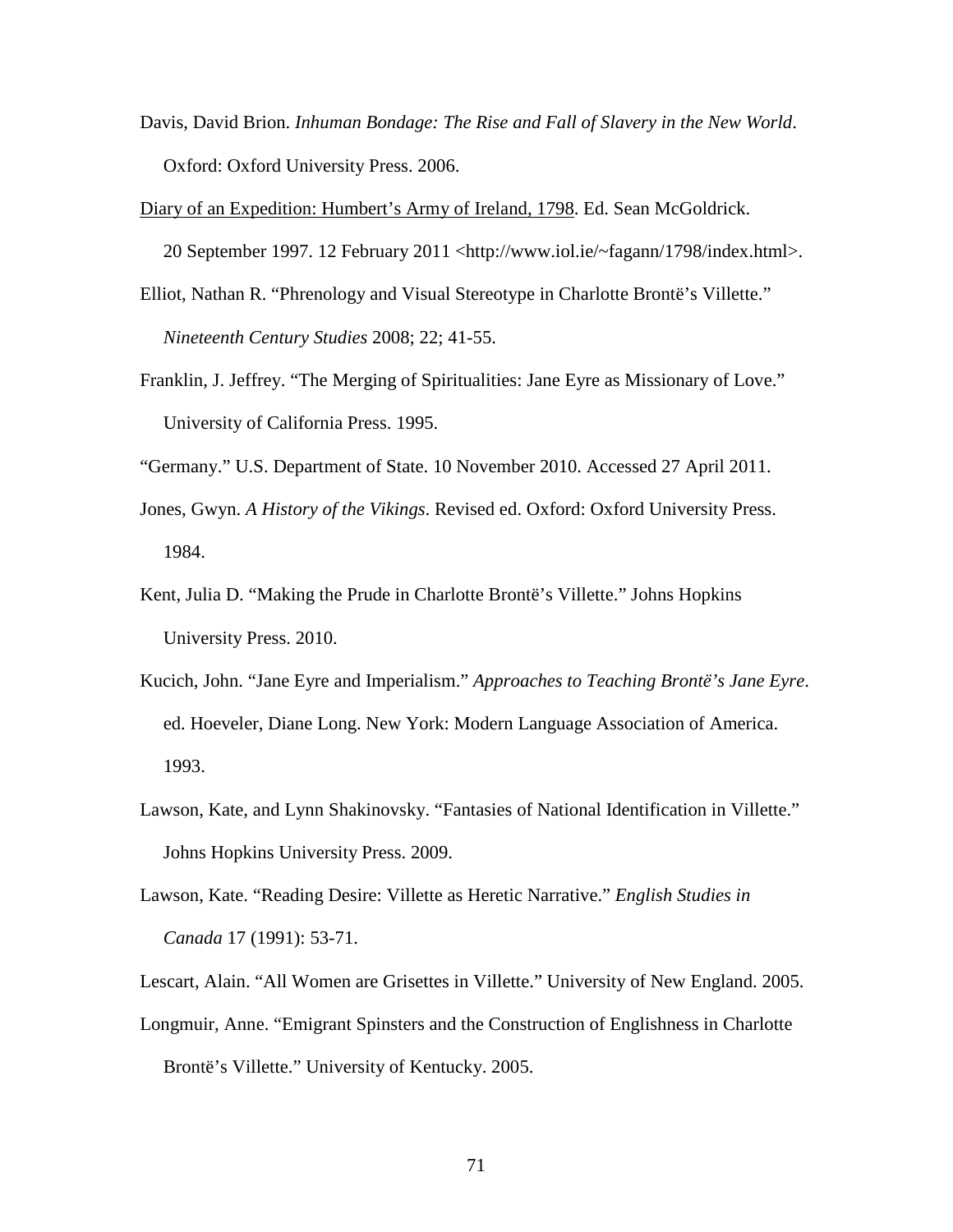- …. "Reader, perhaps you were never in Belgium?: Negotiating the British Identity in Charlotte Brontë's The Professor and Villette." University of California Press. 2009.
- Meyer, Susan. "Colonialism and the Figurative Strategy of Jane Eyre." New York: St. Martin's Press. 1997.
- Michie, Elsie. "From Simianized Irish to Oriental Despots: Heathcliff, Rochester and Racial Difference." Duke University Press. 1992.
- Molloy, Carla. "Ces Anglaises Intrépides': Englishness and the Renegotiation of Gender in Charlotte Brontë's Villette." *Australasian Victorian Studies Journal* 11 (2005): 110-23.
- Newman, John Cardinal. *The Idea of a University: Defined and Illustrated*. Regnery Publishing. 1999.
- "Norman Invasion Word Impact Study." BBC News 20 February 2008. 2 April 2011 <http://news.bbc.co.uk/2/hi/uk\_news/wales/mid\_/7254446.stm>.

Packard, Jerrold M. *Victoria's Daughters*. New York: St. Martin's Press. 1998.

- Seeburg, Axel. "Hephaistos Rides Again." *The Journal of Hellenic Studies* 85 (1965): 102-109.
- Spivak, Gayatri Chakravorty. "Three Women's Texts and a Critique of Imperialism." University of Chicago Press. 1985.

Stickney-Ellis, Sarah. *The Prose Works of Mrs. Ellis*. Nabu Press. 2010.

Vranjes, Vlasta. "English Cosmopolitanism and/as Nationalism: The Great Exhibition, the Mid-Victorian Divorce Law Reform, and Brontë's Villette." University of Chicago Press. 2008.